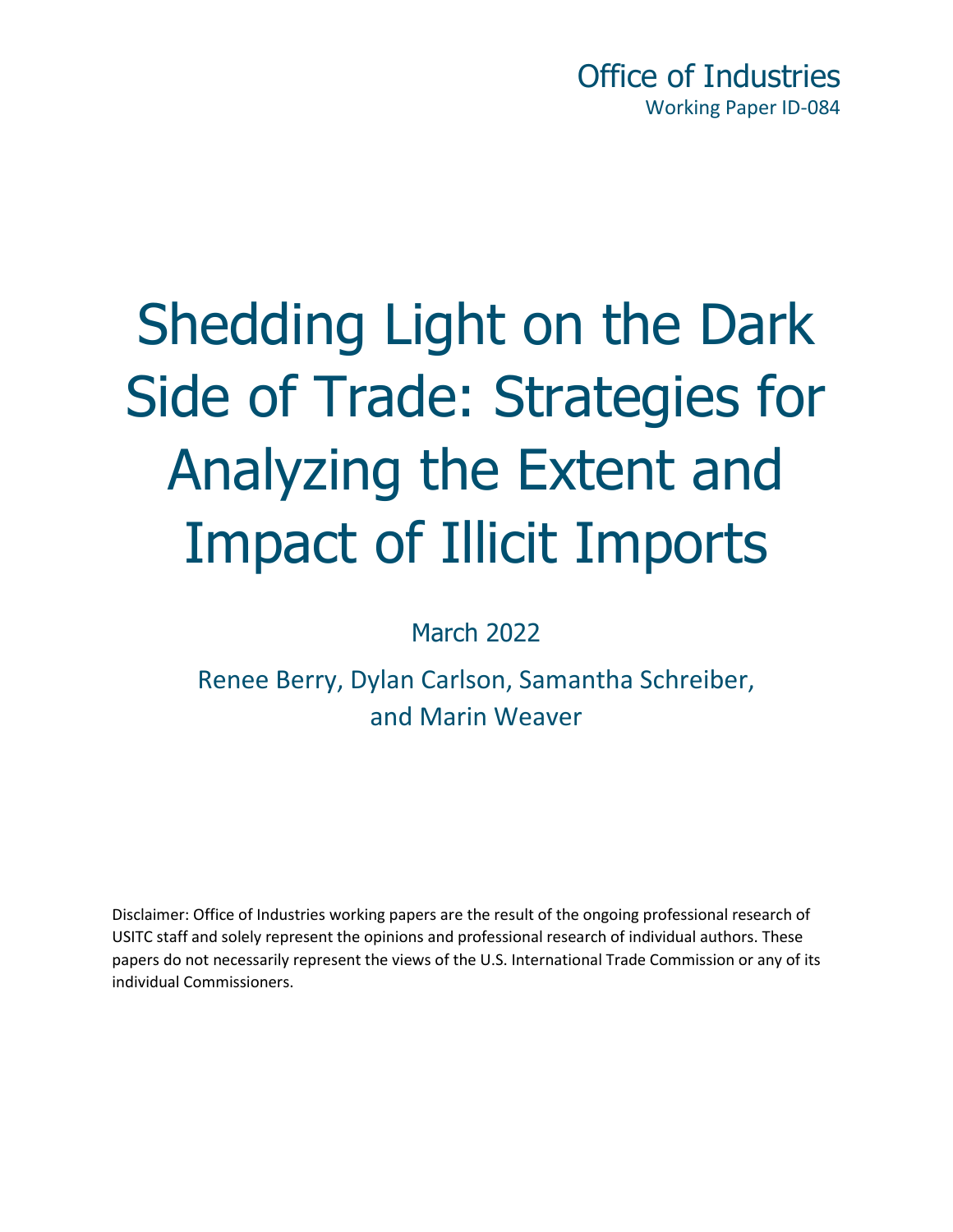### Abstract

This paper provides researchers with a flexible set of tools for measuring and analyzing illicit imports, defined here as imports of goods produced from illegal or otherwise unethical activity. Using estimation and modeling techniques originally developed during the U.S. International Trade Commission's factfinding investigation on illegal, unreported, and unregulated fishing, this paper shows how similar approaches can be used for different sectors and production practices. For researchers seeking to use these tools, the first step involves defining the scope of analysis, particularly the types of illicit activities to be analyzed. Scoping decisions are usually based not only on what a researcher considers to be illicit activity, but also the intended audience of the research and data availability. The second step involves estimating the extent of illicit production among possible import partners and then tracing that illicit product into import supply chains. Researchers can accomplish these estimation exercises using careful and deliberate data management techniques as well as a reasonable set of assumptions for gap filling, and these techniques are explored in great detail. The third step involves analyzing the impact that illicit imports have on domestic producers that compete directly with these imports. A flexible partial equilibrium modeling framework is presented that can accommodate different kinds of industries as well as different policies for reducing exposure to illicit imports. In order to demonstrate the potential applicability of these tools, the paper concludes with two case studies focused on known illicit trade issues within the forest products and cotton sectors, providing ideas for how research could be pursued within each sector.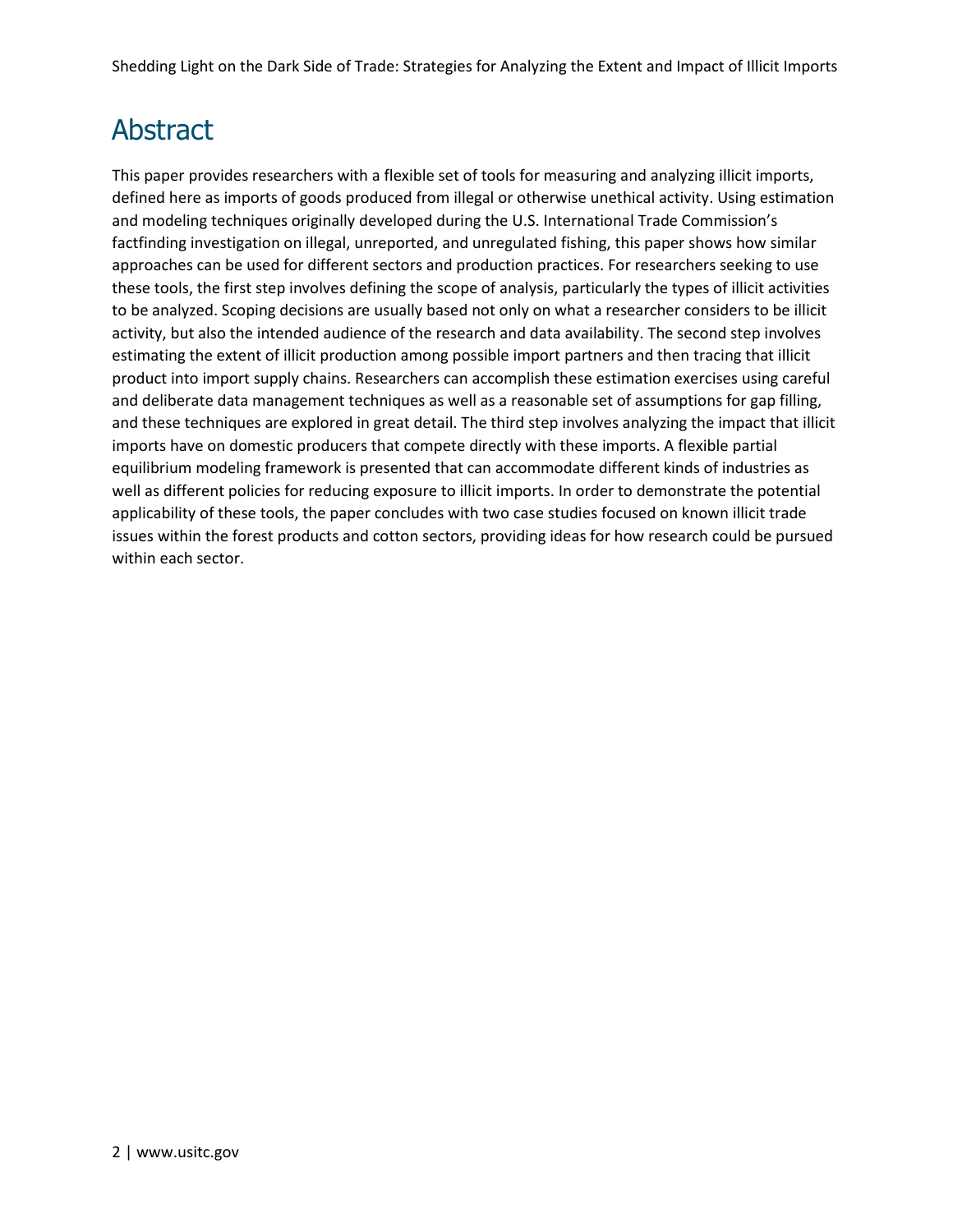# **Renee Berry, Dylan Carlson, Samantha Schreiber, and Marin Weaver**

Office of Industries U.S. International Trade Commission (USITC) March 2022

The authors are staff with the Offices of Industries and Economics of the U.S. International Trade Commission (USITC). Office of Industries working papers are the result of the ongoing professional research of USITC staff. Working papers are circulated to promote the active exchange of ideas between USITC staff and recognized experts outside the USITC, and to promote professional development of office staff by encouraging outside professional critique of staff research.

This paper represents solely the views of the authors and is not meant to represent the views of the U.S. International Trade Commission or any of its Commissioners. Please direct all correspondence to Renee Berry, Dylan Carlson, and Marin Weaver, Office of Industries, and Samantha Schreiber, Office of Economics, U.S. International Trade Commission, 500 E Street, SW, Washington, DC 20436, contact: [Renee.Berry@usitc.gov](mailto:Renee.Berry@usitc.gov) (202-205-3498)[, Dylan.Carlson@usitc.gov](mailto:Dylan.Carlson@usitc.gov) (202-205-3457), [Marin.Weaver@usitc.gov](mailto:Marin.Weaver@usitc.gov) (202-205-3461), or [Samantha.Schreiber@usitc.gov](mailto:Samantha.Schreiber@usitc.gov) (202-205-3176).

The authors would like to thank Joanna Bonarriva, Heidi Colby-Oizumi, John Fry, Tamar Khachaturian, David Riker, Mary Roop, Robert Ireland, and Sarah Scott for their review and comments and Gwenetta Duvall and Trina Chambers for their production support.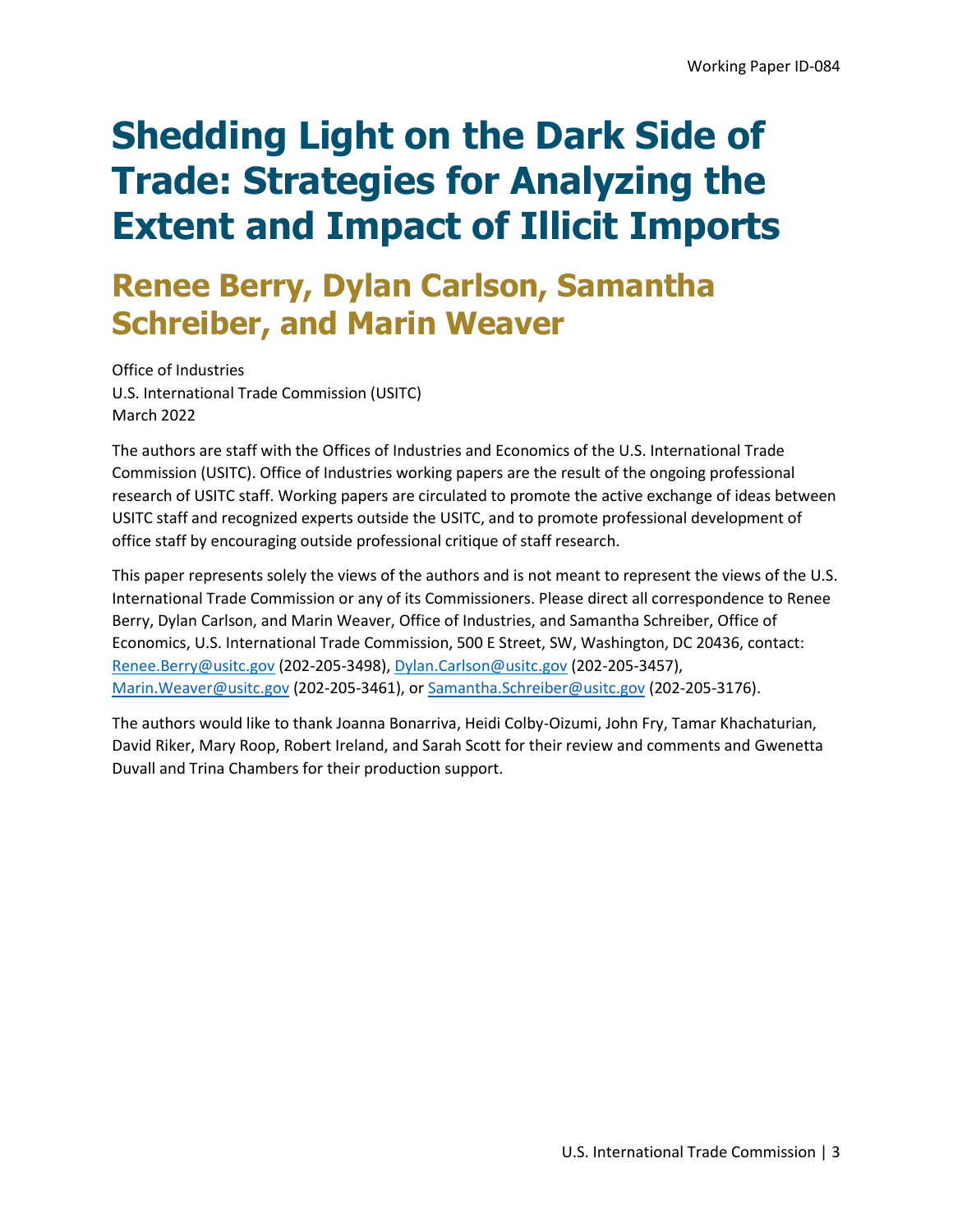# **Introduction**

Markets with substantial volumes of imports are exposed to the broad diversity of global practices used to grow, harvest, mine, manufacture, and process traded goods. The United States, which has long been the world's largest single country importer of goods, is one such market. In many cases, global production practices meet or exceed importers' standards and laws. However, some global production practices do not meet importing countries' domestic standards and norms, are considered unethical or environmentally unsustainable, and/or are illegal within the foreign producing countries themselves. Because of the extended nature of global supply chains and producers' incentives to hide or obscure these practices, there is generally limited direct visibility into whether imports were generated using these practices.

Nonetheless, importers, regulators, and consumers often have substantial interest in understanding the extent and impact of this trade. For example, in December 2019, the House Ways and Means Committee of the U.S. Congress sent a letter to the U.S. International Trade Commission (USITC) emphasizing that illegal, unreported, and unregulated (IUU) fishing around the world "contributes to the overexploitation of fish stocks, threatens the livelihoods of coastal communities, jeopardizes food security, harms marine ecosystems...[and] creates unfair competition for U.S. fishermen."<sup>1</sup> Given the Committee's interest in this problem, it asked the USITC to estimate the extent of IUU seafood imports in the United States, profile the main source countries for such imports, and quantify their effect on the U.S. commercial fishing industry. Preparation of the resulting report, published in February 2021 and referred to in this paper as *IUU Fishing*, led the USITC to develop methods for quantifying illicit imports and their impact on competing domestic industries.

The methods developed in *IUU Fishing* have application to other industries that are often in the news for illegal, unethical, or unsustainable production practices. A recent example of such an industry in the news is palm oil. That industry has long been associated with deforestation and other environmental problems, and more recently (in 2020 and 2021), several of its major firms were identified as using forced labor.<sup>2</sup> Lawmakers in the United States and Europe have consequently expressed interest in better understanding and curbing imports of palm oil produced using such practices.<sup>3</sup> Other recent regulatory and legislative efforts have been undertaken by both major importers to target a broad variety of products that contribute to deforestation, while the U.S. Congress has pursued legislation to expand prohibitions on goods produced using forced labor in the Xinjiang region of China.<sup>4</sup>

This paper seeks to provide a roadmap for analyzing imports of goods produced using these types of harmful practices, which usually cannot be identified in official trade statistics as the product of such methods. Through a step-by-step approach, it details a flexible framework for measuring and analyzing

<sup>&</sup>lt;sup>1</sup> USITC, "USITC to Investigate Extent of IUU Seafood Imports," January 27, 2020.

<sup>2</sup> CBP, "CBP Issues Withhold Release Order on Palm Oil," December 30, 2020; Butler, "In Secret Tapes, Palm Oil Execs Disclose Corruption, Brutality," October 9, 2021.

<sup>3</sup> Ways and Means Committee, letter to Mark Morgan (Acting Commissioner, U.S. CBP), December 15, 2020; Sukumaran, "Malaysia Draws Battle Lines with EU over Palm Oil," January 31, 2021.

<sup>4</sup> Pietsch, "E.U. Seeks to Block Import of Commodities That Drive Deforestation," November 17, 2021; Weiss, Shin, "Potential Implications of the FOREST Act of 2021 and Related Developments in Other Jurisdictions," November 8, 2021; Zengerle, "U.S. House Passes Measure Clamping Down on Products from China's Xinjiang Region," December 9, 2021; The White House, *The National Action Plan to Combat Human Trafficking*, December 2021.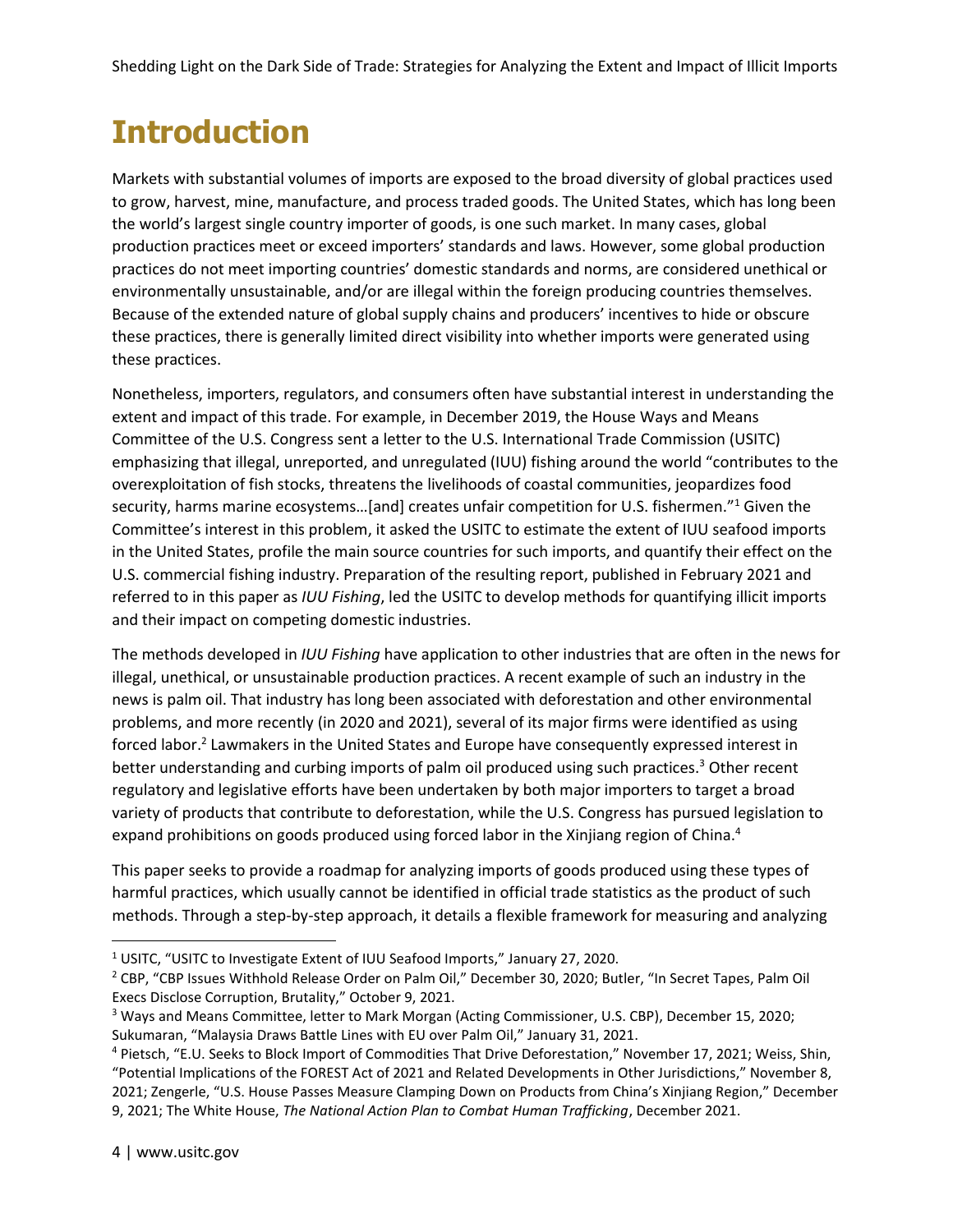imports of goods produced from illegal or otherwise unethical activity—in this paper, this trade is referred to as "illicit imports."<sup>5</sup> The authors' hope is that this paper will serve as a reference to other researchers who may wish to apply this framework to additional industries and illicit production practices, thereby improving the information available to policymakers and others seeking to both deter illicit trade and address the underlying problems.

Although there is likely a wide range of products that could be measured and analyzed using the techniques described in this paper, this framework is particularly well suited to imported goods derived primarily from one or two upstream components rather than a complex array of parts. Also, while these approaches are designed to grapple with multi-tiered supply chains, they work best with supply chains that are not heavily extended or complicated. However, this paper also offers ideas for accomplishing estimation and impact analysis for diversified products or products passing through extended or complex supply chains.

## **Defining Illicit Imports**

Defining illicit imports, particularly those that are produced using unethical but otherwise legal activities, is subjective and dependent upon the analysis being undertaken. Nonetheless, the spectrum of illicit imports could include:

- 1. Imports that the government of the importing country has laws and/or regulations in place to prevent from entering based on an identified practice, but which likely continue to enter that country. In the United States, these may include broad, unspecific production practices (e.g., products of forced child labor) or clearly identified production practices (e.g., cotton from China's Xinjiang province that is subject to a Withhold Release Order).
- 2. Imports of products that were made using activities that are illegal based on producing countries' own domestic laws and regulations or under international law, regardless of how the importing country's law treats these products (e.g., IUU fishing).
- 3. Imports of products that have not been certified to meet international standards, such as those set by intergovernmental bodies or voluntary industry-set standards (e.g., imports of palm oil that is not certified by the Roundtable on Sustainable Palm Oil (RSPO)).
- 4. Imports of products that various non-governmental organizations (NGOs) or consumer groups consider unethical or unsustainable, or to which industry groups seek to limit exposure in the importing market (e.g., imports of cosmetics made with animal testing).

<sup>5</sup> According to the World Economic Forum, "illicit trade involves money, goods or value gained from illegal and otherwise unethical activity." WEF, *Illicit Trade*, 2012; WCO, *Illicit Trade Report 2012*, 2013. Illicit trade is a concept that can be used to refer to traded goods that involve illegal or unethical practices in the foreign industry itself and can also refer to goods that violate laws or norms in the importing country or elsewhere along the supply chain. Some previous reports concerned with "illicit trade" are primarily focused on trade that violates laws. See, e.g., Comolli, *Organized Crime and Illicit Trade*, 2018. However, this paper relies upon the broadest definition that includes "unethical practices" that may not be strictly illegal, since a similar set of analytical approaches can be used to measure and analyze trade generated from such practices.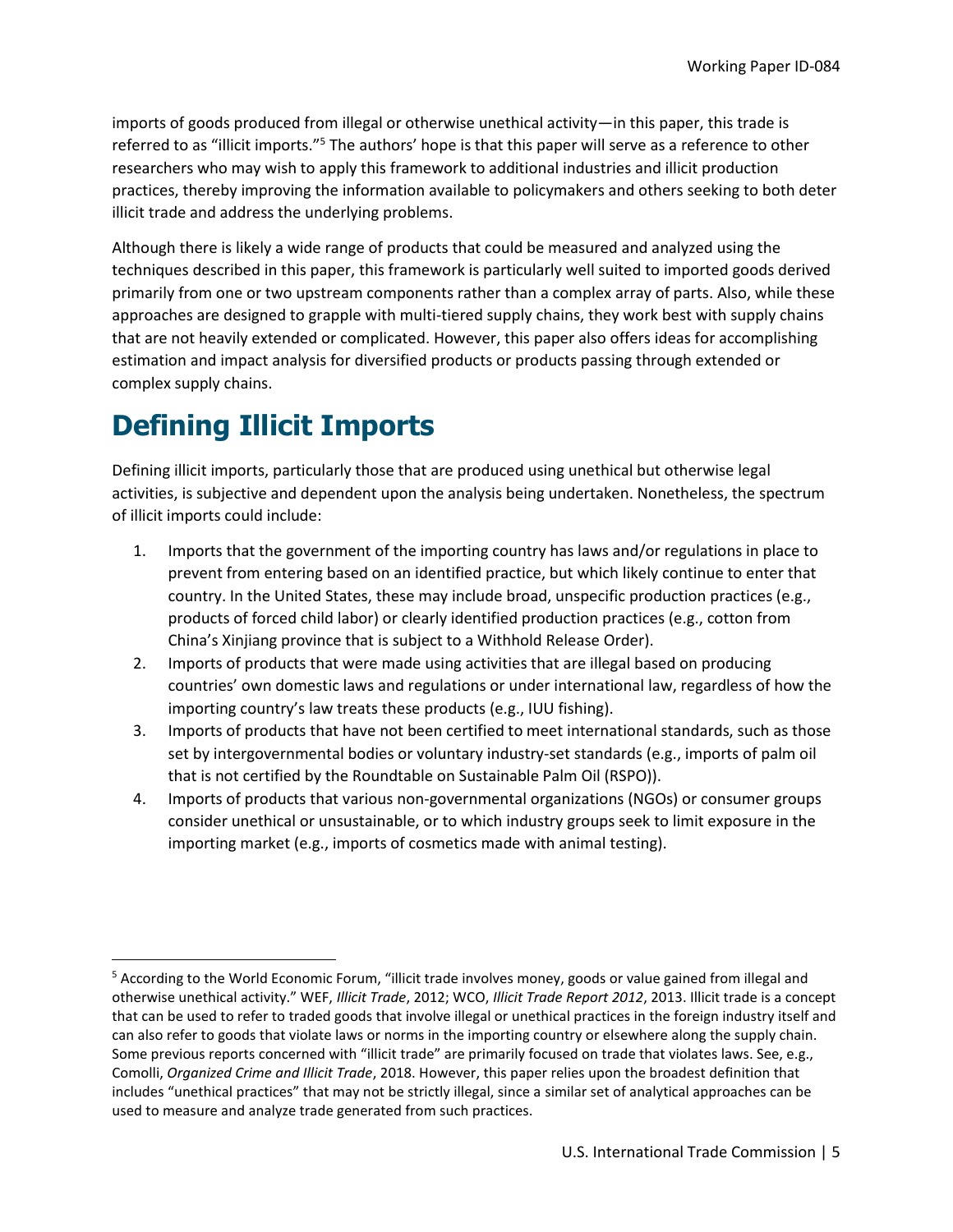### **Why Measure the Extent and Impacts of Illicit Imports?**

Any method of quantifying illicit imports that enter markets through formal channels—i.e., pass through customs—must address the challenge that the original production practices used to generate imports are not typically captured within tariff classifications or on any formal import documentation.<sup>6</sup> Measurement and modeling of illicit imports within formal supply chains are important, however, because these analyses may support efforts by various market actors to reduce the prevalence of such products in importing markets. Estimations of the extent of illicit imports can help with identification of where market exposure is most acute, including which specific products and partner countries represent the greatest concentrated risk of exposure. Similarly, analyses of the domestic economic impacts of such illicit imports can help shed light on the ways in which competing domestic producers and workers are affected by these traded goods.

Using this information, governments can target their enforcement efforts (such as with penalties or border measures) and other market participants, such as NGOs, can focus their voluntary or informal efforts (such as certification schemes or consumer awareness campaigns) at identifying and reducing illicit U.S. imports where they are most concentrated. Taken together, these efforts can create pressure on foreign countries and industries to address illicit production practices and better comply with importing countries' policy objectives. In some cases, these changes may be reinforced by commitments countries make to address illicit production practices under free trade agreements (FTAs) or multilateral environmental agreements (MEAs). In addition, if illicit imports are reduced, consumers and importing businesses can have greater confidence that the products that they purchase were not made from practices that they consider immoral or unsustainable. This has become increasingly important in many industries as consumers have gained greater awareness of the undesirable production practices used to make some of their favorite products. In addition, domestic producers within importing countries that comply with domestic laws and industry standards could face reduced competitive pressure from such imports, particularly if the illicit practices otherwise depress prices or increase import supply.

### **Brief Summary of Literature**

Many studies have estimated quantities of illicit production covering a wide variety of sectors, regions, and specific illicit practices; however, relatively few studies have estimated the quantity of U.S. or other countries' imports of illicit products. For example, there are a substantial number of studies that have provided estimates of IUU fishing within fisheries around the world, as well as larger IUU fishing studies that combined specific estimates into global or regional estimates.<sup>7</sup> However, only two studies have

 $6$  Measurement and analysis of the impacts of goods that are smuggled into import markets and are not reflected in official trade statistics, such as illegal drugs, is also highly challenging. This paper does not address smuggling of such illegal goods, as the emphasis of this paper is on illicit products that predominantly compete in formal markets. Similarly, the focus of this paper is on products that are considered illicit due to production practices that occur in foreign countries, as opposed to products that are illicit due to violations of Customs rules (e.g., goods imported subject to fraudulent reporting practices at the border).

<sup>7</sup> USITC, *Seafood Obtained via IUU Fishing*, February 2021, Appendix E.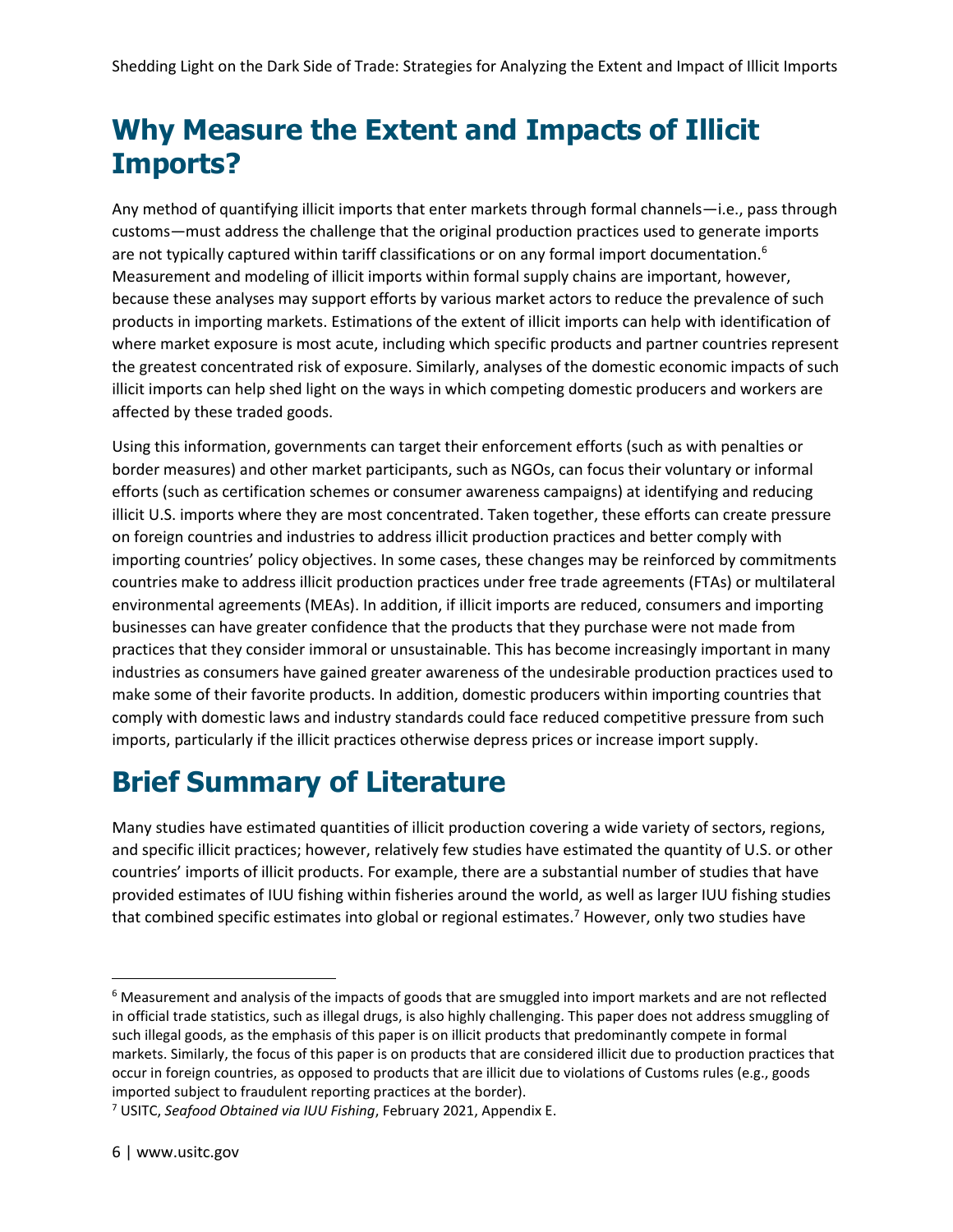estimated the extent of U.S. imports generated through IUU fishing.<sup>8</sup> Other examples of studies that estimated the extent of illicit imports exist in the wood products sector.<sup>9</sup> Because few studies estimate imports of illicit products, studies that have estimated the economic impact of such imports on domestic sectors have been similarly rare; for example, only two studies have analyzed the impact of IUU fishing on the U.S. economy, while one study has analyzed the impact of illegal logging on the U.S. wood products sector.<sup>10</sup>

Common approaches among these import-focused studies involve 1) combining and triangulating illicit production estimates using multiple underlying existing sources, accounting for high levels of uncertainty surrounding these estimates; 2) linking these estimates of illicit production with trade data to perform a supply chain analysis that incorporates assumptions about how goods move through thirdcountry markets; and 3) measuring the impact of illicit imports on competing domestic industries, which constitutes the primary adverse economic impact of this illicit trade. These concepts underpin the approach outlined within this paper.

### **Structure of this Paper**

This paper identifies flexible strategies and basic necessities for analyzing the extent and impact of illicit imports that enter markets through official channels. Although a common framework is presented for examining this trade, there is unlikely to be a one-size-fits-all approach. For this reason, the paper also brainstorms possible workarounds and operating assumptions that can be employed when key ingredients in the framework are missing, and explains tradeoffs related to these decisions. The purpose of discussing these tradeoffs and workarounds is to underscore that valuable analysis is possible even

<sup>8</sup> In *IUU Fishing*, the USITC produced an estimate of the extent to which IUU fishing is imported into the United States, as well as a quantitative analysis of the economic impact of IUU imports on U.S. commercial fishermen and U.S. commercial fishing production, trade, and prices. This report in the seafood sector provides the direct inspiration for this paper, which seeks to explain a framework that extends the methodological approaches from that study to other sectors. A prior 2014 study by Pramod et al. also estimated the extent of U.S. seafood imports of IUU-related products. USITC, *Seafood Obtained via IUU Fishin*g, February 2021; Pramod et al., "Estimates of Illegal and Unreported Fish," 2014. A similar group of authors conducted a similar analysis with respect to Japanese imports. Pramod, Pitcher, and Mantha, "Estimates of Illegal and Unreported Seafood Imports to Japan," October 2019.

<sup>&</sup>lt;sup>9</sup> Two major studies by Chatham House have estimated not only global output of forestry products, but also the extent to which those products are imported by major processing and consuming countries. Lawson and MacFaul, "Illegal Logging and Related Trade," 2010; Hoare, "Tackling Illegal Logging and the Related Trade," July 2015. In addition, a 2004 study by Seneca Creek Associates and Wood Resources International produced estimates of wood products from suspicious sources (i.e., wood that may have been illegally produced) by country, inclusive of domestic and imported sources. Seneca Creek Associates and Wood Resources International, "'Illegal' Logging and Global Wood Markets," October 2004. Other studies have looked at the impacts of the U.S. Lacey Act, including a study on how the law impacted U.S. imports from low- and high-risk countries (UCS, 2015) and a statistical analysis of the impacts of these laws on overall U.S. imports and prices of wood products. UCS, "The Lacey Act's Effectiveness in Reducing Illegal Wood Imports," October 2015; Prestemon, "The Impacts of the Lacey Act Amendment of 2008 on U.S. Hardwood Lumber and Hardwood Plywood Imports," January 2015. <sup>10</sup> In addition to the USITC's IUU fishing study, a 2016 study by the World Wildlife Fund relied on estimates from the Pramod et al. study to estimate the impact of IUU fishing on U.S. fishers. WWF, *An Analysis of the Impact of IUU Imports*, 2016. The Seneca Creek study analyzed the competitive impacts of illegal wood trade on the U.S. wood products industry. Seneca Creek Associates and Wood Resources International, "'Illegal' Logging and Global Wood Markets," October 2004.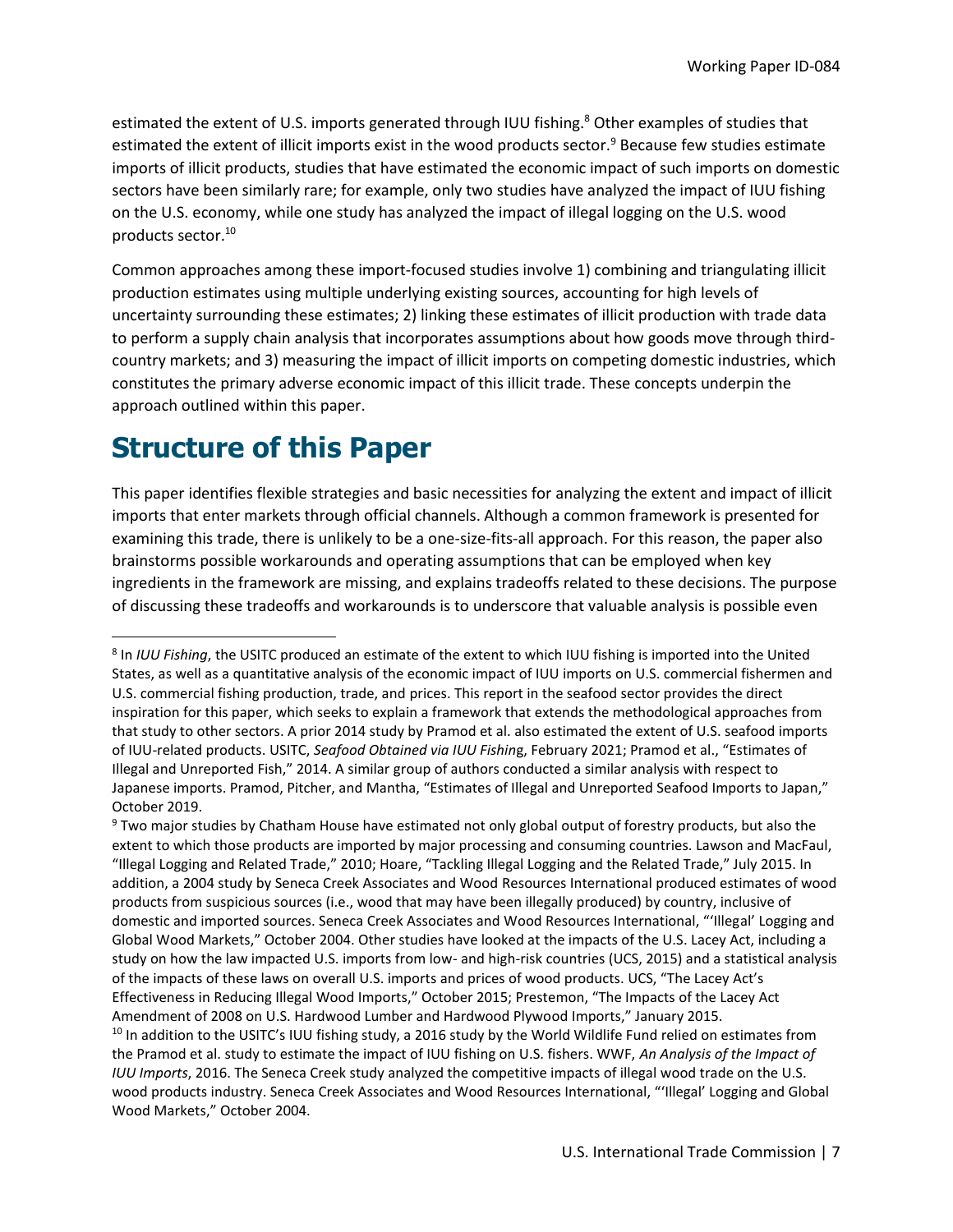when data are incomplete or imperfect. The tools described in this paper could apply to any import market; however, this paper demonstrates these concepts by focusing on the U.S. market given its size, range of imported products and partner countries, and availability of detailed trade data.

In the first section, "Defining the Scope of Analysis," a set of guidelines are discussed for researchers seeking to define the conceptual boundaries of the illicit trade being analyzed. The second section, "Estimating the Extent of Illicit Imports," provides a set of tools for developing a database of illicit production estimates and for translating illicit production estimates—whether developed or derived from other sources—into estimates of illicit U.S. imports using supply chain analysis. The third section, "Modeling the Impact of Illicit Trade Flows," describes a modeling framework for analyzing the impact of these estimated illicit U.S. imports on U.S. industries. This section discusses important considerations when modeling the impact of illicit imports on domestic industries that a researcher should assess to estimate realistic effects. The fourth section provides two case study scoping exercises involving wood products and cotton that illustrate how these frameworks might play out in actual analyses.

# **Defining the Scope of Analysis: Which Illicit Activities are Covered?**

As described above, the concept of "illicit trade," which can include illegal and/or unethical practices, is largely dependent upon the perspective of the observer. Supply chains serving import markets can incorporate multiple production processes that could be considered illegal or unethical. For example, global cocoa cultivation reportedly includes practices such as forced labor and child labor, deforestation, and ineffective land management.<sup>11</sup> Illegal gold mining is defined by INTERPOL as an environmental crime, but it also relies upon a criminal supply chain that involves smuggling, human trafficking, and corruption and can also fund internal conflict in the countries engaged in production.<sup>12</sup> Researchers seeking to measure and analyze illicit trade in any sector therefore need to make decisions about the types of illicit activities they plan to cover. Answering the following three questions can help with these scoping decisions:

**How will the analysis be used?** An audience interested in sustainability or illegality in a general sense may find most useful a broad scope that includes various types of illicit practices. Otherwise, if a scope is set too narrowly to include only one of several illicit activities that are prominent within the sector, these readers may inadvertently "give a pass" to industries that are highly unsustainable, illegal, or unethical in other ways. By contrast, if the analysis is designed to support existing or prospective government policies or industry efforts dedicated to limiting import market exposure to specific illicit production practices, then the scope of analysis should be circumscribed within those bounds. Similarly, if the analysis is meant to build on an existing body of literature focused on a well-defined type of illicit

<sup>11</sup> USDOL, ILAB, *2020 List of Goods Produced by Child Labor or Forced Labor*, September 2020; Food Empowerment Project, "Child Labor and Slavery in the Chocolate Industry," October 28, 2021; Pearce, "The Real Price of a Chocolate Bar," February 21, 2019.

<sup>&</sup>lt;sup>12</sup> INTERPOL, "Project ENACT Strategic Assessment: Illegal Gold Mining in Central Africa," May 2021; USDOL, ILAB, *2020 List of Goods Produced by Child Labor or Forced Labor*, September 2020.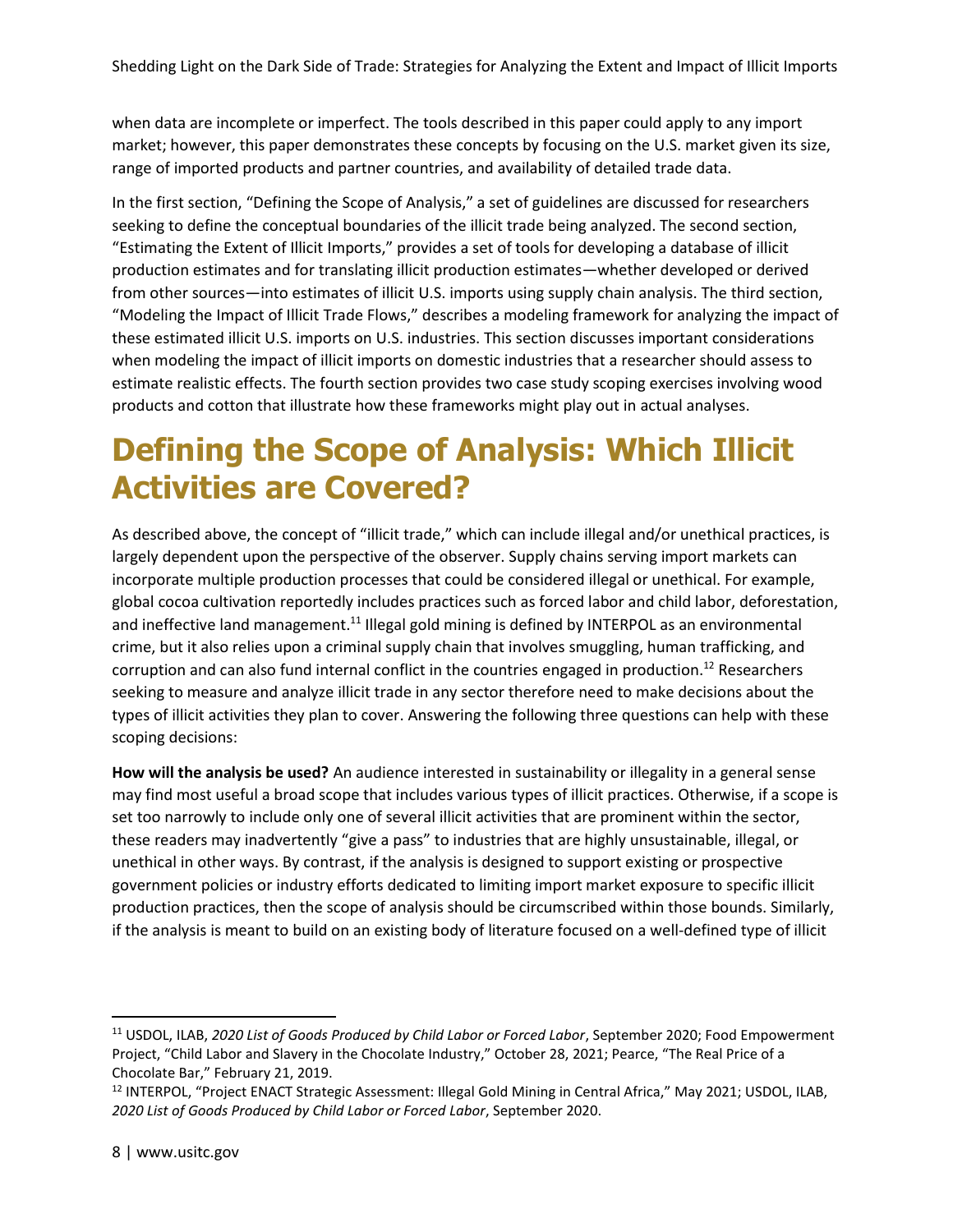activity, such as IUU fishing as defined by the FAO, $^{13}$  then it can be useful to use this common reference point as the scope of analysis for illicit trade.

**Which illicit production practices are possible to measure?** As described in later parts of this paper, it is likely that some types of illicit activities occurring in specific industries are more measurable than others. The scope should be set in a way that avoids analytical paralysis caused by insufficient information related to specific practices. In addition, information gaps may result in a narrower geographic scope and/or product scope, focusing only on specific products and source countries for which information is more readily available (as illustrated within the case studies below). Notwithstanding these limitations, research to fill gaps and recognition of uncertainty are likely necessary for measuring all kinds of illicit production activities.

**Is the analysis focused on illicit production practices at multiple stages of the supply chain, and if so, to what extent will these illicit production practices overlap within a supply chain?** Even when the illicit production practices at multiple stages of the supply chain are identified and measured, they often cannot be simply aggregated. It is likely that at least some illicit downstream processes in downstream operations use raw materials that were also generated using illicit methods. For example, a tuna cannery engaging in illegal labor practices may also be using tuna that was harvested illegally or was caught using forced labor on the fishing vessel. Therefore, any analysis that attempts to combine such practices within a single set of quantifications would need to contend with this overlap.

# **Estimating the Extent of Illicit Imports**

Estimating the extent of illicit U.S. imports involves developing estimates of illicit production within source countries, and then using a supply chain analysis to determine the extent to which illicit products are ultimately imported into the United States. The first part of this section describes the necessary components and strategies for developing illicit production estimates at the source, while the second part of this section describes the supply chain mapping system. These two components form the primary approach to estimating illicit U.S. imports—an approach that is referred to as the **specific estimate approach**— that is covered in this paper. The third part of this section describes a simpler alternative to the specific estimate approach, referred to as the **broad estimate approach**.

This section uses a common hypothetical example throughout, based on illicit coffee trade. Specifically, the example assumes that the analysis will measure U.S. imports of coffee that was cultivated and harvested using forced child labor (FCL). The estimates provided for illicit coffee trade are used for illustrative purposes only and are not based on research into these practices. More detailed scoping exercises that incorporate existing literature are provided at the end of the paper, covering imported wood products and cotton.

## **Estimating Illicit Production at the Source**

Estimates of illicit production, accompanied by measures of non-illicit production and total production, are the foundation of analyses of the extent of illicit U.S. imports. In this framework, production data is gathered to measure the value or quantity of output occurring at the point in the supply chain that most

<sup>13</sup> FAO, "What Is IUU Fishing?," accessed December 2, 2020.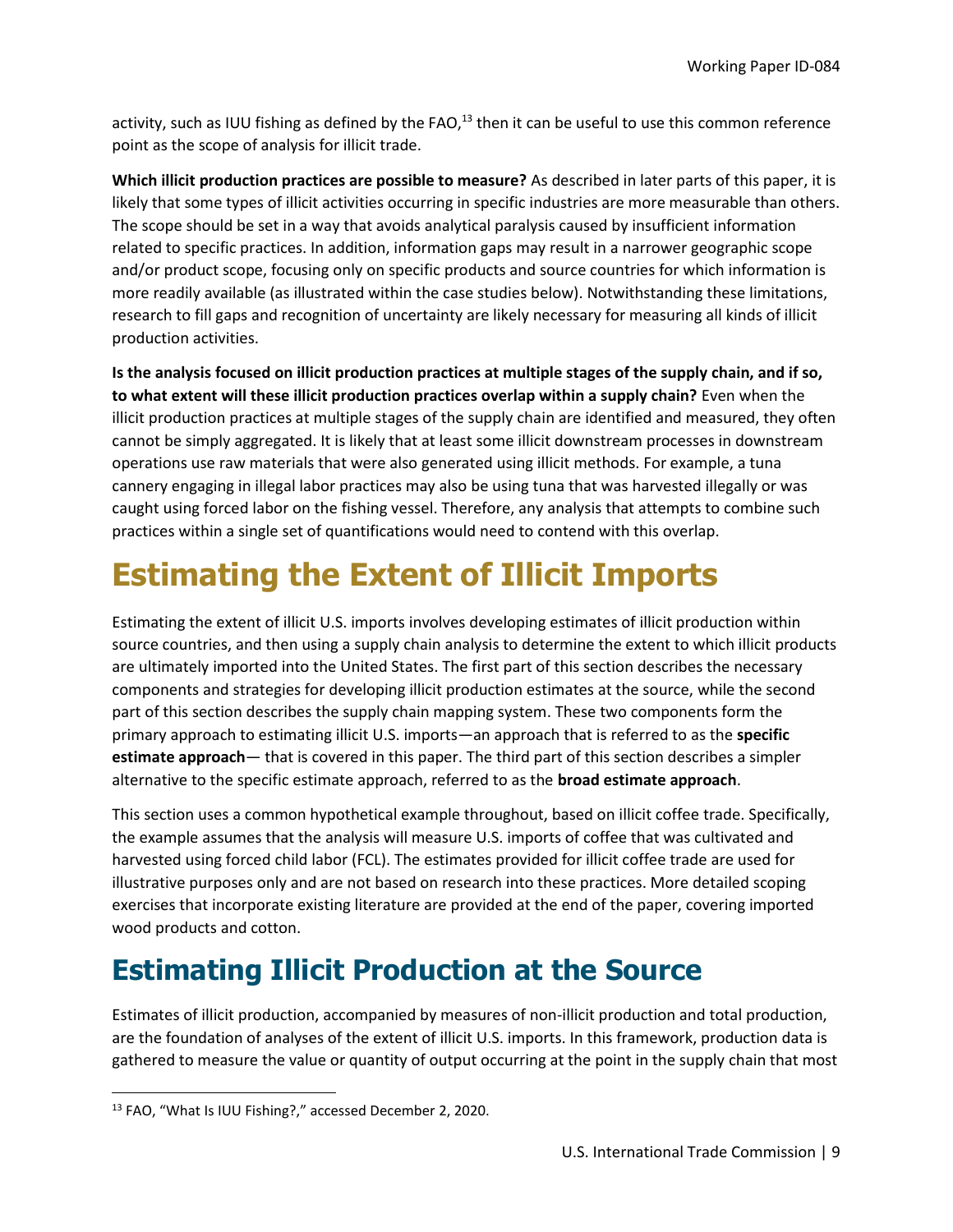closely corresponds with the illicit activities being measured. For example, if the objective of the analysis is to analyze illicit activities in coffee growing, then production data would be gathered for the output of coffee farms—unroasted green coffee beans—and not for further downstream products. Production data is further divided into estimates of illicit and non-illicit production. **Illicit production** refers to production that uses illicit activities as defined by the scope of analysis (in this case, forced child labor), where all output that relies on those illicit activities is considered illicit production. **Non-illicit production** refers to production that does not use those illicit activities. Both illicit and non-illicit production estimates can be expressed as a share of total production or in terms of their absolute value or quantity.

Production data and illicit production estimates can be gathered by specific parameters. These could include **source countries** that produce the in-scope product; **product groups,** which can be used to harmonize product descriptions across various data sources; time of production, which is often measured in years; and other variables that can be used to further subdivide production, such as industrial sector, subnational region of production, or method of production. **Production units** are the specific combinations of source country, product group, and/or other parameters for which production data and illicit production estimates are collected. A **production database** is a collection of production data and illicit production estimates, where each observation shows the quantity or value of total and illicit production across production units.

### **Building the Production Database**

In order to develop illicit production estimates, a good starting place is to first develop a production database that shows where total (or official reported) production is occurring, what specific products are being generated, and in what quantities. The production database serves two purposes. First, the production database provides a comprehensive landing zone for all necessary illicit production estimates. (Approaches to populating these estimates are described in the next section). Total production quantities for each detailed production unit also lend necessary context and weight to illicit production estimates, particularly when those estimates are generated as a share of total production. Second, estimates of illicit and non-illicit production within the production database are a necessary input within the supply chain analysis.

The source country, product group, and other parameter inclusion within the production database is dictated by the scope of analysis. Certain analyses may be focused on U.S. imports of specific commodities from all source countries, and in these cases, production data should be gathered for all source countries that could potentially be the original producers of U.S. imports of those products (whether or not they were the ultimate exporting partner country—many products may be processed in a third country before being exported to the United States). Other analyses may only need to cover a narrower subset of producing source countries. Likewise, the product group coverage may be detailed, with one or more differentiating features, or may be broad. Analyses of U.S. imports with longer supply chains generally will need production data for both U.S. partner countries as well as those countries' trading partners, and may also require more complicated product groups. Availability of production data (described below) may also dictate the scope of analysis or the level of product detail included within analyses.

Once the bounds of the production database are established, the next step is to actually develop the data for each production unit. This may be a straightforward task if country-specific production data is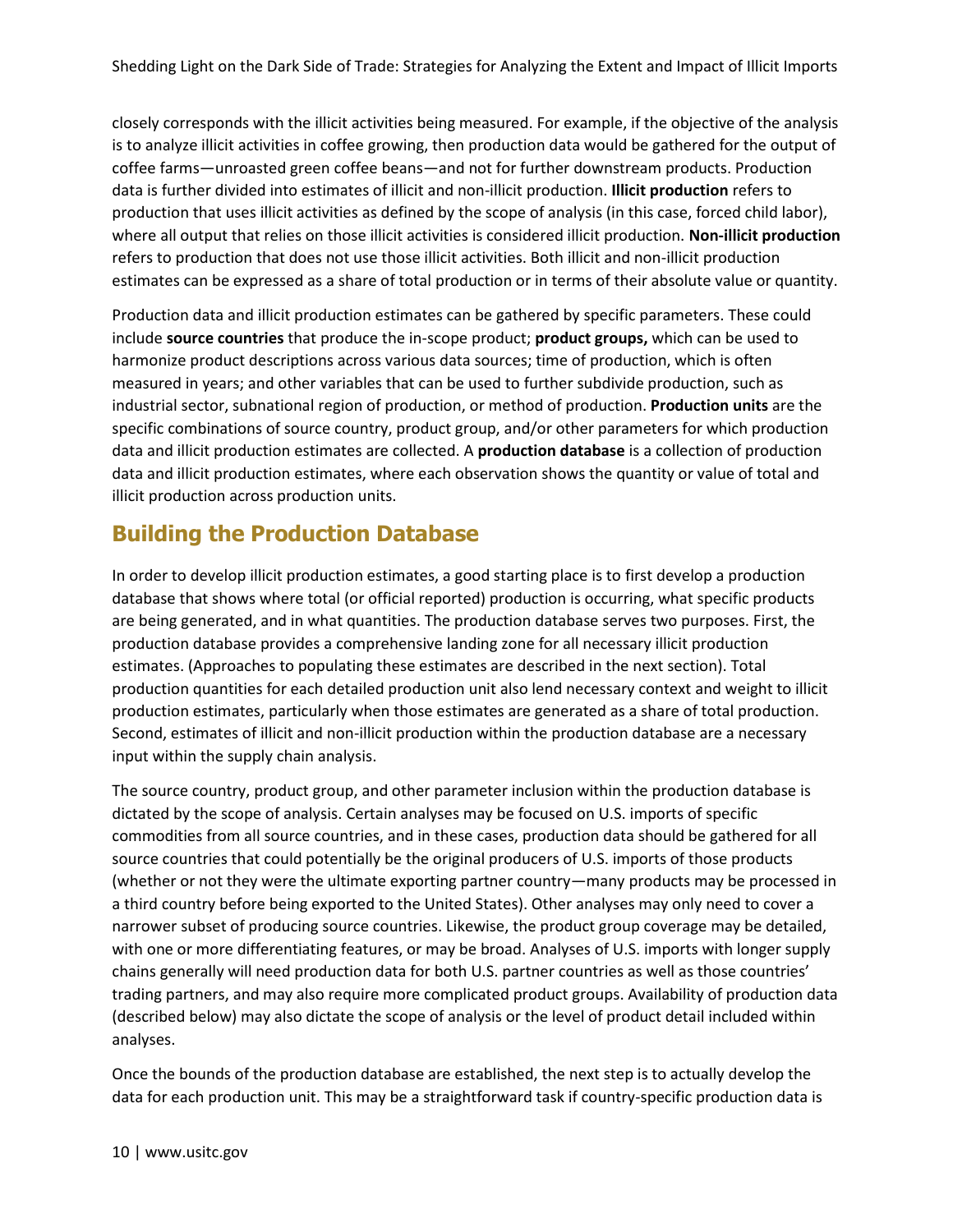available from a single, internationally focused source, like the Food and Agriculture Organization (FAO) or United States Department of Agriculture (USDA) for many agricultural products or the United States Geological Survey (USGS) for mineral products.<sup>14</sup> Alternatively, many national governments have detailed information about their own countries' production of specific products. Regardless of whether data are collected from international or source country specific data sources, they should be harmonized comprehensively within the production database. Harmonization steps can be illustrated using table 1, which provides a simplified example of a production database for coffee prior to any inclusion of illicit production estimates. Each row in the table represents a production unit for which an illicit production estimate (measured as a quantity of illicit production or as a share of total harvest) can be gathered (here, represented by "TBD").

|                                                      |            |                      |                 | Green coffee      |                           |
|------------------------------------------------------|------------|----------------------|-----------------|-------------------|---------------------------|
|                                                      |            |                      | Year (local     | production (1,000 | <b>Illicit production</b> |
| Source country                                       | $ISO-3$    | <b>Product group</b> | marketing year) | 60 kg bags)       | estimate                  |
| <b>Brazil</b>                                        | <b>BRA</b> | Arabica Coffee       | 2020/21         | 49,700            | <b>TBD</b>                |
| <b>Brazil</b>                                        | <b>BRA</b> | Robusta Coffee       | 2020/21         | 20,200            | TBD                       |
| Colombia                                             | <b>COL</b> | Arabica Coffee       | 2020/21         | 14,300            | <b>TBD</b>                |
| Colombia                                             | <b>COL</b> | Robusta Coffee       | 2020/21         | 0                 | <b>TBD</b>                |
| Ethiopia                                             | <b>ETH</b> | Arabica Coffee       | 2020/21         | 7,600             | <b>TBD</b>                |
| Ethiopia                                             | <b>ETH</b> | Robusta Coffee       | 2020/21         | 0                 | <b>TBD</b>                |
| Indonesia                                            | <b>IDN</b> | Arabica Coffee       | 2020/21         | 1,300             | <b>TBD</b>                |
| Indonesia                                            | IDN        | Robusta Coffee       | 2020/21         | 9,400             | TBD                       |
| (rows continue, covering all countries and products) |            |                      |                 |                   |                           |

#### **Table 1** Example production database for coffee

Source: Foreign Agricultural Service, Official USDA Estimates (accessed August 17, 2021).

Note: TBD = To be determined by the researcher as part of developing a production database.

Harmonization steps used in production database creation include:

- Source countries (and other non-state territorial designations) included within the database should be organized within an internationally consistent nomenclature system, such as the ISO 3166-1 alpha-3 ("ISO-3") code system, that allows for easy translation of these source country designations across data sources (including the trade data sources covered in supply chain analysis).<sup>15</sup> In table 1, the database is divided by source country, where each source country is also matched with an ISO-3 code for ease of reference alongside other data sources, such as trade data used within the supply chain analysis.
- The same level of product group detail, ideally at a level that is analytically useful, should be used across all data.<sup>16</sup> There are two ways in which product group detail can be useful: first, because the product groups allow for more detailed and accurate estimates of illicit activities to be developed; and second, because the more detailed product groups allow for more accurate

<sup>&</sup>lt;sup>14</sup> FAO, FAOSTAT Database, accessed November 5, 2021; USDA FAS, PSD Online, accessed November 5, 2021; USGS, "International Minerals Statistics and Information," accessed November 5, 2021.

<sup>15</sup> UNSD, "ISO 3166-1 Alpha-3," accessed November 5, 2021.

 $16$  Even with production databases that are derived from internationally focused data sources, it may be the case that production data is not broken out on a detailed product basis for specific countries despite being broken out for most other countries. In these circumstances, it may be possible to break apart production data falling within broad product designations for individual source countries based on the global weighted mix of underlying detailed products.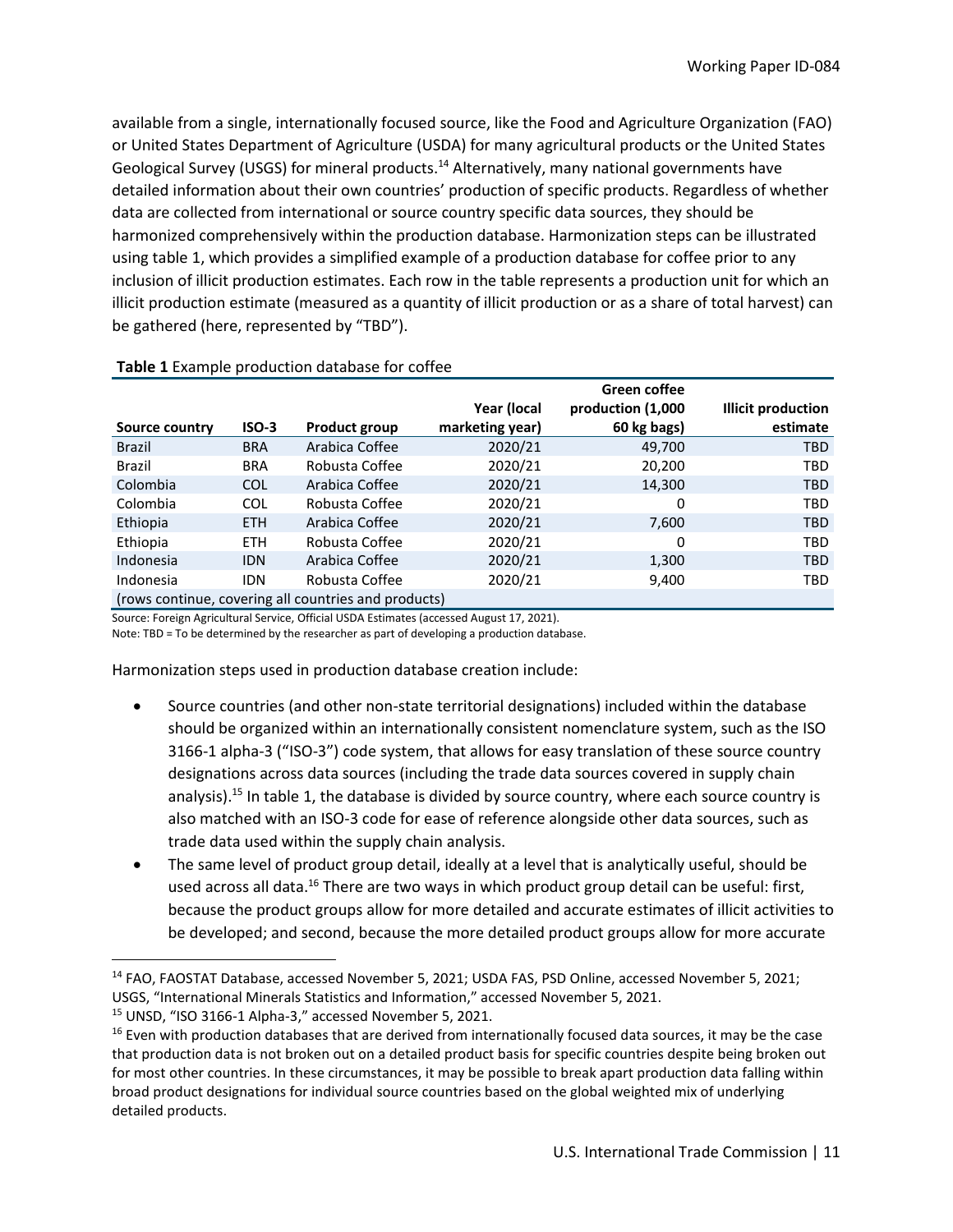supply chain mapping as a result of their correspondence with global trade data. The supply chain analysis is described in greater detail below. In table 1, product groups correspond with the two main varieties of coffee plant, which are Arabica and Robusta. These product groups were chosen in this hypothetical example because (1) they are readily available within the USDA data used to generate this database and (2) because there may be distinctions in the illicit production estimates for each variety depending on the source country.<sup>17</sup>

- If there is variation in how time periods are defined (e.g., use of a mixture of calendar, marketing, and/or fiscal years covering different overlapping annual periods), this should be harmonized or at least identified to the extent possible as well. In table 1, the production database was only gathered for a single year; however, the USDA data gathers this data by local marketing year, which is clearly identified in this database.<sup>18</sup>
- Production data should be expressed based on the same unit of quantity or value measure. Quantity measures (e.g., metric tons or kilograms) are ideal within specific product categories, but value measures are also acceptable as long as there is not a significant variation in product mix (with widely ranging unit values) across production units.<sup>19</sup> In table 1, production data are expressed based on the same unit of quantity, which is 1,000 60 kg bags of green coffee.
- For all production units, production data should be gathered for the total output of goods that most closely correspond with the illicit activities being measured. In table 1, green coffee production is the measure of output that most closely corresponds with the illicit activity within the scope of that hypothetical analysis (FCL within coffee growing and harvesting).<sup>20</sup>

## **Populating Illicit Production Estimates**

Estimation of illicit production must contend with the fact that most official production data that rely on self-reporting, surveys, or census-taking do not specify whether these products were generated using illegal or unethical practices. Therefore, estimates of illicit production are at best reasonable but uncertain findings regarding activities that the producers themselves—or their associated industry associations or national governments—often do not want to be more broadly witnessed and measured. These estimates are based on the best information available, and are usually incomplete, indirectly derived, or inconsistent across studies. Most bodies of research on the extent of illicit production in individual sectors consist primarily of studies that have reached such estimates for specific geographies using a combination of specialized or local knowledge and imperfect research techniques. Regional or

<sup>&</sup>lt;sup>17</sup> Whether these product breakouts are possible within global and U.S. trade data is also a relevant aspect of defining product groups, as discussed in greater detail below in the section entitled "Building Data Translation Systems for Supply Chain Analysis."

 $18$  Local marketing years differ depending on the country, which means that production data corresponds to different months overlapping with these years. Within agricultural markets, this differentiation is important to recognize and presents additional challenges within supply chain analysis, which involves use of trade data that may not correspond with marketing years.

 $19$  Note that if a time series of data is being collected, unit values may shift with price changes substantially over time, which will reduce comparability of production data across production units over time.

 $20$  Although green coffee production is a processing step that occurs after coffee growing and harvesting, these activities generally take place near one another. Espresso International, "Coffee Cultivation," accessed November 8, 2021.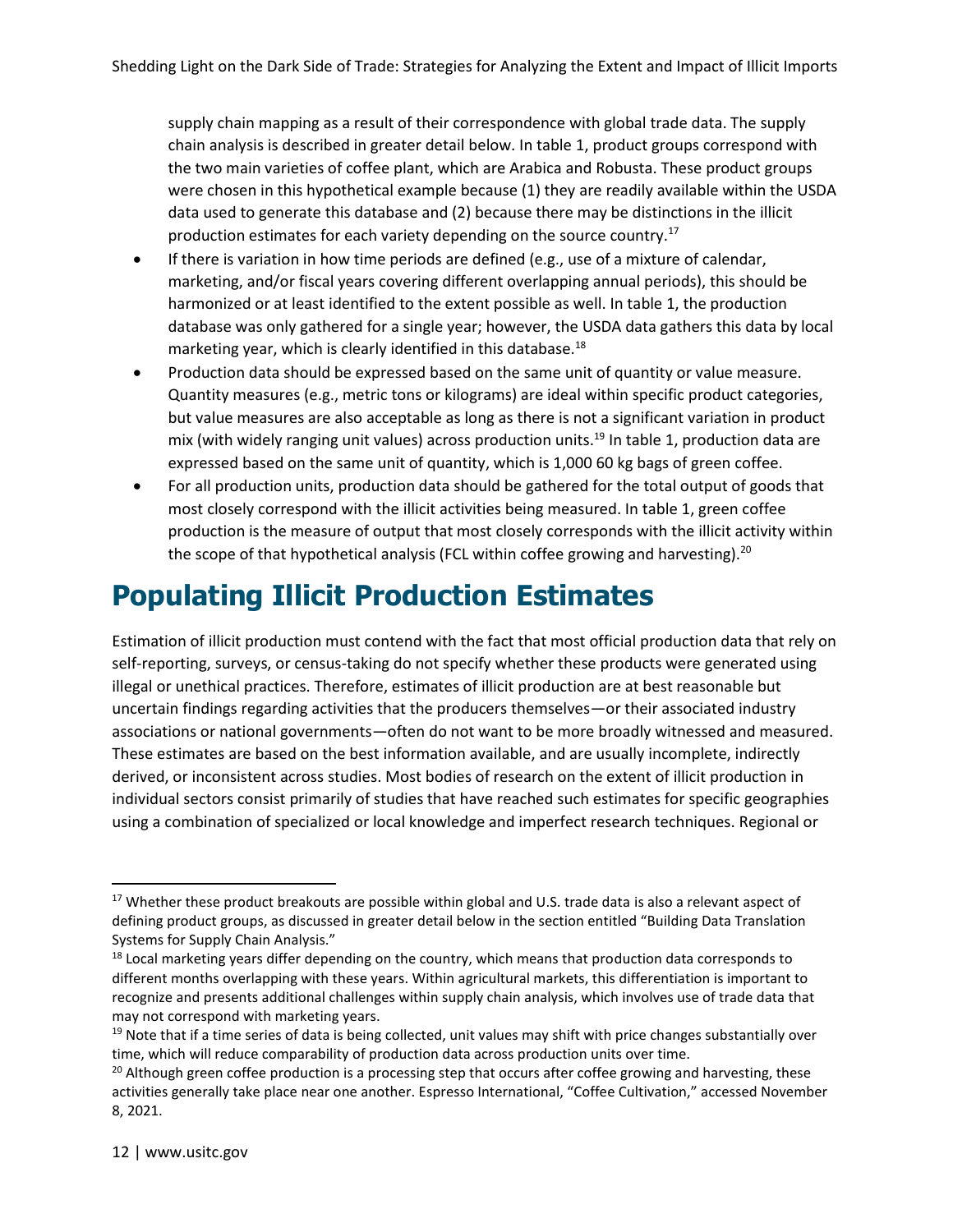global estimates are rare, and often rely on combinations of multiple ad hoc smaller-scale estimates, which themselves may rely on a variety of techniques.

As described above, this paper is primarily focused on the process of translating illicit production estimates into estimates of illicit U.S. imports. Therefore, rather than describing the many methods that could be used to generate illicit production estimates from scratch, a broad discussion of original research techniques is provided as well as options for how to use existing literature, databases, inferences, and risk data to develop illicit production estimates. For any given estimation exercise, the specific approach to populating illicit production estimates will likely vary depending on the industry, scope of analysis, and data availability.

#### **Original Research Techniques**

Many approaches have been taken to estimating the extent of illicit production across various bodies of literature. In general, methods for estimating illicit production fall into two broad categories: "bottomup" and "top-down" approaches.<sup>21</sup> Bottom-up approaches essentially refer to techniques that compile a variety of granular data points to construct aggregated estimates of illicit production for specific products, countries, and/or other parameters. These data points may include direct observation of illicit production by enforcement bodies that are then extrapolated to produce broader estimates; indirect observation of illicit production using remote sensing technology, like satellites and aircraft; or surveys or interviews of industry participants.

Top-down approaches use available data to extrapolate estimates of illicit production. For example, comparisons of reported production data with trade data may reveal that a country is exporting more of a product than it produces, which could suggest that a significant amount of unreported production is occurring. Similarly, scientific surveys of species populations or habitat coverage can help to identify unaccounted for gaps in output that could represent illicit production.

There are several factors that can complicate the use of original research to generate estimates of illicit production in support of estimation of illicit U.S. imports. Original estimates are often for highly specific regions and products and require substantial first-hand experience with the sector and/or knowledge of practices on the ground within those localities. Even where a researcher has that level of expertise, the same knowledge and approaches used may not be applicable across a breadth of source countries and product groups covered in a production database. Based on the resources, time, and experience of the researcher, it may still be possible to incorporate original research despite these factors; however, this paper also provides several approaches below for using estimates or assumptions from other sources.

#### **Existing Studies**

Populating illicit production estimates using quantifications from existing studies may be the best approach for developing these estimates across multiple production units. In particular, studies or databases that offer illicit production estimates on a global or regional basis can provide a broad range of estimates across ranges of product groups and source countries based on uniform methodologies and

 $21$  This general description of the methods used to estimate illicit production is derived from a literature review within *IUU Fishing*, which looked at the broad variety of techniques used to estimate IUU fishing in various fisheries. USITC, *Seafood Obtained via IUU Fishing*, February 2021, Appendix E.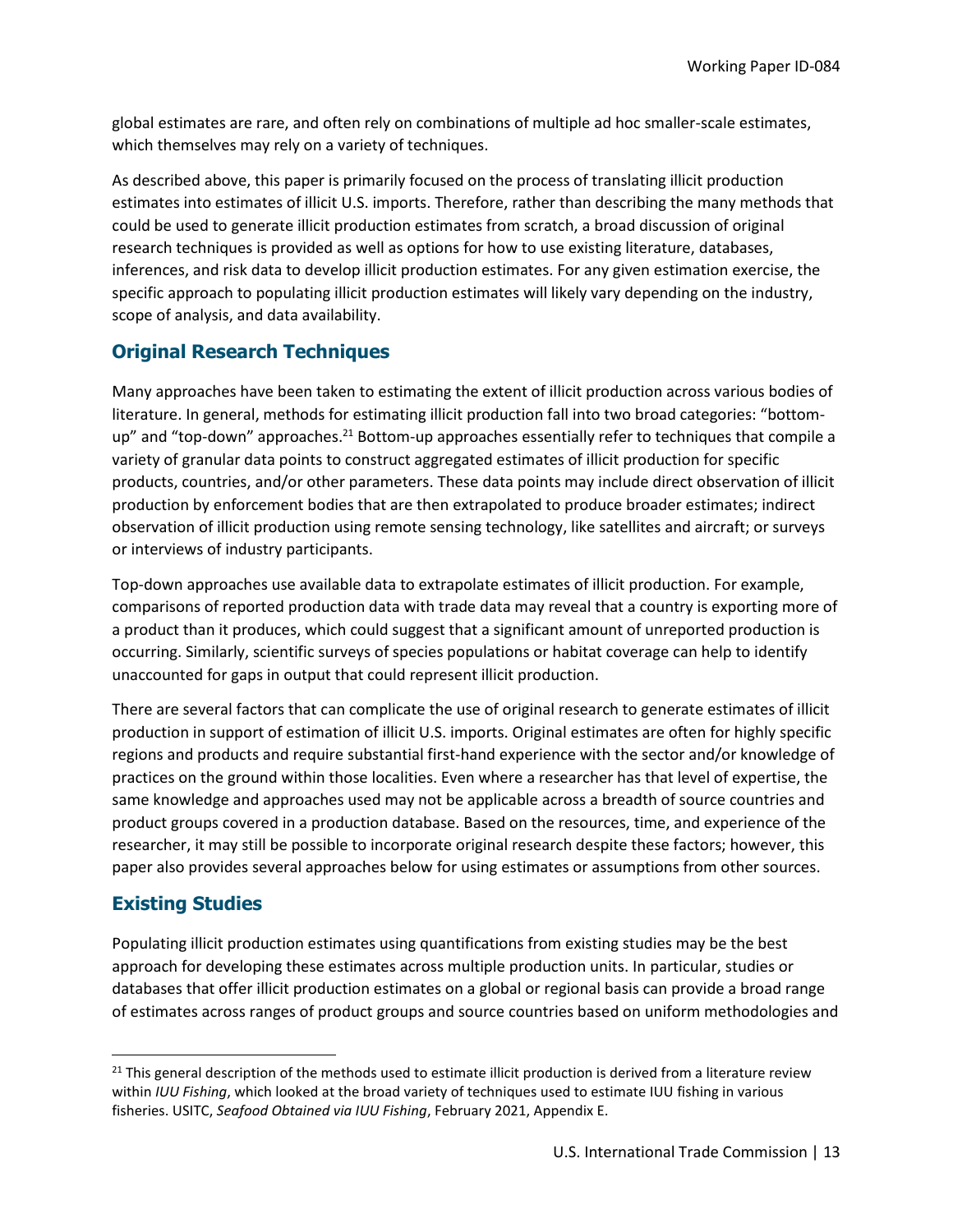concepts. However, use of existing illicit production estimates derived from literature requires careful consideration of the basis for those findings. Several questions that researchers may consider when using existing estimates include:

- 1. What were the methods for generating illicit production estimates? What were the limitations of those methods? What approaches can be taken to mitigate or incorporate uncertainty created by those limitations?
- 2. Are there multiple studies that provide estimates covering the same production units? Are the multiple findings self-reinforcing, or are they contradictory?
- 3. How do the definitions of illicit production derived from existing studies compare with those illicit activities targeted within the scope of analysis?
- 4. How do the methods, scopes, or definitions compare across the studies being relied upon to populate the illicit production estimates in the production database? Are estimates comparable on an apples-to-apples basis across production units?

#### **Use of Inferences**

Depending on how illicit production is defined within the scope of analysis, inferences can be used to estimate the extent of illicit production within specific countries. For example, if specific firms or regions are implicated as using illicit practices and if there is any way to determine their representativeness or position within national-level industries, then the extent of illicit production within a country can be estimated. This approach may be particularly useful for estimating the extent of production subject to U.S. government enforcement actions, such as U.S. Customs and Border Protection (CBP) Withhold Release Orders (WROs).<sup>22</sup> Additionally, this approach could be used if non-governmental or journalistic investigations tie illicit production practices to major producing firms or regions.

#### **Risk Data**

Risk data are qualitative measures of the likelihood that illicit production is occurring, and may be on numeric scales (e.g., from 1 to 10) or grouped into descriptive buckets (e.g., "very high risk," "moderate risk," etc.). In some cases, risk data may be more readily and comprehensively available than quantifications of illicit production for the coverage of production units within the production database. Risk data are often constructed by outside organizations based on a uniform aggregation or weighting of underlying criteria. Such criteria can be inherently quantitative measures (e.g., number of government seizures due to illegal practices) or qualitative measures that can be expressed quantitatively such as binary variables (e.g., whether or not certain types of laws are on the books in a country) or subjective but consistently applied qualitative scores (e.g., scores assigned based on perceived regulatory strength by a watchdog organization). Researchers can also construct their own risk data based on criteria that better match their needs.

Risk data can be used as a basis for estimating the quantity of illicit production for individual production units. One way that this can be achieved is to associate a share of total production that is likely to be illicitly produced for each gradation of risk along a scale (e.g., low risk = 5 percent of total production is

<sup>&</sup>lt;sup>22</sup> CBP WROs seek to limit U.S. imports of products produced by forced labor by detaining shipments of products from specific firms or regions in foreign countries that are reasonably suspected of engaging in forced labor practices. CBP, "Forced Labor," accessed December 14, 2021.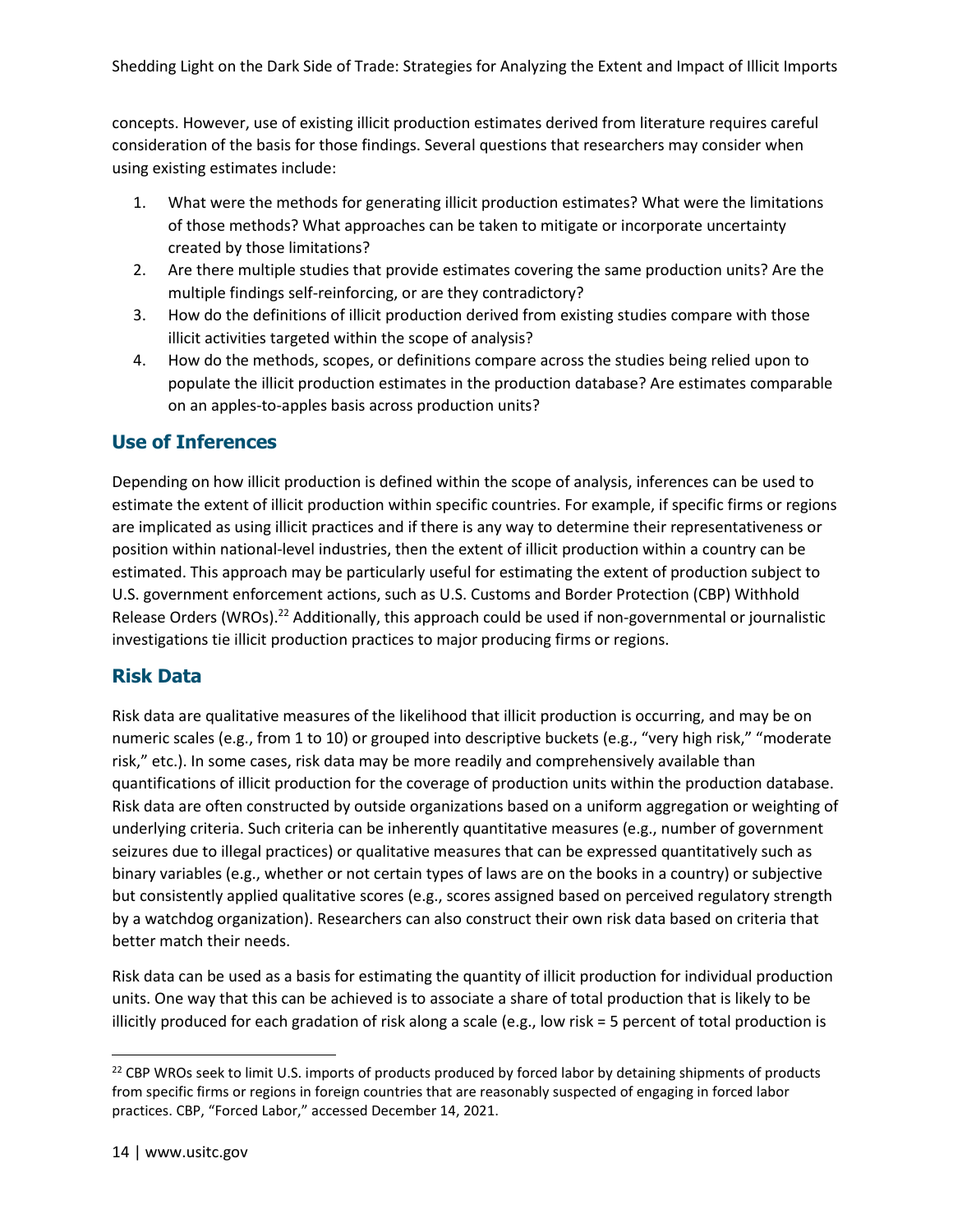illicitly generated, medium risk = 10 percent, etc.). This can be done using relatively simple methods, such as cross-referencing well-supported estimates of illicit production for specific production units with those production units' risk measures, and then using the same estimates (expressed as a share of total production) for all production units with similar risk. Alternatively, if there is a known statistical relationship between specific risk measures and shares of illicit production, this can be used to generate comprehensive estimates of illicit production across all production units for which risk data are available.

Using similar principles, risk data can be used as a basis for adjusting illicit production estimates. Adjustments can include:

- **Time-series risk data as a basis for adjusting static illicit production estimates**: Illicit production estimates may be rare except for in certain years, whereas risk data may be more regularly updated across years. Changes in risk across time may be used as a basis for updating estimates of illicit production across a time series or updating older estimates of illicit production to adhere to more recent realities. $^{23}$
- **Gap filling**: Illicit production estimates may be available from literature review or a database pull for most production units within a production database, but not all (particularly for countries or products that are not as heavily focused on within the literature). Missing illicit production estimates can be populated based on a more ad hoc version of the comprehensive risk-based estimation approaches described above.
- **Triangulation of resources**: Because illicit production estimates, which capture activities that are difficult or impossible to measure directly, are subject to significant uncertainty, risk data can be used to "shore up" existing illicit production estimates. If a production unit has illicit production estimates that are high as a share of total shipments, and that production unit also has high risk of illicit production, then these data are mutually supportive. Alternatively, if a production unit has mismatched illicit production estimates and risk data, it may be the case that the illicit production estimate should be adjusted to fit within a more normal range for production units of that risk profile.<sup>24</sup>
- **Upward adjustments to capture additional illicit production activities**: If risk measures capture an aspect of illicit production that is not captured within existing illicit production estimates, then they may form a basis for systematically increasing the illicit production estimates if specified risk thresholds are met for production units. For example, if the defined illicit production within the scope of analysis includes both environmental and labor-related illegality, then measures of illicit production based on environmental illegality could be adjusted upward for production units with elevated risk of labor-related illegality. The nature of this upward

 $23$  This approach is consistent with the "anchor point and influence" approach used in several global studies of the extent of IUU fishing. See, e.g., Pitcher et al., "Estimating Illegal and Unreported Catches from Marine Ecosystems," 2002; Ainsworth and Pitcher, "Estimating Illegal, Unreported and Unregulated Catch," 2005; Agnew et al.,

<sup>&</sup>quot;Estimating the Worldwide Extent of Illegal Fishing," 2009; Pramod et al., "Estimates of Illegal and Unreported Fish in Seafood Imports to the USA," 2014; Pauly and Zeller, "Catch Reconstruction," 2015.

<sup>24</sup> This approach was used within the estimation of marine capture IUU fishing within USITC's *IUU Fishing* study. USITC, *Seafood Obtained via IUU Fishing*, February 2021.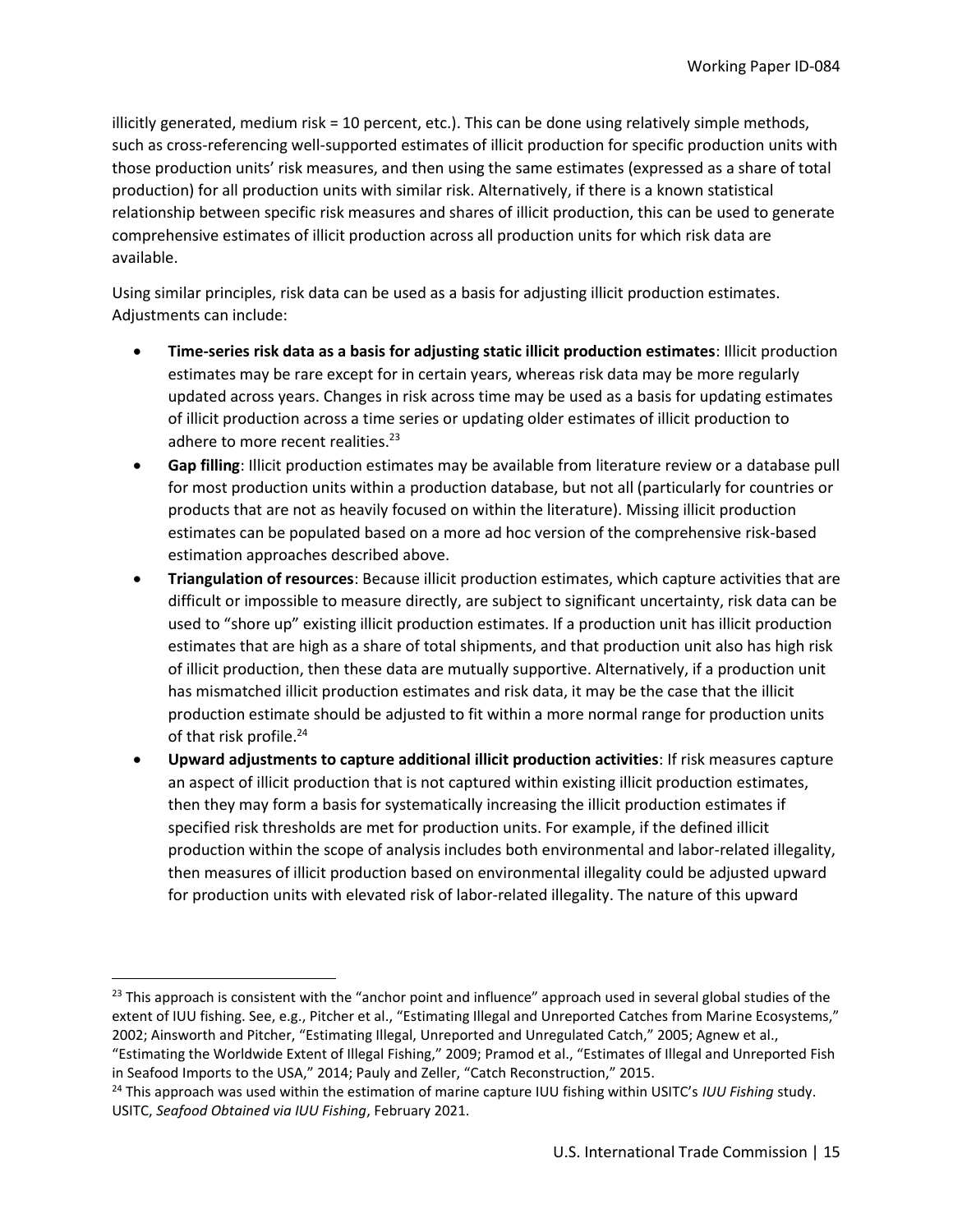adjustment would ideally take into account the extent of overlap any inherent relationship between the two types of illicit activity.<sup>25</sup>

Alternatively, rather than use risk data as a basis for estimating the quantity of illicit production, the risk data could be used to characterize total production within the database into various risk buckets. The subsequent supply chain analysis (described below) would essentially determine the extent of U.S. imports subject to elevated risk of illicit practices, without actually identifying the imports as illicit products.<sup>26</sup>

#### **Box 1** Final Considerations within the Production Database

After a production database is created and populated with illicit production estimates, a few final adjustments and considerations may be necessary.

**Catching False Zeroes:** In certain cases, illicit production estimates may be populated within the production database for all but a handful of production units. If that is the case, missing estimates for those production units may be inadvertently interpreted as zeroes (i.e., zero production using illicit activities) within later steps. In these cases, it may be possible and worthwhile to populate illicit production estimates based on rough assumptions (such as the assumption that the global average illicit production estimate, on a percentage basis, applies to that production unit).

**Adjusting Production:** As illicit production estimates are populated within the production database from various sources, they may be expressed as a share of total production, as a share of officially reported production, or as absolute quantities or values. To be used in supply chain analysis, however, illicit production estimates should be presented in absolute terms alongside non-illicit production, which sum to total production. In order to accurately calculate these two measures, however, the relationship between illicit production estimates and total production data should be examined, which may result in further adjustments. For example, the production data derived from official sources within the production database may only cover the extent of non-illicit production, rather than a sum of non-illicit and illicit production. This could occur if all illicit production occurs within informal or grey-market economies that are not observed by authorities and/or captured within official statistics. In these cases, estimates of illicit production should be added to preliminary production data to equal final total production measures.

 $25$  This approach was used to incorporate labor violations within estimates of marine capture IUU fishing within the USITC's *IUU Fishing* study, since labor violations were not traditionally included within existing estimates of IUU fishing that were otherwise relied upon for that study. USITC, *Seafood Obtained via IUU Fishing*," February 2021. <sup>26</sup> Two studies on illegal wood production used similar approaches. The 2004 Seneca Creek Associates study produced estimates of wood products from suspicious sources (i.e., wood that may have been illegally produced) by country, inclusive of domestic and imported sources. Seneca Creek Associates and Wood Resources International, "'Illegal' Logging and Global Wood Markets," October 2004. The 2015 UCS study estimated U.S. imports from low- and high-risk countries. UCS, "The Lacey Act's Effectiveness in Reducing Illegal Wood Imports," October 2015.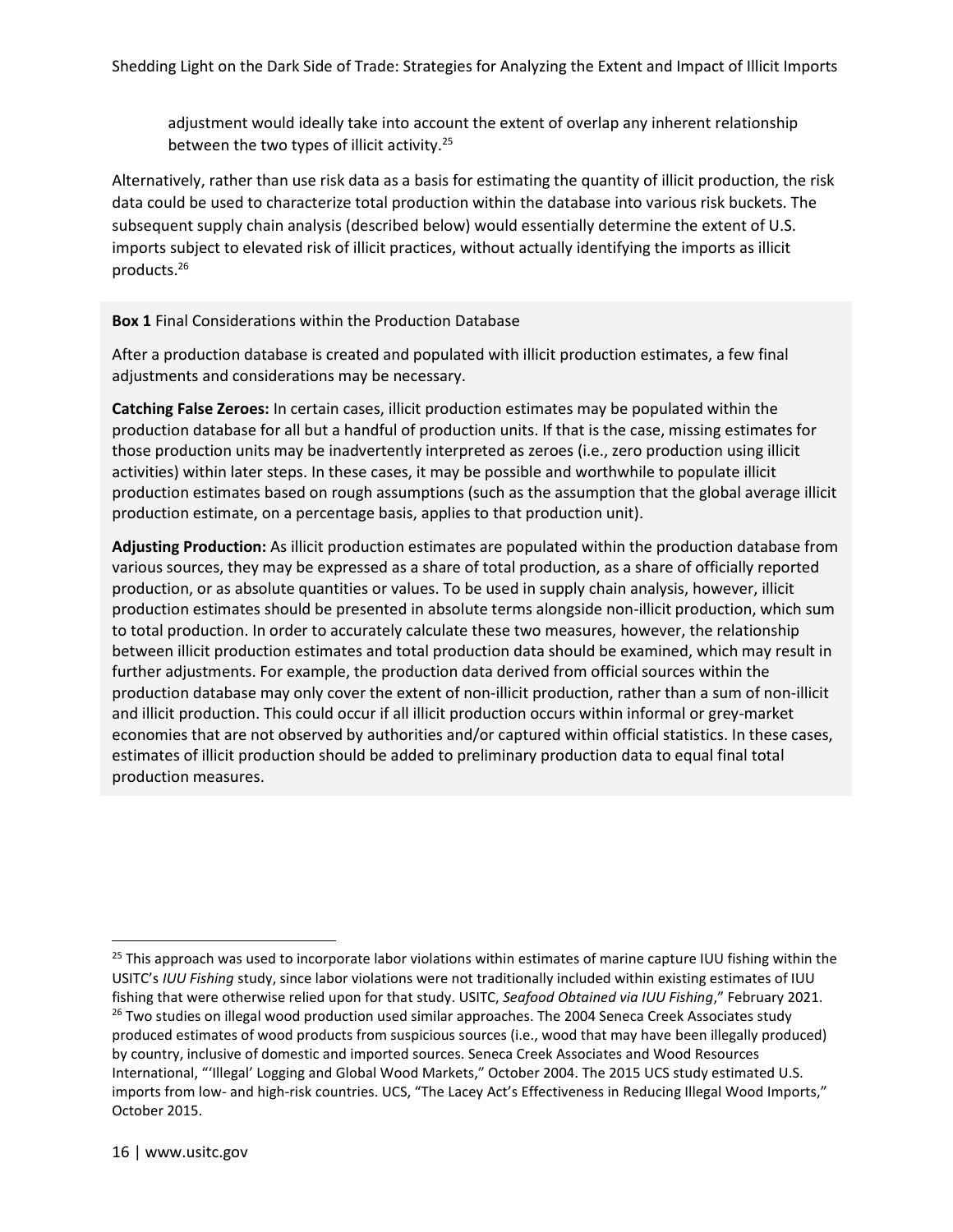# **Supply Chain Analysis**

### **The Supply Chain Mapping System**

Supply chains consist of the links between companies which interchange materials and information necessary to transform unprocessed raw materials into finished goods sold to end users.<sup>27</sup> Analyses of illicit U.S. imports need to extend the length of the supply chain between, at the furthest upstream, the operations where the foreign illicit production activities could occur, and at the furthest downstream, the point of U.S. importation. As an example of this, consider a simplified depiction of the coffee supply chain below (figure 1).



Sources: Compiled by authors based on Wallach, "From Bean to Brew," August 7, 2020; Espresso International, "Coffee Cultivation," accessed November 8, 2021.

In this simplified version of the supply chain for coffee, each step represents a process that results in the output of an intermediate or final good. Step 1 is the generation of agricultural inputs, including fertilizers, water, electricity, and seeds. All of these have their own upstream production processes. Step 2 is the growing and harvesting of coffee berries, which are unprocessed products. Step 3 is the wet or dry processing and milling that produces semiprocessed green coffee beans. These processes occur almost exclusively within the same area as the growing and harvesting process. Step 4 includes the roasting and commercial grinding processes that result in output of roasted coffee and solubles—these are considered processed products that are ready to be sold to retailers, restaurants and cafes, and downstream producers of other kinds of processed foods that use coffee as an ingredient. Step 5 is the sale of final packaged ground, bean, soluble, or prepared coffee to final consumers.

If the goal is to measure the extent of U.S. imports of coffee that contain the products of forced child labor (FCL) practices on coffee farms, the furthest upstream point of interest in the supply chain analysis is step 2 in the figure above, which is the growing and harvesting of coffee berries. This is the production stage that corresponds with the point where illicit activities within the scope of analysis may occur, and also is the production process for which a production database should be created. The United States imports coffee at two later stages of production: green coffee for further processing and roasted coffee for final consumption or use in other food processing.<sup>28</sup> For U.S. imports of green coffee, the furthest

<sup>&</sup>lt;sup>27</sup> Jones, Demirkaya, and Bethmann, "Global Value Chain Analysis: Concepts and Approaches," April 2019, 3.  $28$  The United States imports a variety of processed coffee products that extend beyond the roasting stage, including whole bean and ground coffee as well as soluble coffee (e.g., instant coffee) in a variety of packaging options. "Roasted coffee" is used as a shorthand term in this paper for all of these products.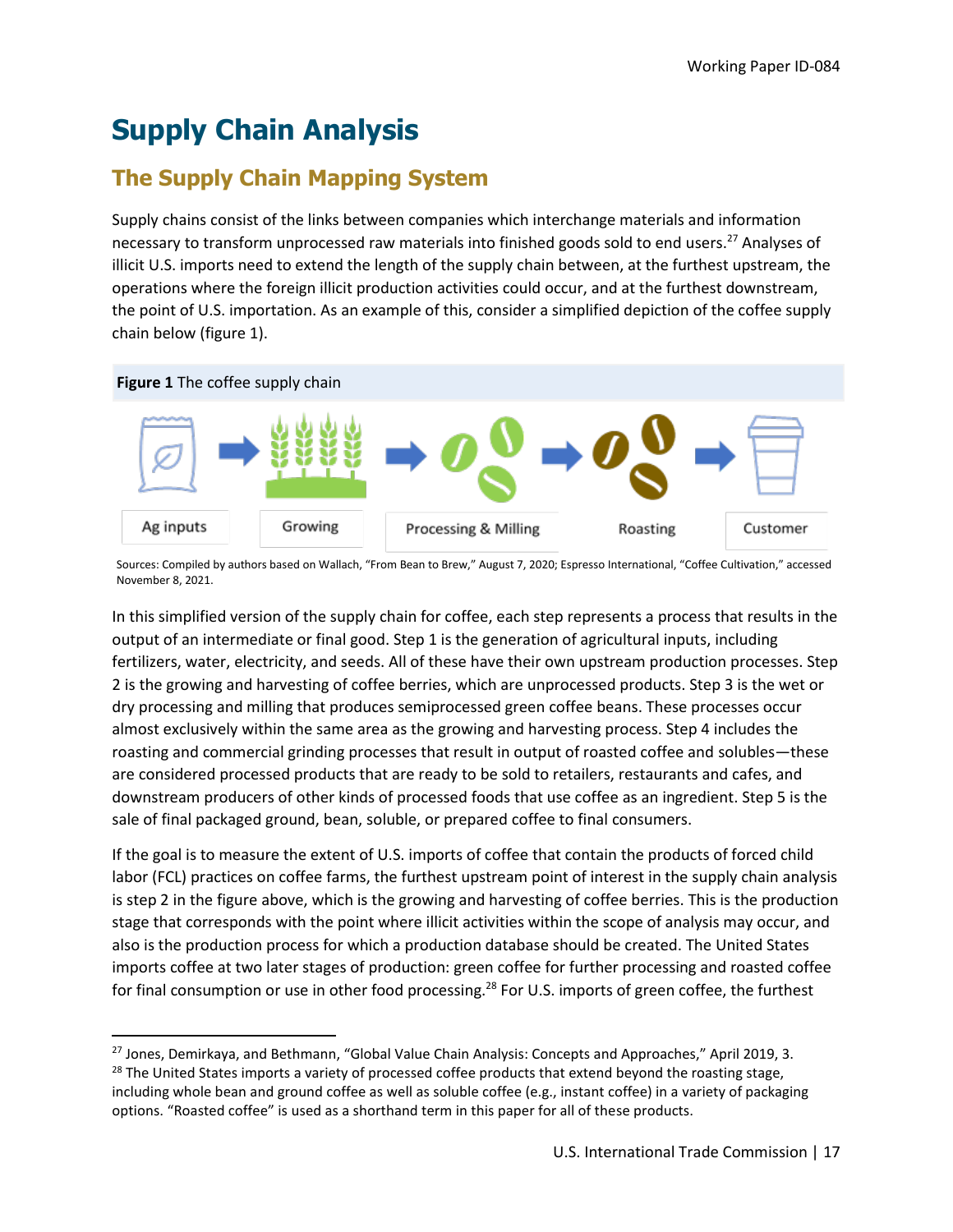downstream point of analysis necessary is step 3 in the figure above (wet or dry processing and milling that produces green coffee beans). For U.S. imports of roasted coffee, step 4 (roasting and commercial grinding processes) is the furthest downstream point of analysis required within the analysis.

Supply chain analysis within this framework traces an estimate of illicit production from the upstream production to the U.S. imports at subsequent stages of processing. The illicit status of an input is conferred downstream within goods processed from that input, such that those products are also considered illicit products. For example, green coffee produced using berries harvested using FCL is also the product of FCL. Roasted coffee produced using FCL-derived green coffee inputs are similarly illicit product.

In many markets, products within the same group will likely be highly commoditized and mixed regardless of their other attributes, with little or no segregation of illicit product from non-illicit product. This expectation forms the basis of the **proportionality** assumption that is a key feature in the supply chain analysis: under this assumption, downstream processing operations will use inputs of the same product group that have a mixture of different attributes, including whether or not they are illicitly produced. The proportions of each attribute within that mixture are consistent with the proportions of each attribute within the available supply of inputs for that product group. For example, under this assumption, green coffee producers will source a mixture of berries from farms that use FCL and from farms that do not use FCL, such that the extent of FCL practices from all input sources will carry forward proportionally into green coffee production (see figure 2). Similarly, roasted coffee will have a proportional mix of illicit and non-illicit product consistent with processors' inputs, based on where these processors source their green coffee from. (As described below, the proportionality assumption can be adjusted on an ad hoc or systematic basis for different steps along the supply chain to account for markets that are less clearly commoditized or that are subject to specific preferences.)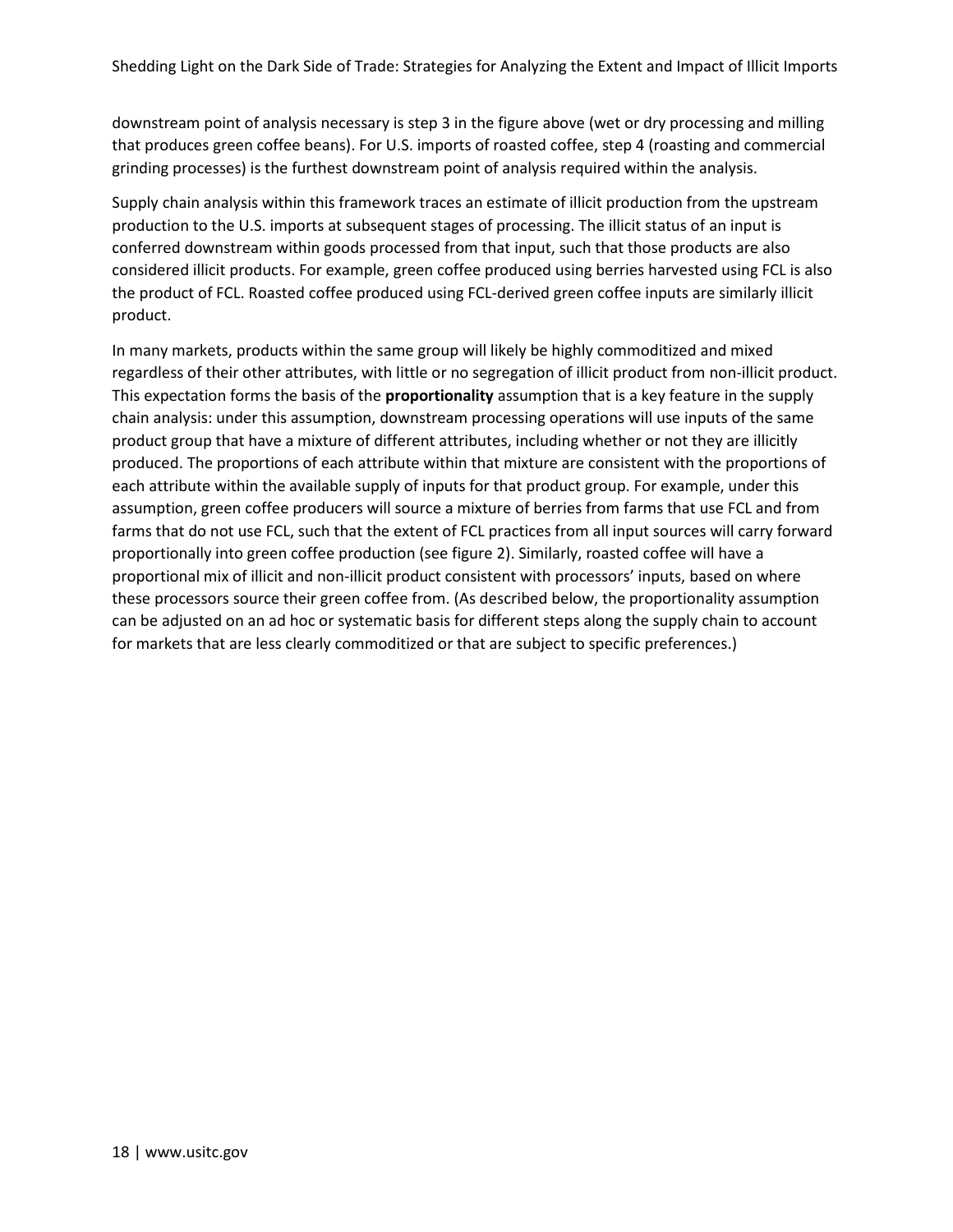

#### **Figure 2** Share of illicit product within green coffee production and exports

Source: Authors.

 For U.S. imports of products that have likely undergone no additional processing (like coffee berries, although these are not traded extensively) or exclusively local forms of processing (like green coffee), the only source country supplying the partner country's **exportable supply** (supply of inputs available for processing activities that generate exports to the United States) of those products is the partner country itself. Therefore, the extent of illicit activities within the partner country's own production operations carries through proportionally into its exports to the United States and any export destinations. For example, if 25 percent of a country's harvest of coffee berries is generated from FCL, then 25 percent of green coffee produced in that country is also the product of FCL as well as 25 percent of that country's exports to the United States (see figure 2). Therefore, the data needs for conducting U.S. supply chain analysis for such unprocessed or locally processed products are simple: only the estimate of illicit production (expressed as a share of total production) and U.S. import data are required.<sup>29</sup>

 Other U.S. imports are of products (like roasted coffee) that have been processed in partner countries using inputs that could have been sourced by industries in the partner country itself or from their own imports. The partner country's exportable supply of those products is the proportional mix of (1) its own production of illicit and non‐illicit upstream products; and (2) its imports of illicit and non‐illicit upstream products. Therefore, the extent of illicit activities within these combined sources carries through into the

<sup>&</sup>lt;sup>29</sup> In analyses that only involve such unprocessed or locally processed goods, production data such as that compiled within the production database step of this framework, described above, may not be necessary.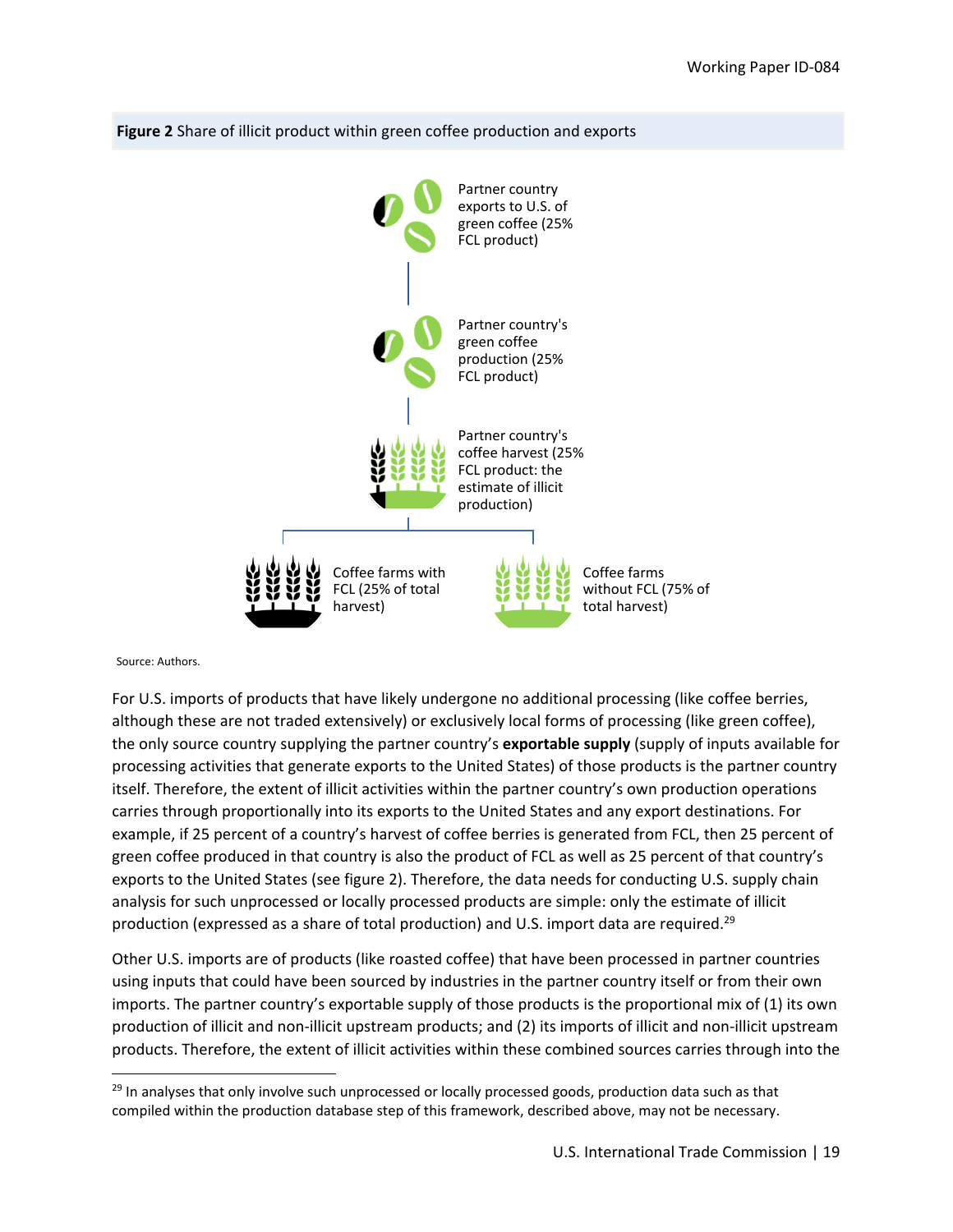partner country's exports to the United States. Such analyses require partner countries' import data (often available through global trade data sources) and partner countries' production data in addition to illicit production estimates for all source countries and U.S. import data. As an example, consider a case where a partner country sources 40 percent of its green coffee supply from foreign source country A, 40 percent from foreign source country B, and 20 percent from its own coffee growing and green coffee production. These sources generate green coffee using harvests that rely on FCL for 75 percent, 50 percent, and 25 percent of output, respectively. On this basis, 55 percent (30+20+5 percent) of the partner country's exportable supply of roasted coffee would be the product of FCL, which would carry forward proportionally into its exports to the United States (see figure 3).

**Figure 3** Share of illicit product within roasted coffee processing and exports



Source: Authors.

### **Additional Supply Chain Considerations**

#### **Building Data Translation Systems for Supply Chain Analysis**

Once the data needs within the supply chain analysis are established and relevant data collected, a strategy needs to be developed for these data to actually translate across the various sources: in other words, the data sources need to "talk" with each other. There are relatively straightforward but important (and sometimes time intensive) parts of this process. As noted in the production database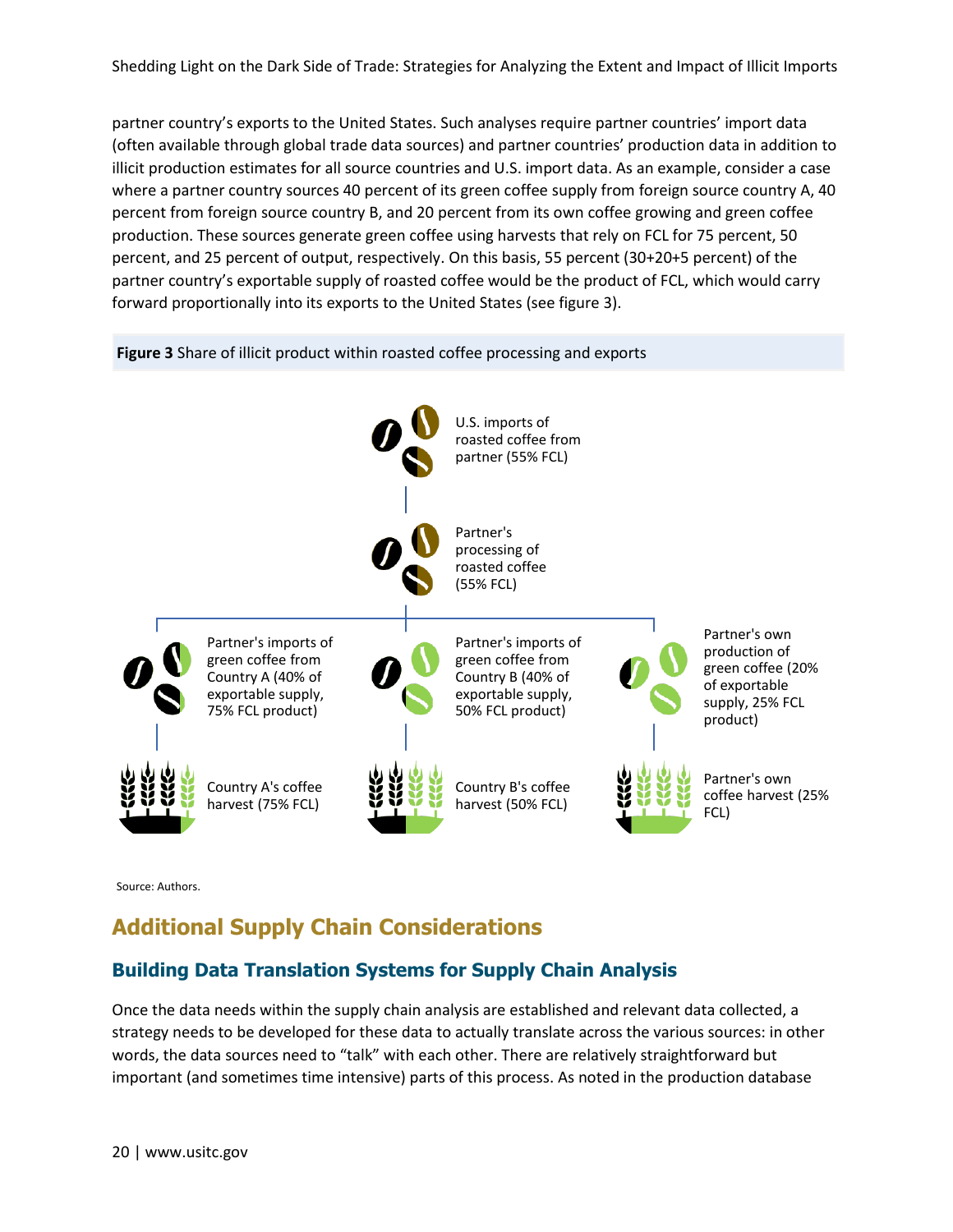discussion, countries and territories should be harmonized across data sources, as should the time periods covered (e.g., if fiscal years or crop years need to be translated into calendar years).<sup>30</sup>

In analyses involving different products, the most complicated aspect of the data translation process is likely to be in assigning product groups that apply across data sources. Production data and trade data are organized by product categories, but these categorizations will differ across data systems. Therefore, creating concordances (tools that compare product groups side-by-side across data sources) involves a balancing act between two goals: (1) data specificity that provides useful analytical information and (2) data comparability across all data sources needed in the supply chain analysis. Although it can be tempting to aggregate data for each system into a "common denominator" basket category (which may not be very detailed), maintaining greater levels of product differentiation can strengthen the overall analysis.

In the coffee example, global production data, global trade data, and U.S. import data have product groupings that allow for identification of coffee. Global production data is available for green coffee. Global trade data is roughly broken into semiprocessed products (green coffee) and processed products (roasted coffee and soluble coffee extracts such as instant coffee). These basic levels of detail allow for the supply chain analysis shown in the figures above. Under these analyses, any subnational estimates of illicit coffee production would be aggregated and applied to all subsequent parts of the supply chain. Also, estimates of illicit production for coffee harvesting would carry forward and apply to all detailed import product categories.

However, all of these data sources also have greater levels of detail for coffee products and maintaining and using these levels of detail may be desirable if possible. For example, global production of green coffee and U.S. imports of green coffee are broken out into Arabica and Robusta varietals. Within analyses of U.S. imports of green coffee, maintaining these varietal differentiations could allow for more accurate estimates of illicit product within U.S. imports of green Robusta or Arabica coffee if it is possible to reach different estimates of illicit production for these varieties within individual countries. These more nuanced estimates would also be useful in analyses of the longer supply chains of processed products, even though trade data for processed categories do not differentiate between Robusta and Arabica. In these extended supply chain analyses, the distinct estimates for Robusta versus Arabica coffee could be applied to processed products on a weighted basis.

Other product differentiations might be useful only within the context of a single part of the supply chain. For example, U.S. imports have coffee categories that are broken out by whether or not the coffee is certified organic. Although other production and trade data do not have these designations, the organic status of certain U.S. coffee imports may be useful in determining whether or not those imports should be representative of the exportable supply of that partner (i.e., they may have disproportionally lower illicit products included because they face monitoring from organic certification bodies).

<sup>&</sup>lt;sup>30</sup> In many cases, it may be challenging or impossible based on data availability to overcome the lack of harmonization between marketing year, fiscal year, and calendar year. Even where all data sources are organized using the same annual systems, it may be the case that trade occurs in the year or two after production occurs, which also attenuates the temporal relationship between international trade data and production data. Where these limitations cannot be overcome within data development, they should be recognized.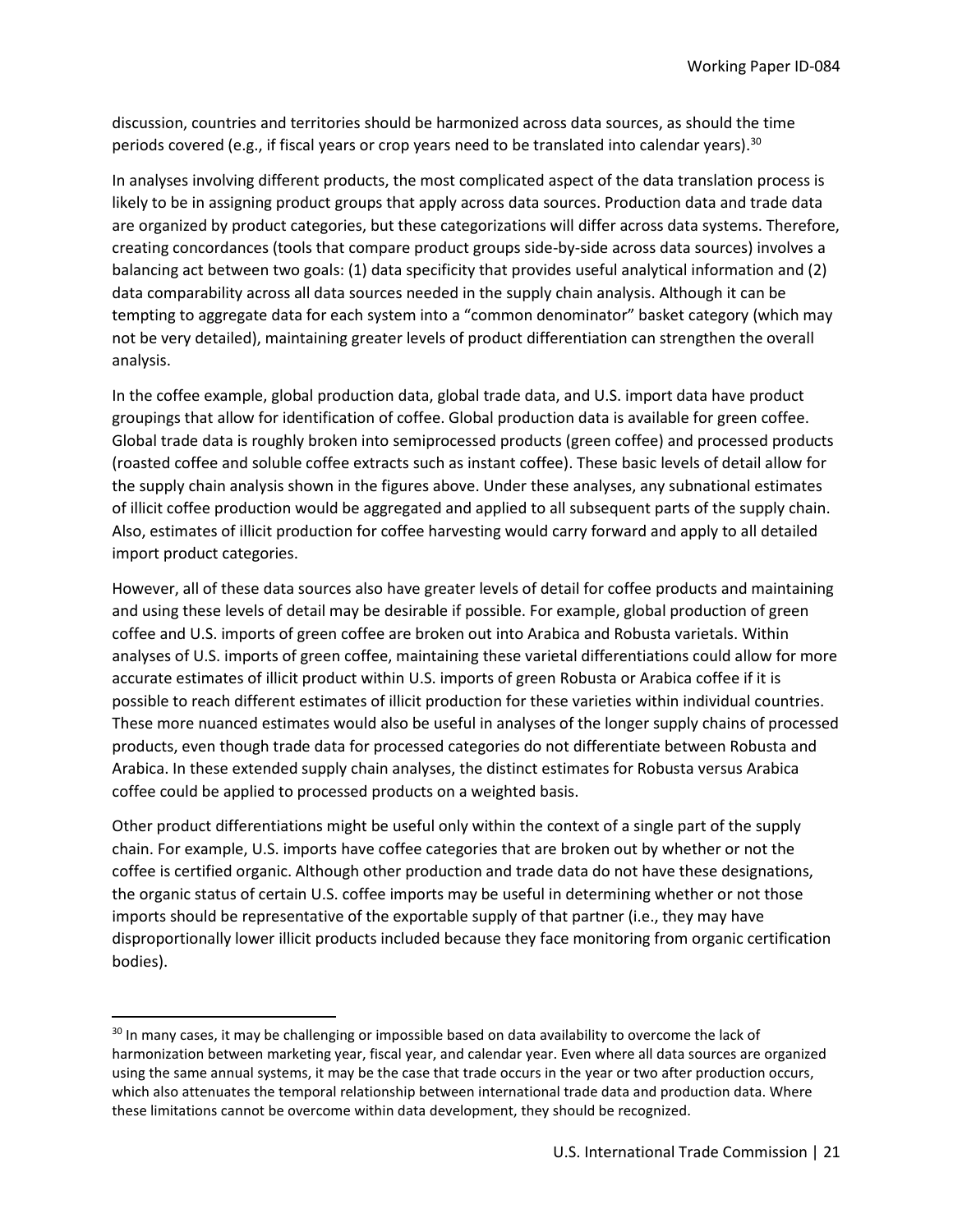#### **Conversion Factors**

The weight and value of products change as they move downstream along supply chains, often becoming lighter (as waste and byproducts are removed) and more expensive (reflecting the valueadded activities that have occurred). For example, green coffee beans lose approximately 16 percent of their weight when processed into roasted coffee and 61.5 percent when processed into soluble products.<sup>31</sup> The exportable supply calculation for each stage of the supply chain should be based on the same units, which may require use of conversion factors to ensure that unprocessed raw inputs are expressed on the same basis as semiprocessed products. As a hypothetical example, it could be the case that a partner country that exports roasted coffee to the United States has data for its own production of coffee berries from farms and data for its own imports of green coffee from other countries. Because green coffee weighs less, bean for bean, than coffee berries, the coffee berry production would need to be weighted downward using a conversion factor to a green coffee basis to be comparable with import data.<sup>32</sup> Using these comparable data, that partner country's exportable supply for roasted coffee could be compiled from the various data sources.

#### **Bending the Proportionality Assumption**

Within commodity markets that experience substantial mixing of goods, it makes sense that a downstream product's material inputs are reflective of the range of like input products available in that market. This principle underpins the proportionality assumption that is the foundation of the supply chain analyses described above. However, there are many reasons why this assumption may not hold across various supply chains. Even in commodity markets, some goods may not meet commodity standards and are produced primarily for local consumption; alternatively, some goods exceed commodity standards and enter more discrete supply chains. Processors and importers along the supply chain may have vertical integration and tracing mechanisms that limit mixing of supply from all possible producers in source countries. Final consumers in importing markets, particularly wealthier consumer markets like the United States, may have certain product preferences that differ from the total available supply of products. Within the context of illicit supply chain analysis, governments or market actors along the way may take steps to reduce exposure to products generated from illicit practices.

Practically, these types of qualitative findings suggest that there should be a quantitative adjustment to input concentrations such that certain types of products will be exported disproportionally less or more from source countries to partner countries, or from partner countries to the United States. Such quantitative adjustments can take the form of a "foot on the scales" approach by uniformly increasing the concentration of that product over alternatives by a certain likelihood percentage, which still allows sources with an overwhelming proportion of the other product to continue to send that product into the supply chain model. Or there could be a basis for "hardwiring" in certain concentrations of specific products from specific sources based on clearer quantitative information available.

<sup>31</sup> International Trade Centre, *The Coffee Guide*, October 2021.

<sup>&</sup>lt;sup>32</sup> In reality, coffee production and traded unprocessed/semiprocessed coffee are measured most frequently at the more highly commodified green coffee level, so this hypothetical example may not be very common for the coffee industry.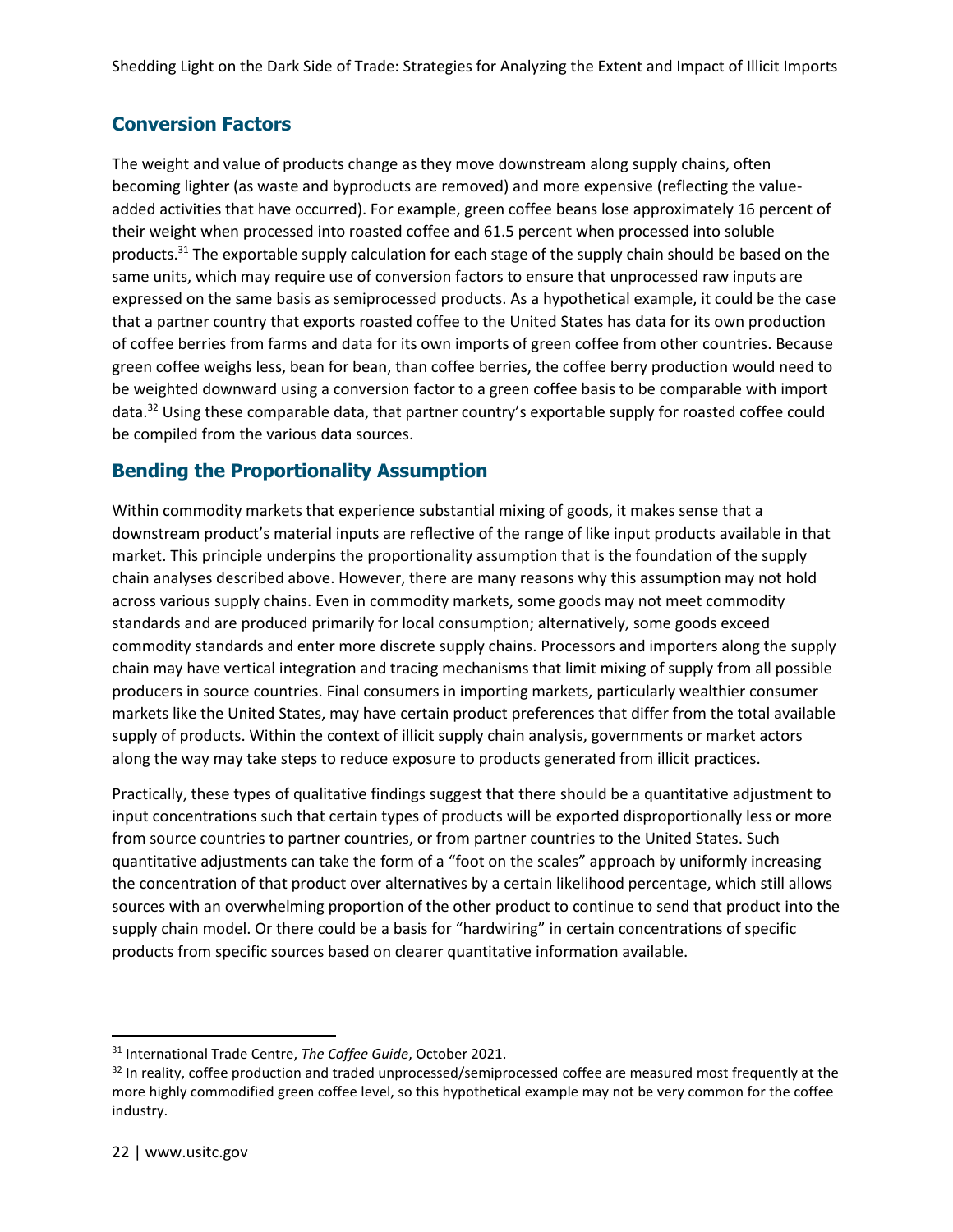#### **Shifting the Analysis Downstream**

Most of the examples used in this paper concern the production of primary intermediate goods, which characteristically are products of primary sectors of the economy, like farming, forestry, fishing, and the extractive industries, or products that have undergone minor additional processing steps.<sup>33</sup> Similarly, most of the U.S. imports used as examples are of products that mostly are composed of the primary intermediate goods themselves.

It could be the case that researchers want to measure illicit activities that occur in downstream processing operations rather than in the primary sectors. This could simplify the analysis, as long as there is a basis for estimating illicit activities within processing, because the analysis can be truncated at a later stage along the supply chain. For example, analyses of illicit activities in coffee roasting and packaging operations would not require any supply chain analysis involving coffee harvesting or green coffee production, unless the analysis was seeking to combine illicit activities at multiple stages of the supply chain.

On the other hand, analyses that include imported products that are further downstream may require even greater extensions of the supply chain analysis. For example, the analyses depicted above with respect to coffee concern supply chains that involve activities in, at most, two countries before being exported to the United States. If analyses involve additional downstream processing steps that occur in three countries before being exported to the United States, the processing of the penultimate inputs within those final exporting countries needs to be measured in order to assess those partner countries' exportable supply.

Additionally, some downstream products may incorporate other ingredients or materials that can complicate the analysis. While coffee, even roasted, remains primarily a one-ingredient product, further downstream products such as sweetened coffee-based beverages and candies have more complicated supply chains. Keeping in mind that the United States imports items such as coffee beverages and candy that are made from chocolate, sugar, and other ingredients in addition to coffee, the supply chain analysis for these further downstream coffee products would need to either (1) diversify the exportable supply calculation to include other types of inputs (thereby diluting the extent of illicit inputs within these diversified products); or (2) clearly define illicit U.S. import estimates as being derived solely from the upstream products at issue.

### **Simplifying Estimation of Illicit U.S. Imports: The Broad Estimate Approach**

Certain markets and products lack the data specificity or availability needed to produce detailed estimates of illicit production or to perform the supply chain analysis necessary to connect these source practices to U.S. imports. Tying broad estimates of illicit production directly with U.S. imports—an approach described here as the **broad estimate approach**—provides a simpler and less detailed option for estimating illicit U.S. imports.

<sup>33</sup> United Nations, *Classification by Broad Economic Categories, Rev.5*, June 11, 2018, 16.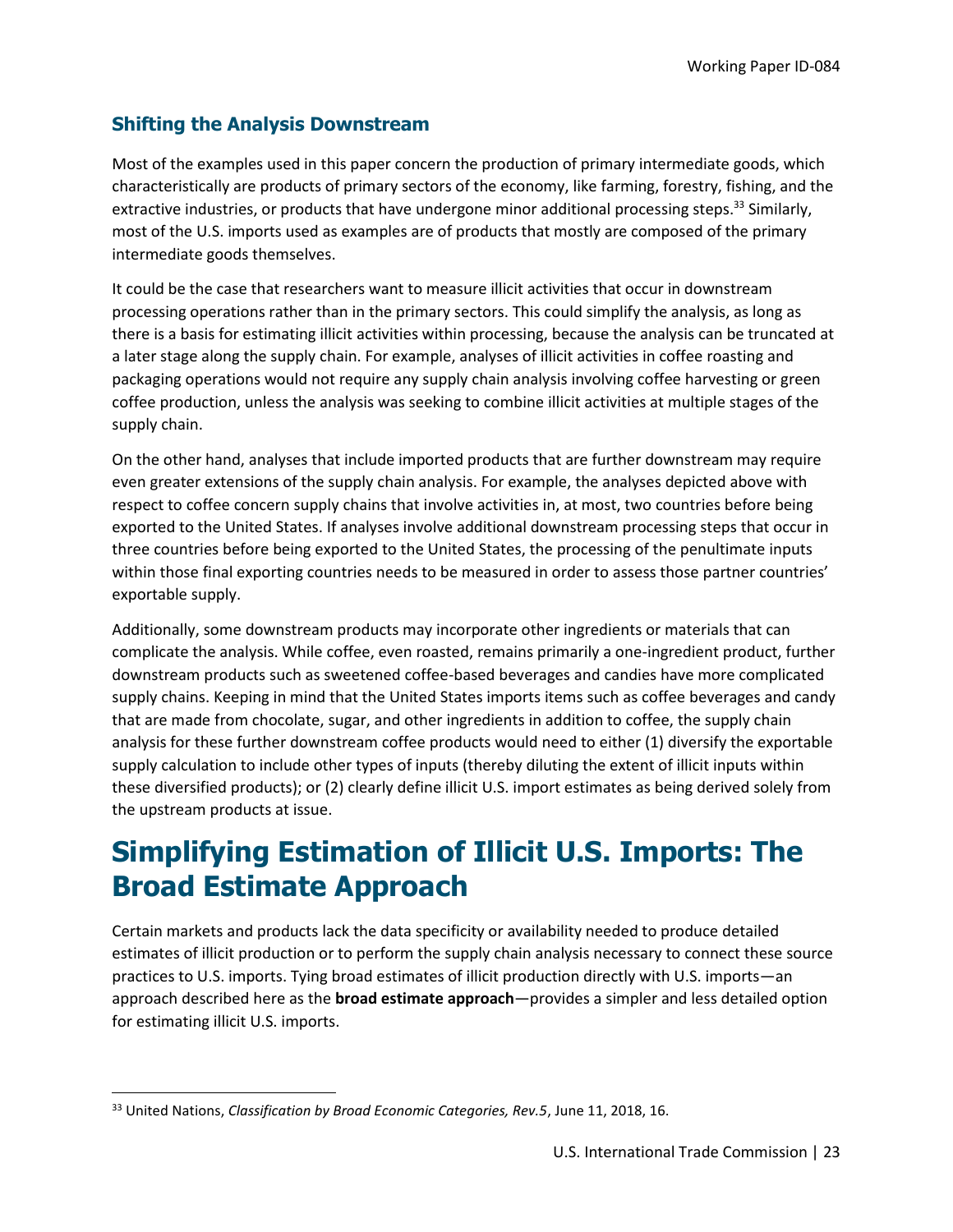A broad estimate approach consists of an estimate of illicit production covering all countries as a share of global production, which may be more readily available or approximated than production unitspecific estimates.<sup>34</sup> Because these broad estimates do not have country-specific information, the supply chain analysis (which mixes and re-mixes goods based on where they originate) is not necessary. Broad estimates will not capture nuances associated with the variation of country-specific production practices, and these distinctions could be important if the United States imports products originating in certain major source countries but not others. However, the broad estimate approach may be welljustified if the United States is a major importer from many countries around the world, suggesting that the original origin of these products is dispersed and largely representative of global production. The simplicity of this approach may also make it more useful for generating illicit import estimates in analyses that are focused more on the impact of such imports on domestic industries. As described below within the "Modeling the Impact of Illicit Trade Flows" section, such impact analyses generally rely on aggregated rather than source-specific import estimates.

At its simplest, a broad estimate approach finds, approximates, or aggregates more specific estimates into a global estimate of illicit production for specific product groups, expressed as a share of total global production of those product groups. This share is then applied directly to U.S. imports of the product groups, which can then be used to estimate the value and quantity of U.S. imports of these products that are considered illicit. However, this analysis can also be extended—or modified with elements of the specific estimate approach—in multiple ways, such as those described below:

- **Use of multi-country groups of estimates:** Because illicit production is intrinsically difficult to measure and estimate, certain sectors do not have a wide range of available estimates of illicit output on a country-specific basis; however, authors may be able to develop estimates that apply to different groups of countries rather than a single global estimate. This approach would then use a supply chain analysis consistent with the specific estimate approach to connect country-specific estimates (derived from the multi-country groupings) to U.S. imports from various production units. For example, this may be possible if certain countries are known to be "good actors" based on research, have prevalent third-party certification schemes, or have low risk factors. Such an approach would make sense if the United States imports a disproportional quantity of products from countries known to have relatively low or high levels of illicit product within their supply chains.
- **Hybrid specific and broad estimate approach:** It could be the case that specific estimates are available for all production units in the production database, but the supply chain analysis needed to map those estimates to U.S. import flows is challenging. Supply chain constructions used in the specific estimate approach can be complexified by the number and variation of links along the supply chain, lack of transparency, and/or major uncertainties regarding proportionality of imported versus domestic product within exportable supply calculations. Notwithstanding these complexities that may exist, it may be the case that certain major U.S. import partners have simple or well-understood supply chains allowing for tracing back to the original source country for these products, allowing for use of nuanced production unit-specific

<sup>&</sup>lt;sup>34</sup> Note that the idea of a "broad estimate" could be one country's illicit production as a share of all global production, if only one country is the subject of the analysis. For example, an analysis seeking to understand U.S. exposure to products generated from one country's illegal mining practices could estimate that country's illicit production as a share of global production.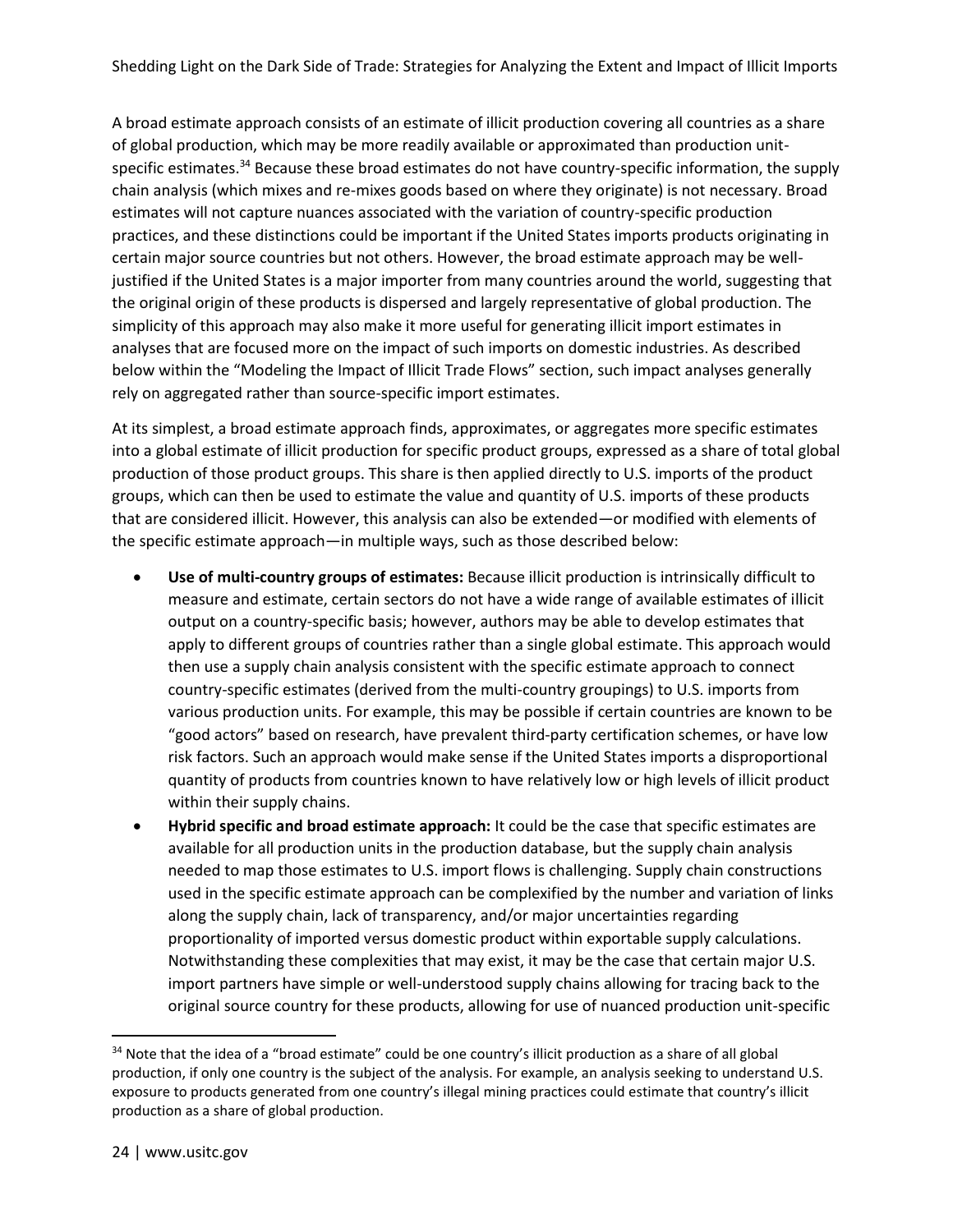estimates. For U.S. import partners without clear supply chains, global estimates (consisting of aggregated illicit production estimates from the production database) can be used.

• **Distinguishing illicit content by imported product:** In certain cases, supply chain analysis may be complicated because imported products consist of complex intermediate and final goods that include many component parts, including variable amounts of the product group under analysis. (This is described above in the "Shifting the Analysis Downstream" section). While this presents an analytical challenge, it also presents an opportunity to extend global estimates into differentiated estimates by product. If the value-added or weight-added content of various U.S. imported goods can be divided between (1) the components consisting of products under analysis and (2) all other component parts, then the global share of illicit content within the products under analysis can be used to further differentiate the amount of illicit content within these different types of U.S. imports.

# **Modeling the Impact of Illicit Trade Flows**

It is useful to policymakers and researchers to understand the extent of illicit trade flows, as described above. Also important to the discussion, however, is the negative *impact* that these illicit flows have on domestic industries. Limiting illicit trade flows from the domestic market may be beneficial to both domestic businesses and workers, and also have positive environmental or social implications.

Imports generated by illicit activities affect domestic producers primarily through price effects. In particular, an increase in the volume of imports will lower demand for domestic varieties that compete with those imports by basic laws of supply and demand. Illicit products also typically have lower prices because of lower operating costs, causing domestic producers to have to compete with these lower prices.<sup>35</sup> Though not a focus in this paper, illicit activities can further impact domestic producers in the export market by lowering the price received for products exported to other countries.<sup>36</sup> The negative impact of illicit imports on domestic producers can be measured with an economic model, as described in the sections below.

First, a practical approach to model the impact of estimated illicit flows on domestic industries is presented. The next section discusses important considerations when designing a modeling approach, such as how to think about the policy change and what features may be most important to build into the model to capture realistic model outcomes. Finally, a series of illustrative simulations are presented to show example model results under different assumptions about inputs.

## **Modeling Approach**

There are a few different approaches a researcher could employ to estimate the impact of illicit trade flows on domestic industries, each with their own benefits and challenges. First, a researcher may want to estimate the effect of illicit trade flows on domestic prices using econometric methods with a series

<sup>&</sup>lt;sup>35</sup> Lower operating costs of illicit producers can be a result of forced labor violations or noncompliance with regulations or quotas.

<sup>&</sup>lt;sup>36</sup> One example of modeling the effects of illicit trade in the exports market can be found in the Seneca Creek Associates report referenced earlier. Seneca Creek Associates and Wood Resources International, "'Illegal' Logging and Global Wood Markets," October 2004.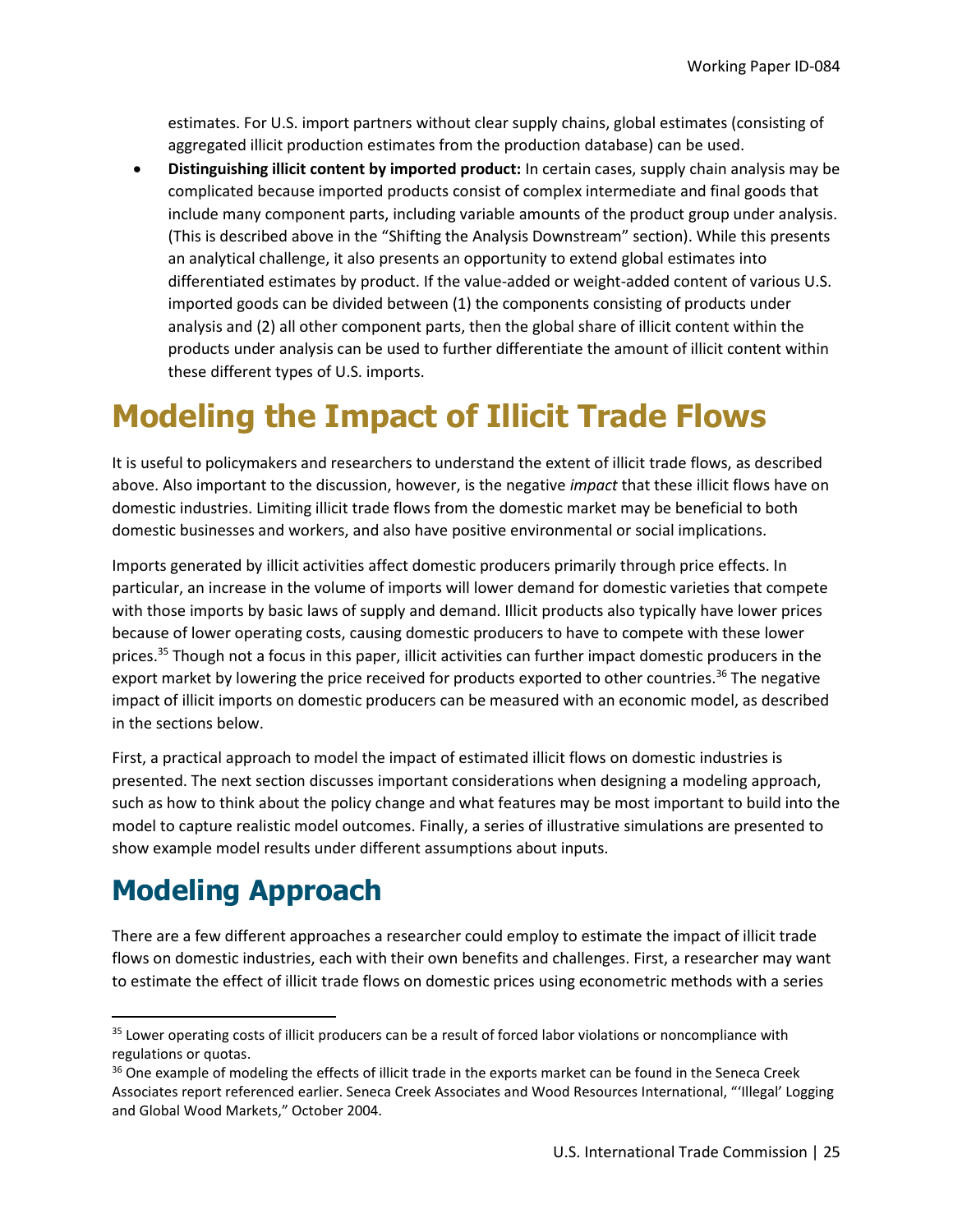of panel data, but a long panel of estimates of illicit trade may not be available or too time consuming to estimate. Also, an econometric model may not be able to provide effects on a wide variety of outcome variables, such as operating income, employment, downstream production, or on related products. Moreover, there may be significant endogeneity concerns to address to untangle effects.<sup>37</sup> A second option is a financial impact assessment that relies on literature estimates of industry-specific elasticities to understand how changes in trade flows impact the domestic market. However, the elasticity estimates from the literature may be outdated, or imperfect, measures of responsiveness for that product, and the method would not capture important industry considerations like constraints on domestic producers or substitution effects.

A partial equilibrium modeling framework is a reasonable method to capture the impact of illicit trade flows on the domestic industry, and is the primary framework relied upon in this paper due to the limitations described above for other methods. A model can be set up to simulate the effects of illicit trade on prices, domestic production, total trade, operating income, and employment. The modeling framework is highly customizable to include capacity or natural resource constraints, substitution to related products, linkages to the processing sector, or other features that are important to the industry being modeled. Such a modeling approach is outlined in the rest of this section, including a discussion on why some of these features may be important to include in the modeling approach.

A partial equilibrium model is a set of equilibrium equations that characterize the domestic industry. In the framework presented here, consumers imperfectly substitute the domestic variety with competitive imports through a series of constant elasticity of substitution (CES) functions. It is assumed that illicit and non-illicit products are indistinguishable, that upon inspection of the product, a border agent cannot tell the difference between the two types of products and that they enter at the same price. The model is built and calibrated with total imports, including both the non-illicit and illicit trade flows that are present in the trade data.<sup>38</sup> The model then exogenously removes the illicit trade flow estimate (calculated based on methods described in a previous section of this paper) and imposes replacement rate parameters that determine how much of the illicit trade is replaced by non-illicit trade in the policy change scenario.<sup>39</sup> The model simulates what the domestic industry would look like without the illicit import estimate as a source of supply.

<sup>&</sup>lt;sup>37</sup> If the data is available, the researcher could regress domestic shipments on illicit trade flows to understand the impact on the domestic industry. There may be several endogeneity issues with this approach. One example is that illicit imports impact domestic prices, but domestic prices also impact illicit imports, causing a simultaneous equations bias. For example, if there are stronger environmental regulations that cause higher domestic prices, the country may attract more low-cost illicit imports.

<sup>&</sup>lt;sup>38</sup> As noted above, the model uses total imports as a substitutable variety to domestic production and requires an estimate of total illicit imports to estimate the effects of illicit trade on the market. This is one reason why the broad estimate approach, described in "Estimating the Extent of Illicit Imports" above, is a useful method to employ.

<sup>&</sup>lt;sup>39</sup> This model uses replacement rates to understand how the total volume of imports changes, so total imports are exogenous. The replacement rate is a parameter input, specified by the model user, that exactly describes how non-illicit imports replace the illicit import estimate. Instead, the model user could define a supply function for non-illicit products if they have a good estimate of the import supply elasticity. In most cases, it is more difficult to pin down a supply elasticity than to choose a data-driven replacement rate parameter. Additional thoughts on replacement rates can be found in the "Modeling Considerations" section below.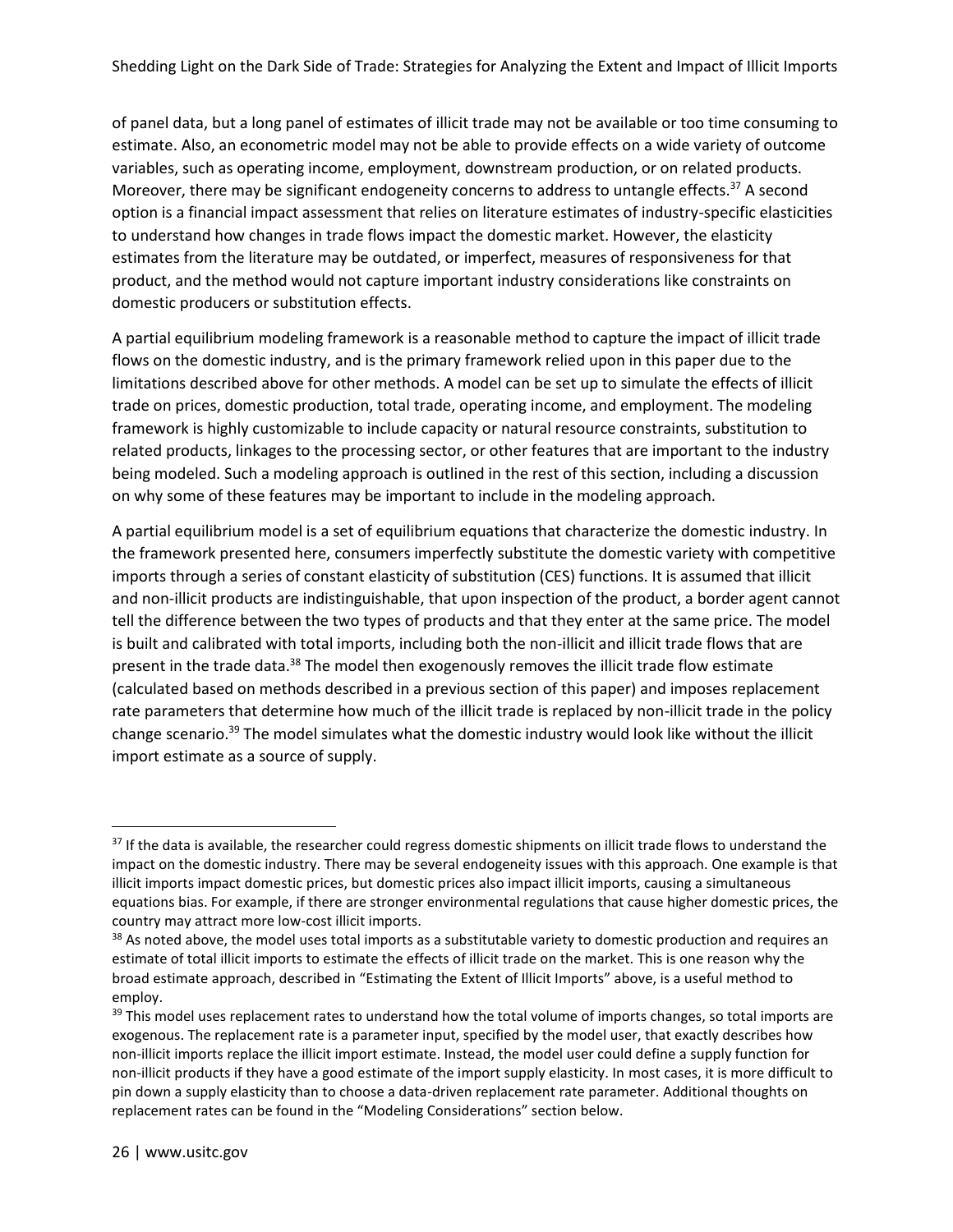The data requirements of the model are domestic production values and quantities, import values and quantities, export quantities (to isolate the domestic production consumed in the focus country), and the illicit trade import estimate in quantity terms. The equation parameters in the model are either chosen qualitatively, calibrated to market data, or econometrically estimated. First, the supply elasticity and industry price elasticity of demand should be chosen based on the literature and knowledge of the industry. The substitution elasticities, that describe how the product sourcing changes after a relative shift in prices, can be estimated using the trade cost method described in Riker (2020).

### **Modeling Considerations**

#### **Border policies versus policies at the point of harvest**

The model will estimate the impact of illicit flows by simulating a counterfactual scenario where the illicit flows are removed from imports. The assumed policy change in the counterfactual matters. If the policy change is to stop illicit product from being generated (a "harvest policy"), by stronger policing, international agreements, or other detection mechanisms, then the global supply of the illicit product is eliminated. If the policy change is to identify illicit product at the importing country border and block entry (a "border policy"), the illicit product is still being generated. In this latter case, producers of the product will send their illicit goods to countries with more lax border policies and send their legal trade to the country that enacted the border policy. The degree of trade diversion impacts the simulation, as there is some replacement of illicit products with non-illicit imports in the policy scenario.

Replacement rate parameters are used in the model to specify the level of trade diversion.<sup>40</sup> If the modeler wishes to consider a harvest policy, and they want to reflect the eradication of illicit products from global supply chains, it may be suitable to use a replacement rate of zero. This may be appropriate because if the illicit goods are removed from global supply, producers of these goods can no longer divert trade to other countries. Therefore, the estimate of the illicit products in imports is removed from the model and there is no replacement of illicit products with non-illicit goods. There may, however, be non-zero replacement of illicit products with a harvest policy for certain products. If the model is simulating the effects of removing slavery as a source of labor for cotton harvest, for instance, then the product may still be harvested under non-illicit means, and a non-zero replacement rate may be more appropriate.

If the modeler is instead considering a border policy, they can choose the non-zero replacement rate that best fits their understanding of trade diversion. The non-zero replacement rates under a border policy scenario may depend on several factors. First, the size of the illicit trade estimate matters. If the illicit trade estimate is large, then it may be more difficult to replace all of those imports with other, non-illicit sources of supply. For example, it may not be difficult to replace 100 kilograms (kg) of illegally caught fish imports but replacing 1,000,000 kg of illegal product may require significant effort. Second, if imports to the country of focus constitute a large share of global imports, there is less non-illicit supply in circulation to replace the illicit products. If the focus country is already consuming a significant portion of global trade of the product, it may be difficult to find other locations of non-illicit imports. The same

<sup>&</sup>lt;sup>40</sup> The approach described in this paper is a single country partial equilibrium model. Replacement rates are used because the flow of imports is treated as exogenous. It would be possible to endogenously model trade diversion with a multi-country model but would require significantly more data inputs.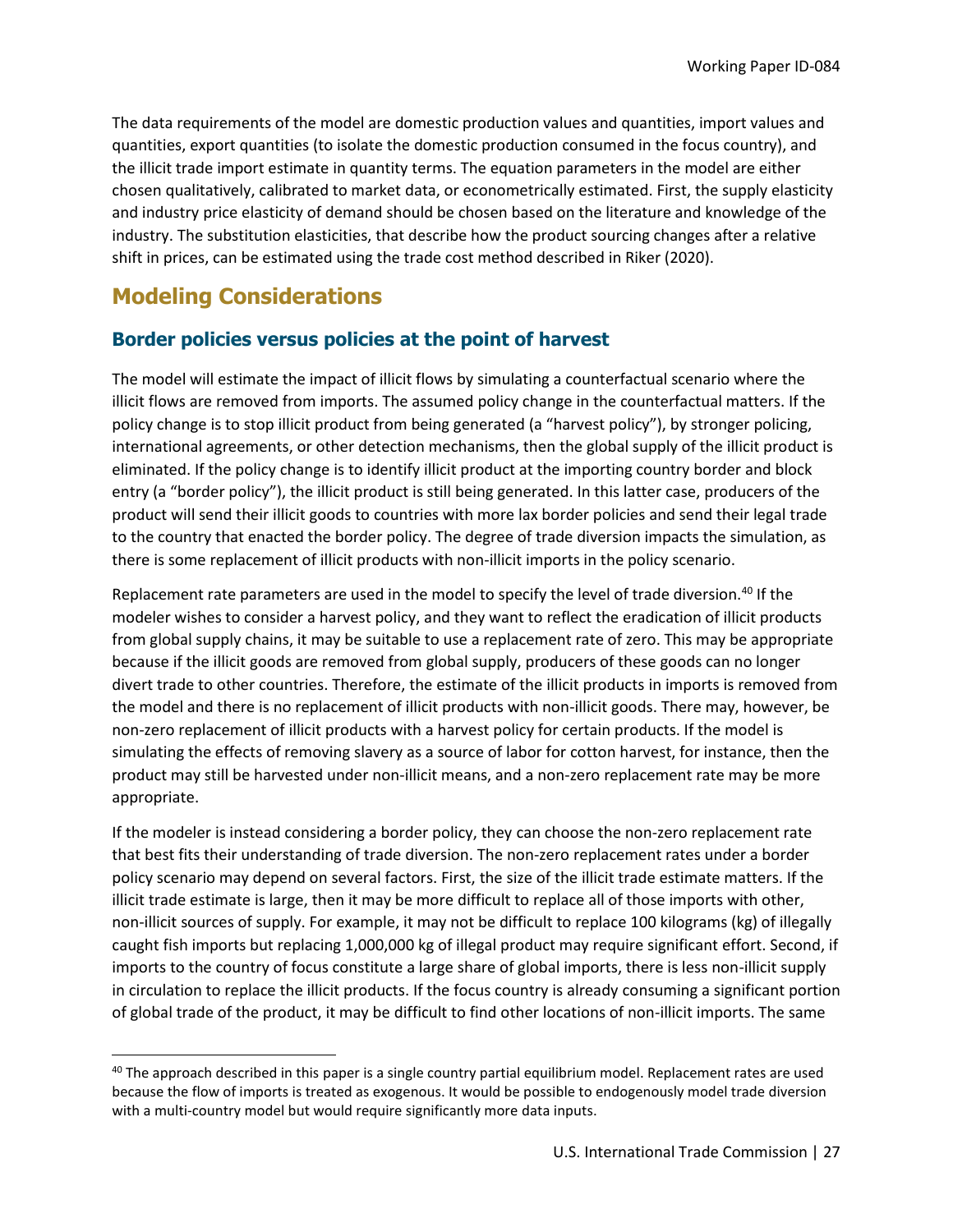logic applies for the number of suppliers. If there are relatively few suppliers of the product, there are fewer sources to draw from, so trade diversion is less likely. These factors should be analyzed when choosing replacement rates.

In addition to the factors listed above, historical evidence may be used to pin down the replacement rate magnitude. One useful place to look is at past anti-dumping (AD) and countervailing duty (CVD) cases for the same or similar products, where duties were imposed to reduce trade flows from offending partner countries. This is relevant because AD/CVD duties are often substantial—sometimes more than 100 percent on an ad valorem basis—and have the impact of significantly removing trade from a specific source. The flow of trade before and after the AD/CVD duties, from offending countries to nonoffending countries, can give an indication on the likelihood of replacement. An example of this type of analysis can be found in the modeling appendix of the USITC's report on IUU fishing.<sup>41</sup>

#### **Effects on Harvesters Versus Processors**

In many of the examples considered throughout this paper, it is often the case that the activities that generate illicit imports occur at the point of harvest or production of a primary good. For example, illegal fishing and logging occur at the point of harvest, and eventually weave through supply chains and into processed goods. Cotton produced with forced and/or child labor is used as an input into textile production. The modeling approach described here can provide separate economic effects on domestic harvesters and domestic processors, recognizing that low market prices associated with illicit products can impact upstream and downstream producers differently. The approach can estimate the effect of illicit trade in intermediates that are processed into final goods by domestic processors. The approach can also estimate the effects of illicit trade in both intermediate and final products.

For analyses where there are both intermediate and final imports from illicit activities, it is important to capture the multiple effects on domestic processors. Consider a scenario where both intermediate and final goods markets face competition from illicit imports, and the illicit trade is removed from the model. If domestic processors use inputs from domestic sources, and those domestic sources compete with illicit imports, then the processor will experience higher input costs after removing illicit intermediates from the model. This is because of a positive demand shift towards the domestically produced intermediate good, increasing the price of the domestic product and therefore, the price of the input. At the same time, the domestic processor also competes with illicit imports of processed products. If the illicit processed products are removed from the model, then there will be a positive demand shift towards the domestic processed variety. This creates two opposing forces: the higher input costs lower domestic processing production, and the positive demand shift increases domestic processing. Domestic processing production may either decline or increase, depending on which opposing effect is larger. The model can separate out these effects.

#### **Capacity or Natural Resource Constraints**

It may be important to constrain the ability of the domestic producers to scale up production after the hypothetical removal of illicit imports. Often the domestic producers face regulations, quotas, or physical or natural resource constraints for industries where illicit trade is an issue. In the case of IUU fishing, domestic fishermen often face binding catch constraints that are designed to curb overfishing

<sup>41</sup> USITC, *Seafood Obtained via IUU Fishing*, 2021.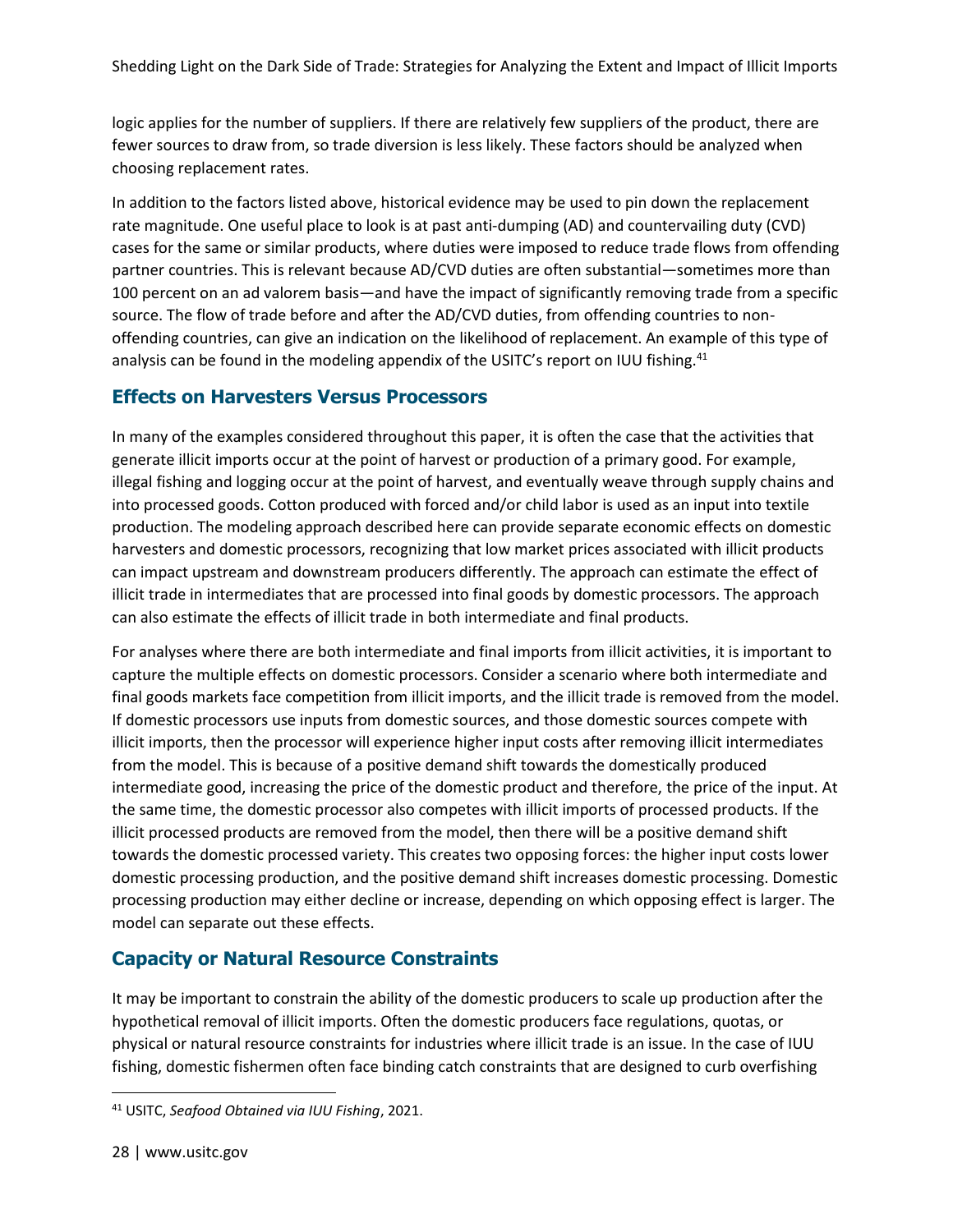and stock depletion. Similarly, timber harvesting must follow established forestry management plans to avoid overharvesting. With gold mining, there may be a limited number of gold deposits available that could replace lower imports of gold. The model approach outlined in this paper can achieve limited supply responses through either low supply elasticities or capacity constraints.

If the model user can obtain data on capacity, then including the capacity data in the model as a hard cap on domestic supply is the best way to realistically limit domestic producer's ability to scale up production. If this information is not available, but the modeler has reason to believe that domestic producers have limited ability to scale up supply, a low supply elasticity may be used. If the product is listed as protected or endangered but there is no established constraint at the national level, for example, then the model user may want to use a low supply elasticity.

#### **Cross-Product Substitution**

Partial equilibrium models focus on one specific industry and assume prices are held constant for industries not modeled. If the model user wishes to model several disaggregated products and has reason to believe that the products are interrelated, it is important to link the related products. Both IUU fishing and illegal logging are examples – if a researcher is simulating the effects of removing illegal tropical woods, they might want to include other wood types that may be substitutable with the tropical varieties.

This is important because the existence of a related product mutes the economic effect of illicit imports. For example, consider two products that are similar, A and B. The model removes an estimate of the illicit trade flows associated with product A. Demand shifts to the domestic variety of product A, and prices of A increase. Consumers respond to this price increase by substituting across products to product B, which is considered a close substitute to A. Because of this cross-product substitution, the price of product A does not increase as much as a model scenario where A is modeled separately.

**Box 2** Considerations When Conducting an Impact Assessment

Is there a domestically produced product that is substitutable with the imported product with illicit flows?

Is the illicit product an intermediate or a final good? Is it used as an input in a processed product, and is it important to measure the effects on just the domestic producers who compete directly with the product, or also on the processors who use the product as an input? Does the product generated from illicit activity enter the country as both an unprocessed and processed product?

What type of policy change is most realistic to eradicate the illicit import flows – a policy at the country border, that identifies and stops the illicit products from entering the country, or a policy at the point of harvest, that stops the generation of illicit activity?

To what degree can domestic producers respond to price changes and change production levels?

Relatedly, are there constraints in the domestic market, such as environmental regulations or quotas, that limit the producers' ability to scale up production of the product?

Are there interrelated products in the industry, where a change in the trade flows of one product will likely change consumer purchasing of the other product?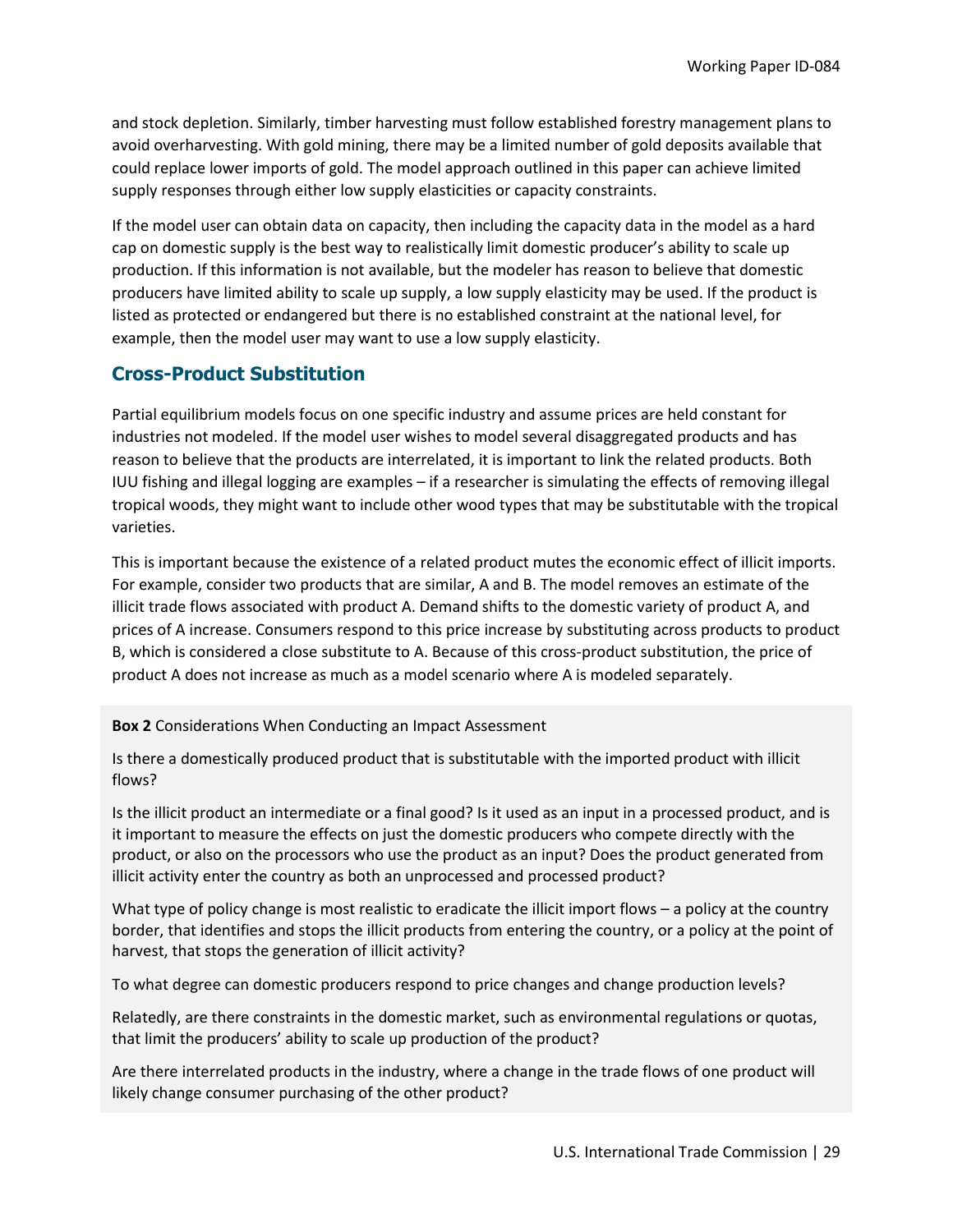### **Illustrative Model Simulations**

### **Basic PE Model with Exogenous Change in Import Flows**

The goal of this section is to illustrate how some of the modeling considerations in the previous section affect model outcomes.<sup>42</sup> This first set of illustrative simulations uses a basic version of the model with two differentiated products: the domestically produced variety and the imported variety. Imports are reduced by the illicit import estimate, and replacement rates are applied to add back in the non-illicit products that replace the illicit imports. This set of simulations is only intended to illustrate how the model works and is not based on real data. Model inputs are reported in table 2.

#### **Table 2** Model inputs

| <b>Value</b> |
|--------------|
|              |
| -1           |
| 3            |
| 50           |
| 50           |
|              |

Source: Authors.

Four cases are considered to illustrate how the basic model works: the first simulation has a low illicit import estimate, the second simulation has a high illicit import estimate, the third simulation has a high replacement rate, and the last simulation is intended to show results for domestic producers that are capacity constrained (table 3).

#### **Table 3** Simulation details

In percent.

|                          | Sim 1: Low illicit                                     | Sim 2: High illicit                                    | Sim 3: High                                            | Sim 4: Capacity                          |
|--------------------------|--------------------------------------------------------|--------------------------------------------------------|--------------------------------------------------------|------------------------------------------|
| <b>Model input</b>       | estimate                                               | estimate                                               | replacement rate                                       | constrained                              |
| Illicit import estimate  | 5                                                      | 30                                                     | 5                                                      | 5                                        |
| Illicit replacement rate | 0                                                      | 0                                                      | 50                                                     | 0                                        |
| Capacity constraints     | No limits on<br>increases in<br>domestic<br>production | No limits on<br>increases in<br>domestic<br>production | No limits on<br>increases in<br>domestic<br>production | Domestic<br>producers are at<br>capacity |

Source: Authors.

 $42$  The models used in this section to generate illustrative simulation results can be found in the USITC's model release for the *IUU Fishing* report, located here[:https://www.usitc.gov/sites/default/files/publications/332/iuu\\_fishing\\_models.zip.](https://www.usitc.gov/sites/default/files/publications/332/iuu_fishing_models.zip)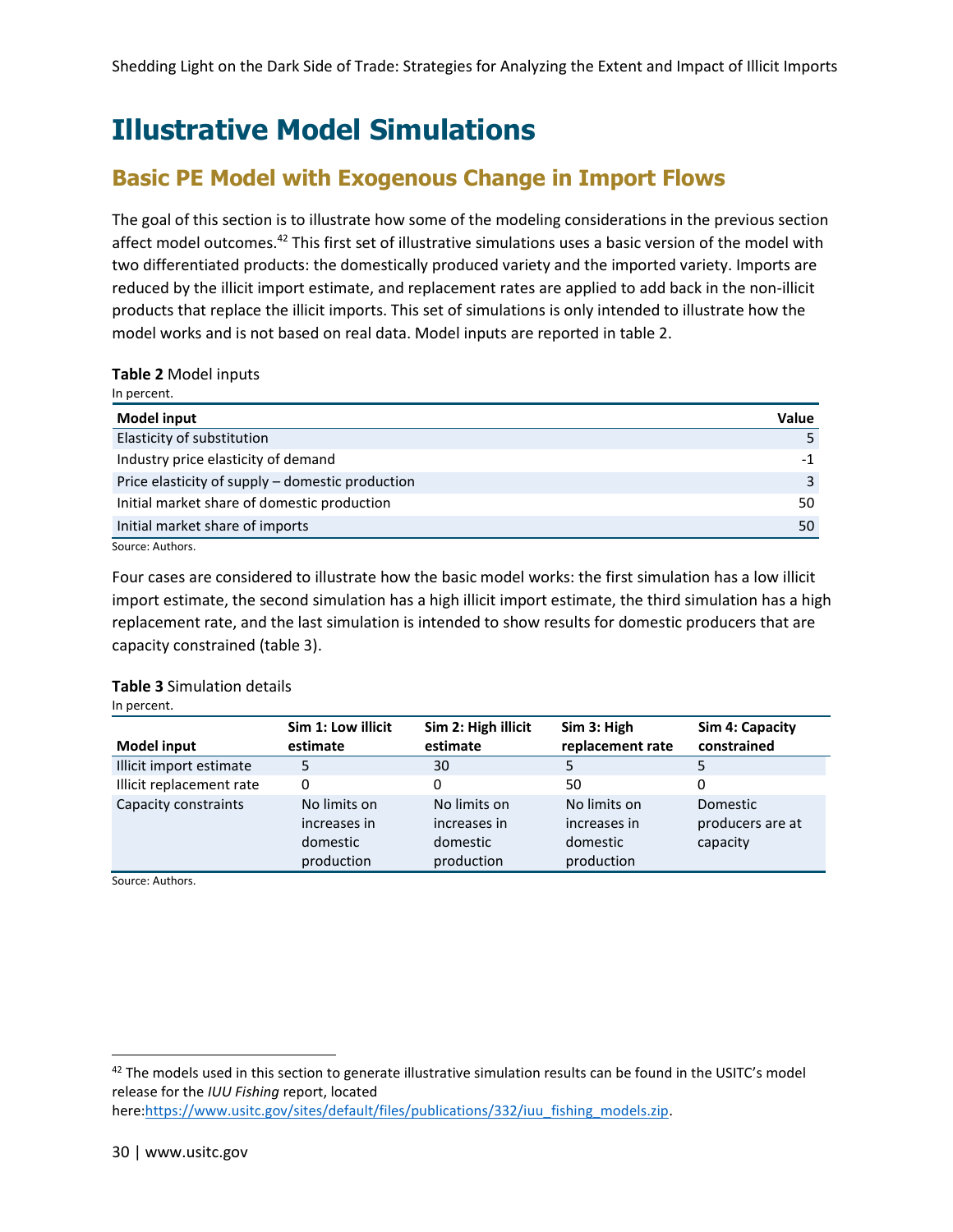|                                    |          | Sim 1: Low illicit Sim 2: High illicit | Sim 3: High      | Sim 4: Capacity |
|------------------------------------|----------|----------------------------------------|------------------|-----------------|
| <b>Model output</b>                | estimate | estimate                               | replacement rate | constrained     |
| Price of domestic<br>production    | 0.73     | 4.94                                   | 0.36             | 1.99            |
| Price of imports                   | 2.20     | 15.59                                  | 1.09             | 3.06            |
| Quantity of domestic<br>production | 2.16     | 13.48                                  | 1.08             | 0.10            |
| Quantity of imports                | $-5.00$  | $-30.00$                               | $-2.50$          | $-5.00$         |

#### **Table 4** Illustrative model results Percent (% change).

Source: Authors.

Table 4 shows a variety of findings. In simulation 1, imports are reduced by the illicit import estimate of five percent, with no replacement of illicit imports with non-illicit imports. Because of this exogenous reduction in import supply, import prices increase and consumer demand shifts towards the domestic variety. Both domestic production prices and quantities increase as more consumers buy the domestic product. In simulation 2, imports are reduced by a larger illicit import estimate of thirty percent. This magnifies the effects, compared to simulation 1, with a larger exogenous reduction in import supply and greater consumption of the domestic product. In simulation 3, the illicit import estimate is back to five percent but now increase the replacement rate to fifty percent, so total import supply only declines by 2.5 percent. Effects are smallest under this set of parameter assumptions. Finally, in simulation 4, a capacity constraint on domestic producers is added, so the decline in import supply can only translate to increased domestic prices and not increases in domestic quantities. When compared to simulation 1, the domestic producer price more than doubles and there is almost no change in domestic production quantity.

### **Model Extension with Intermediate and Final Goods**

In this second set of model simulations, the basic model is expanded from the previous section to include linkages to a processing sector. Illicit imports may cross the border as either an intermediate good that competes with domestic harvested products, or a final good that competes with domestic processed products. Both intermediate and final import flows in the model are exogenously reduced by their illicit import estimate simultaneously. There is zero- or partial replacement of illicit products with non-illicit products, as defined by the model user. The domestic harvested product is either consumed as a primary good or sent to a domestic processor for conversion into a final good to compete with final goods imports. The price of the domestic processed product is a fixed markup over the price of the primary harvested good. Illustrative model inputs are reported in table 5.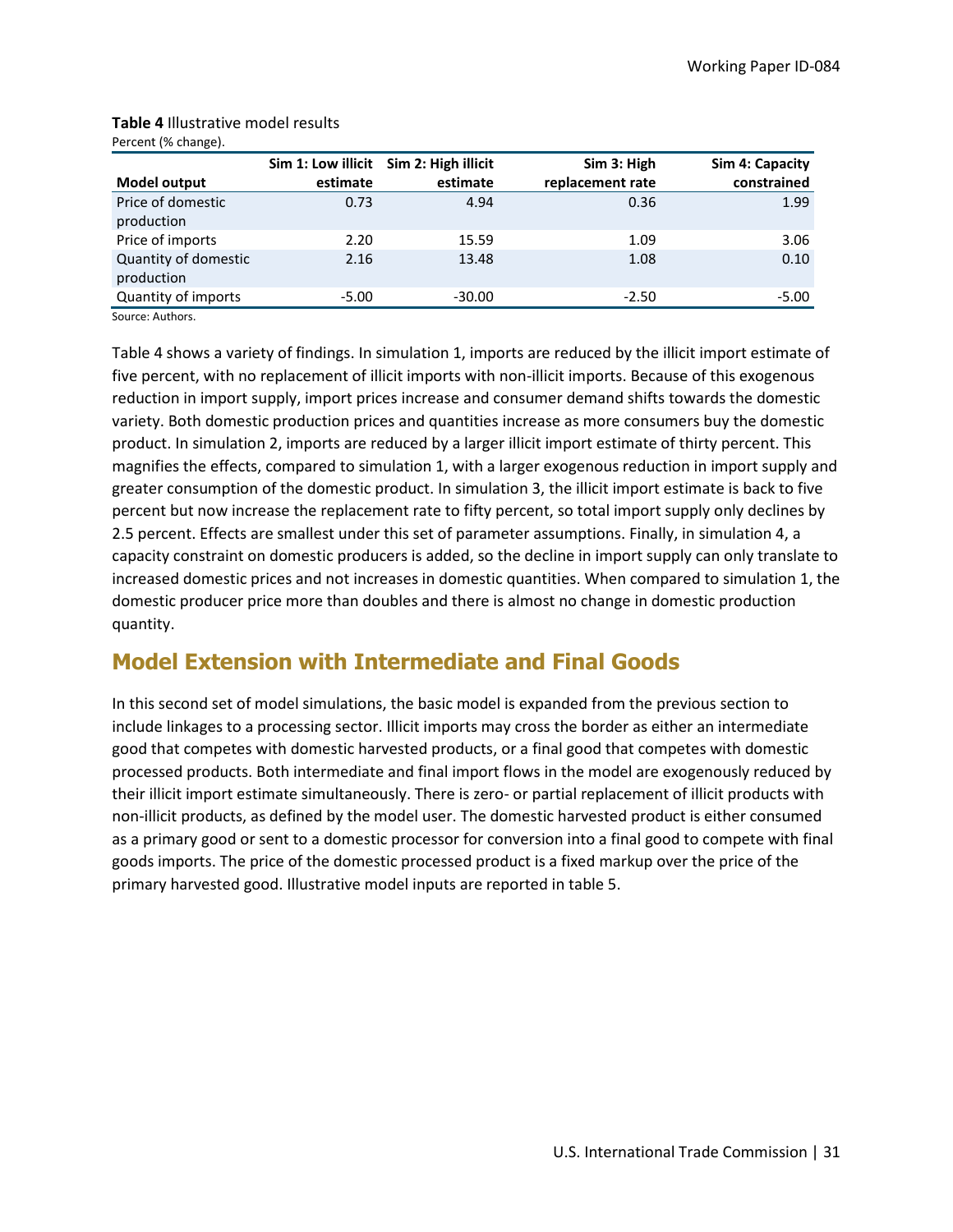#### **Table 5** Model inputs

In percent**.**

| <b>Model input</b>                               | Value |
|--------------------------------------------------|-------|
| Elasticity of substitution                       | 5     |
| Industry price elasticity of demand              | $-1$  |
| Price elasticity of supply - domestic production | 3     |
| Intermediate goods market:                       |       |
| Initial market share of domestic production      | 50    |
| Initial market share of imports                  | 50    |
| Final goods market:                              |       |
| Initial market share of domestic production      | 50    |
| Initial market share of imports                  | 50    |
| Markup (processed/unprocessed prices)            |       |
| Source: Authors                                  |       |

Source: Authors.

Three cases are considered to illustrate how the customized model works: the first simulation has low illicit import estimates in both intermediate and final goods markets, the second simulation has high illicit import estimates in both markets, and the last simulation has a high estimate in the intermediate goods market and zero illicit trade in the final goods market (table 6). This latter simulation is intended to show an example where domestic processing production actually declines after the policy changes are implemented.

#### **Table 6** Simulation details

In percent.

|                                 | Sim 1: Low illicit     | Sim 2: High illicit    | Sim 3: High            |
|---------------------------------|------------------------|------------------------|------------------------|
| <b>Model inputs</b>             | estimate, both markets | estimate, both markets | intermediate, no final |
| Illicit import estimate -       |                        | 30                     | 0                      |
| intermediate good               |                        |                        |                        |
| Illicit import estimate – final |                        | 30                     | 30                     |
| good                            |                        |                        |                        |
| Illicit replacement rate        | 0                      | 0                      | 0                      |
| Source: Authors.                |                        |                        |                        |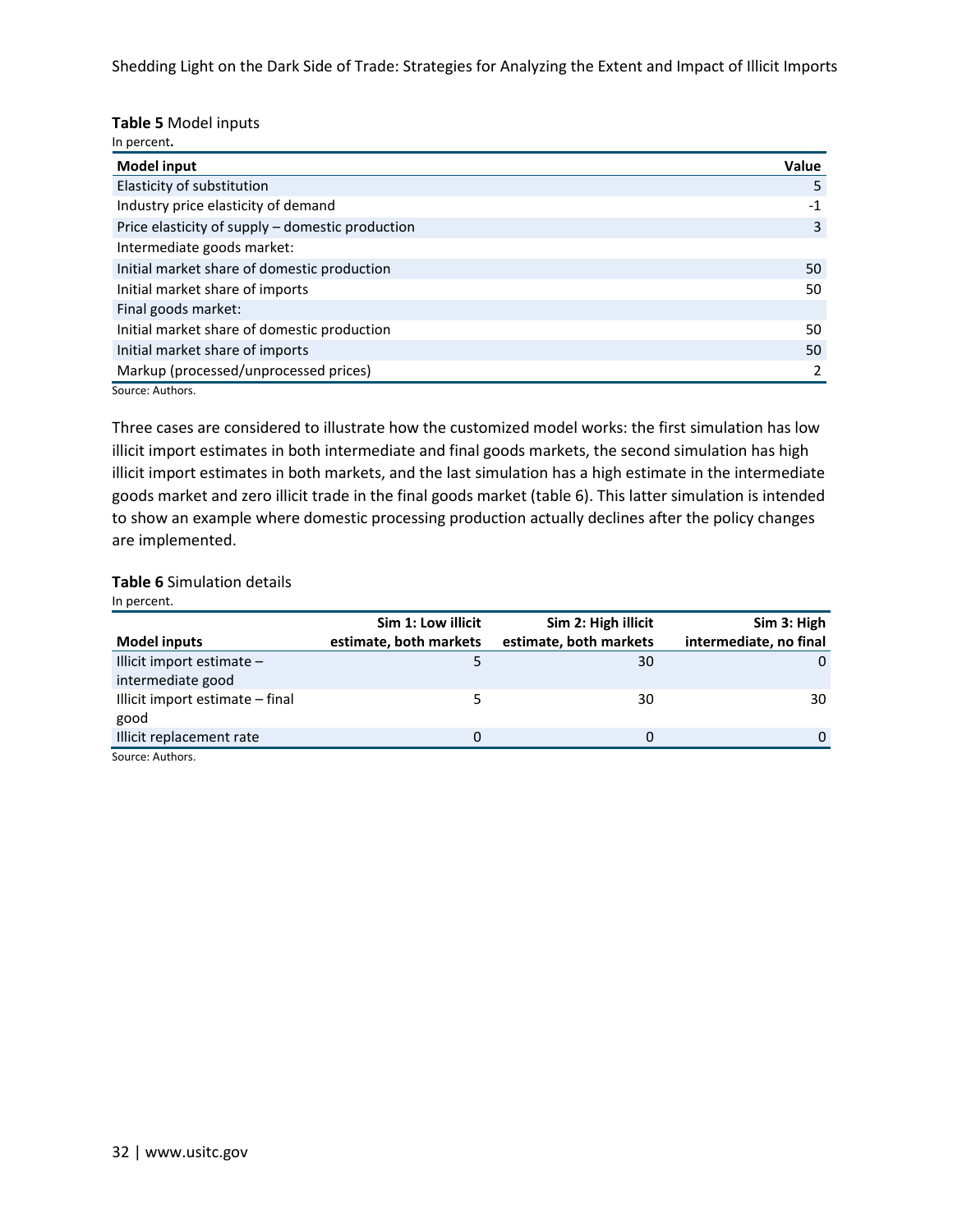#### **Table 7** Illustrative model results Percent (%) change.

|                            | Sim 1: Low illicit     |                        | Sim 2: High illicit Sim 3: High intermediate, |
|----------------------------|------------------------|------------------------|-----------------------------------------------|
| <b>Model output</b>        | estimate, both markets | estimate, both markets | no final                                      |
| Intermediate goods market: |                        |                        |                                               |
| Price of domestic          | 0.94                   | 6.45                   | 4.08                                          |
| production                 |                        |                        |                                               |
| Price of imports           | 2.75                   | 19.48                  | 17.77                                         |
| Quantity of domestic       | 2.80                   | 17.90                  | 11.66                                         |
| production                 |                        |                        |                                               |
| Quantity of imports        | $-5.00$                | $-30.00$               | $-30.00$                                      |
| Final goods market:        |                        |                        |                                               |
| Price of domestic          | 0.94                   | 6.45                   | 4.08                                          |
| production                 |                        |                        |                                               |
| Price of imports           | 2.35                   | 16.75                  | 2.69                                          |
| Quantity of domestic       | 1.80                   | 11.11                  | $-6.51$                                       |
| production                 |                        |                        |                                               |
| Quantity of imports        | $-5.00$                | $-30.00$               | 0.00                                          |

Source: Authors.

Comparing modeling results for simulation 1 and 2, it is clear that the higher the illicit import estimate, the larger the economic effects for both intermediate and final goods markets. In simulation 3, there is no positive demand shock in the final goods markets from the removal of processed illicit products. This means that the domestic processors only experience prices via higher input costs, so domestic processing declines by 6.5 percent (table 7).

In summary, there are many important questions for the researcher to consider when modeling the impact of illicit imports on the domestic industry. The researcher should determine the most important aspects about their market to include in the model so that estimates are realistic. Modeling considerations are further explored in the two case studies below.

# **Specific Estimate Approach Case Study: Forest Products**

This section will briefly review considerations for building an illicit import estimate using a product example where there is existing research on the topic: wood products. Much like illegal fishing, there have been efforts to quantify illegal logging and associated trade, mostly involving NGOs such as Chatham House, the Environmental Investigation Agency, the Union of Concerned Scientists (UCS), and the World Wildlife Fund. However, as with many other sectors, because conducting primary research on illicit activity is difficult, there is a tendency for these analyses to rely on older underlying data and to potentially become out of date as a result. In addition, many analyses focus primarily on the prevalence of illegal production and do not examine the supply chain that connects that production to U.S. imports. There is therefore an opportunity for new research that contributes to the literature by using the methods described above to conduct new analysis.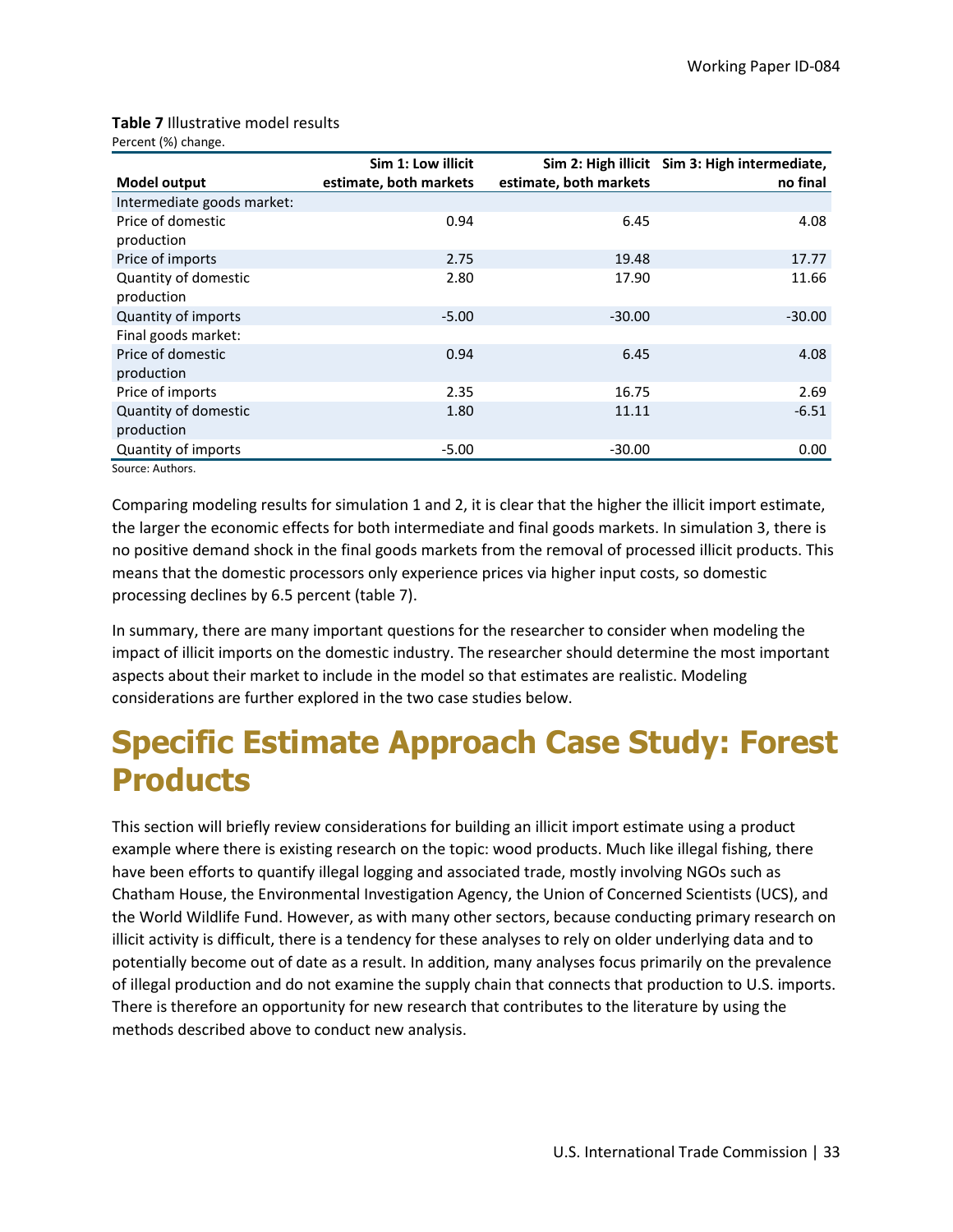### **Scope of Analysis**

Because there has been some prior work done on illegal timber production and associated trade (unlike many other industries, where previous estimates are often scarce or non-existent), one way to contribute to the literature would be to define the scope differently than past analyses have done. This could involve decisions about any of three different scoping areas: illicit activity scope, geographic scope, or product scope.

### **Defining the Scope of Illicit Activity**

Illicit trade in wood products has typically been thought of as the international trade of wood products derived from illegal logging. Illegal logging is frequently considered to include harvesting of wood without proper authorization, harvesting in excess of government-imposed limits, unreported logging, and violations of international agreements.<sup>43</sup> However, as in many other industries, illegal logging often overlaps with other illegal or illicit activities such as the use of forced labor. A group of NGOs has estimated that up to 50 percent of illegal logging activity is carried out using forced labor.<sup>44</sup> Including these types of labor violations in an analysis of illicit trade in wood products could be an important step in broadening the scope of analysis.

Existing information about labor violations in the forestry sector is mostly either very broad (such as the overall 50 percent figure cited above) or very specific (for example, focused on a single country or forest). However, by combining sources, a researcher could arrive at reasonable estimates of the extent of labor violations in various countries' logging industries. Comparable analysis was done in the *IUU Fishing* study by evaluating source countries' risk for forced and child labor in fishing using sectorspecific information from the U.S. State Department's *Trafficking in Persons* report and the U.S. Department of Labor's *List of Goods Produced by Child Labor or Forced Labor*. IUU seafood production estimates were adjusted upward for countries that had high or moderate risk of these labor violations in their fishing sectors. Both reports, which are updated regularly, also cover labor violations in logging and could be combined with other sources to generate estimates using similar approaches. Examples of such additional sources include the detailed case study information about labor violations in logging that have been published for Brazil, Burma, Mozambique, and Peru.<sup>45</sup>

After country-specific estimates of the prevalence of labor violations in the logging sector are generated, however, a difficult task for any analysis that seeks to analyze multiple types of illicit activity is to assess the degree of overlap between these activities (i.e., between illegal logging and the forced labor used to conduct it). As was reported by the USITC in *IUU Fishing*, the degree of overlap between various types of illegal activity is generally believed to be high. The two case studies conducted by Verité in Burma and

<sup>&</sup>lt;sup>43</sup> Some analyses may incorporate other types of illicit behavior, such as violations of national or subnational regulations related to harvesting methods. Seneca Creek Associates and Wood Resources International, "'Illegal' Logging and Global Wood Markets," October 2004, 4.

<sup>44</sup> KnowtheChain, "Investor Snapshot: Forced Labor in Forestry," November 2019, 1.

<sup>45</sup> Burma and Mozambique case studies by Verité, *Exploring Intersections of Trafficking in Persons Vulnerability and Environmental Degradation*, August 2020. Brazil case studies by Repórter Brasil, available from press release at "Investigation Reveals Slave Labor Conditions in Brazil's Timber Industry," March 15, 2017. Peru case study by EIA, *Moment of Truth*, February 2018.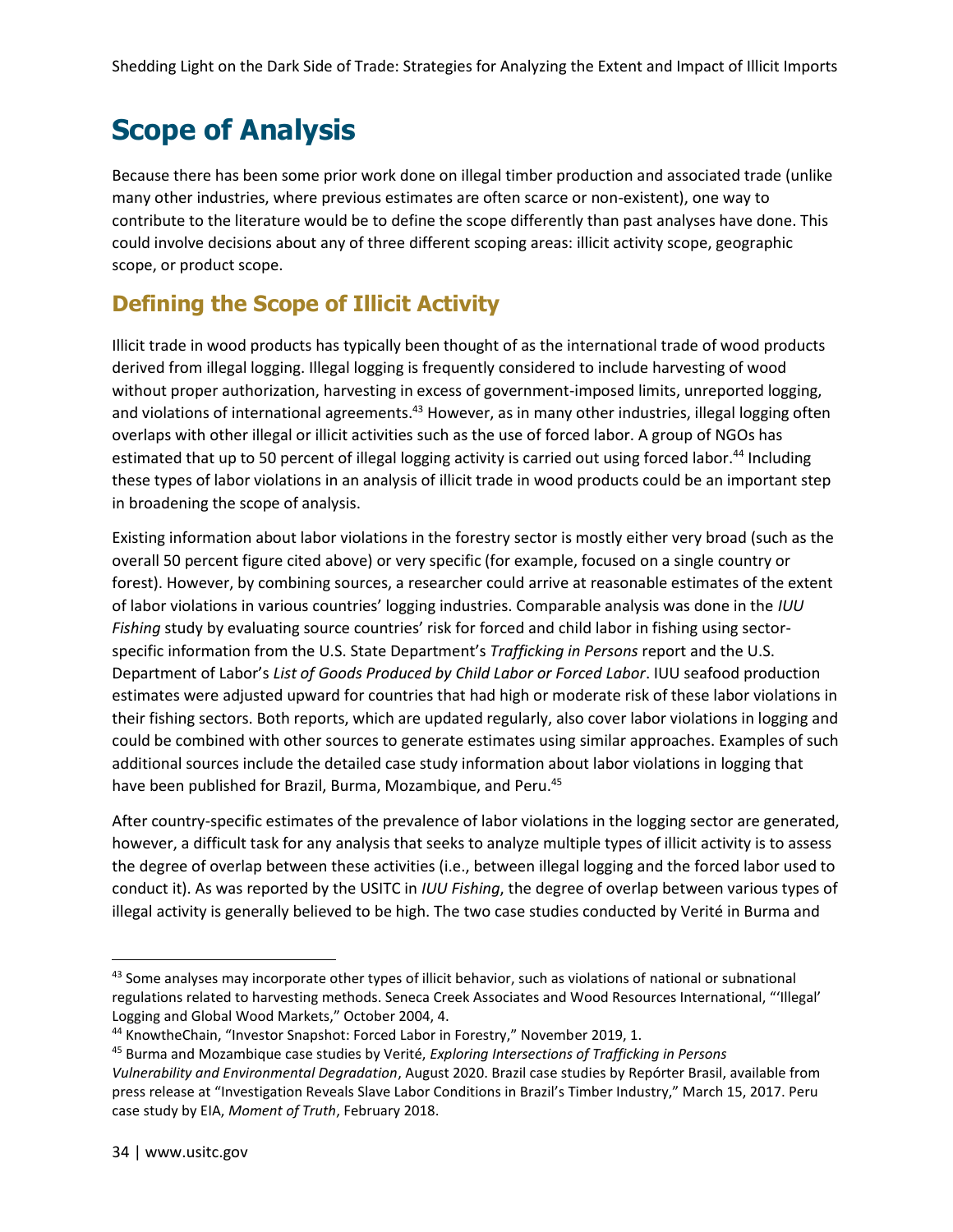Mozambique offer insights into the degree of overlap between illegal logging and forced and child labor and human trafficking and could help guide a decision about how to account for such overlap.

### **Defining the Product Scope**

Much of the prior work on illicit trade in wood products focuses on violations that occur at the point of harvest (i.e., illegal logging), as described above. Because of this focus on the beginning of the supply chain, prior publications tend to analyze mostly primary products, which include logs and lumber. Far less research has been done on secondary products like furniture. This is likely due to the complexity that arises when tracking an illegal product through the supply chain as the length of the chain increases, as described above and below. However, extending the supply chain analysis to include secondary products would likely be a significant contribution to the literature, even if it was necessary to limit the scope of the analysis in other ways (such as geographically) in order to find reliable information about such products. An analysis of illegal wood imports by the UCS found that wood furniture from China and Vietnam likely made up about 23 percent of all U.S. imports of illegal wood products in 2013, and other secondary products from China (such as trim and flooring) made up another 26 percent.<sup>46</sup> The same analysis, however, also found that trade data and shipment records alone do not provide the necessary level of detail about these secondary products to draw conclusions about the risk of illegality.<sup>47</sup> A methodical supply chain analysis that tracks inputs and outputs for particular processing countries, as described below, would likely be necessary.

Related to product scope, availability of data on wood products by species would also need to be considered in defining the scope of the analysis. Different species of wood often have different end uses, with the most valuable wood being used in specialty applications such as high-value furniture and musical instruments. The prices of these valuable woods can make them more vulnerable to illegal harvest.<sup>48</sup> Tropical hardwood species have been a particular focus of research to quantify illegal logging in the past, due mostly to these species' prevalence in countries with fewer measures to curb illegal activity. However, temperate species are also vulnerable in some regions and countries (e.g., Russia).<sup>49</sup>

In considering product scope, the researcher may also want to consider the available trade data based on the Harmonized Tariff Schedule (HTS). As was done in *IUU Fishing*, it is possible to analyze illicit trade without all the product-level detail in the trade data that would be useful, but it requires additional time and research effort to disaggregate data—this should be a consideration in determining scope. For wood products, HTS breakouts by species are more common for upstream products such as logs than for downstream products (except for plywood, as noted below), and tropical species tend to be broken out more often than temperate species. For example, the HTS lists fewer species breakouts for wood flooring than for unfinished wood, and those that exist for flooring are mostly for tropical species. Some items, such as wood furniture and finished building products, have few or no HTS breakouts by species. The UCS report cited above found that plywood was the only wood product that had HTS breakouts that were sufficiently detailed to be able to analyze illegal trade flows based on trade data alone.<sup>50</sup>

<sup>46</sup> UCS, "The Lacey Act's Effectiveness in Reducing Illegal Wood Imports," October 2015, 14.

<sup>&</sup>lt;sup>47</sup> UCS, "The Lacey Act's Effectiveness in Reducing Illegal Wood Imports," October 2015, 10.

<sup>48</sup> Gan et al, "Quantifying Illegal Logging," December 2016, 38.

<sup>&</sup>lt;sup>49</sup> Gan et al, "Quantifying Illegal Logging," December 2016, 51.

<sup>&</sup>lt;sup>50</sup> UCS, "The Lacey Act's Effectiveness in Reducing Illegal Wood Imports," October 2015, 9.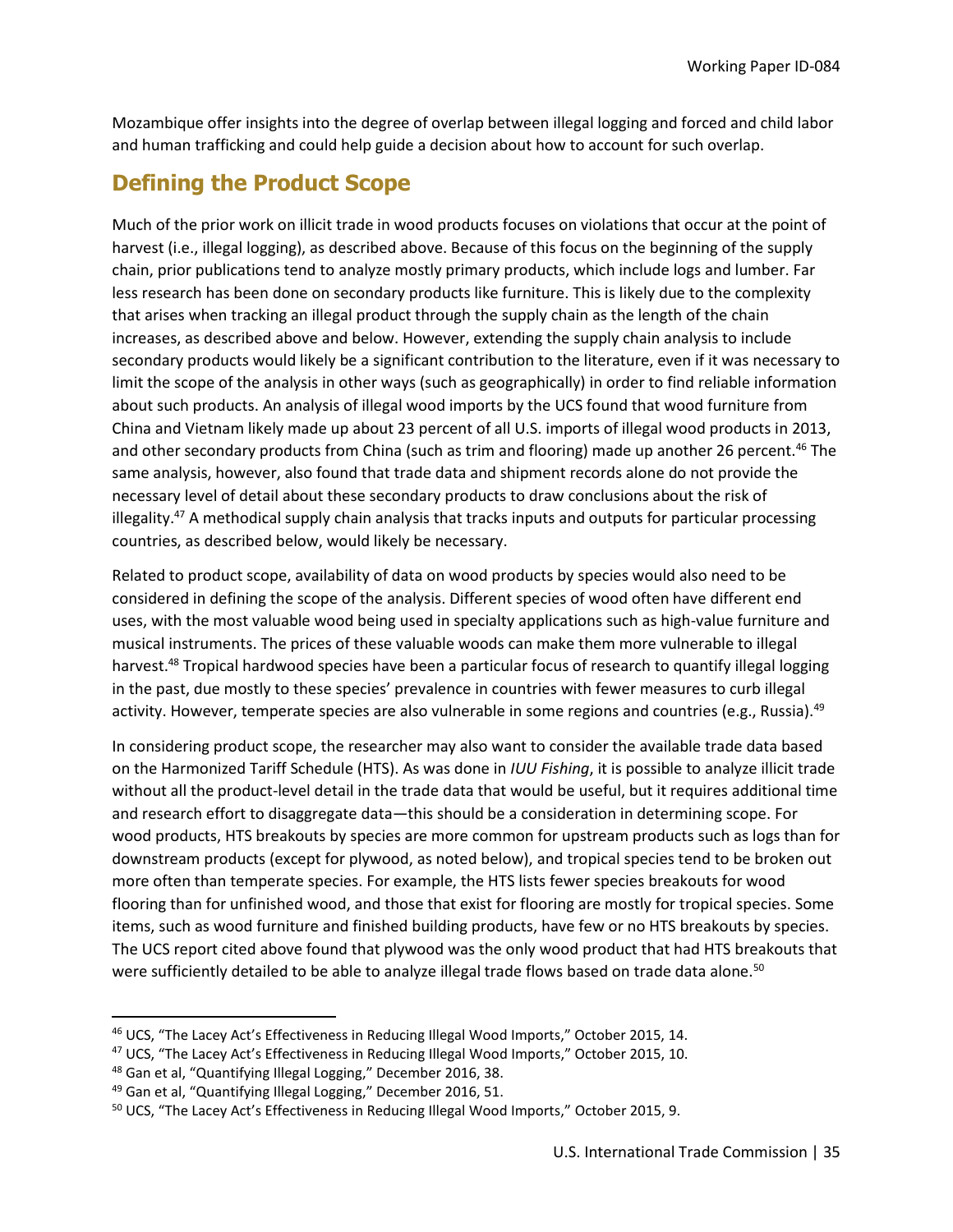### **Defining the Geographic Scope**

Logging is conducted in many countries around the world, and wood from one country can be readily substituted for wood from another. There is evidence that efforts to curb illegal logging in one country may result in expanded illegal production in other countries. For example, when China enacted stricter limits on logging, this reportedly increased demand from processors for illegal timber from Russia.<sup>51</sup> The geographic focus in literature from NGOs and law enforcement agencies has often shifted over time, as new violations come to light. Because of this, choice of geographic scope would be a key consideration for a researcher undertaking an analysis of illicit trade in wood products.

One option is to use a global approach, similar to the one used in *IUU Fishing*. While there is no globally comprehensive database of production of illegal logs, which would be comparable to the underlying database used in that study, there are numerous country- and region-specific estimates which could be updated and, potentially, extrapolated to countries with similar risk profiles.

Alternatively, a researcher might need to limit the geographic scope because of an expanded scope in either of the two areas described above. For example, if a researcher is including forced labor in the selected scope of illicit activity, or incorporating secondary wood products in their product scope, it may be necessary to limit the geographic scope in order to find supporting information for these other expansions. An example of a scope that could be interesting would be to limit the geographic scope to Russia and build the supply chain for that source of illicit trade (including secondary products), particularly through processing in China. A researcher doing this analysis could use the details available through the Lumber Liquidators case<sup>52</sup> as well as a 2019 analysis by a UK environmental NGO that exposed a particular illegal logging operation and estimated that up to half of production in Russia's Far East could be illegal.<sup>53</sup>

### **Estimating Illicit Production Activities at the Source**

Estimates of illegal logging are fairly well-developed compared to some other sectors, but some of the most widely used estimates may be out of date. In particular, the two estimates that provide data on the greatest numbers of individual countries were published in 2004 (Seneca Creek) and 2006 (World Bank), with the 2006 estimate relying heavily on the 2004 estimate.<sup>54</sup> More recent estimates have been published in 2015 by Chatham House and in 2012 by INTERPOL, but the INTERPOL analysis relied on data from the 2004 and 2006 studies. Many of the assumptions in these analyses, while valid at the time, may no longer hold since patterns of illegal logging can change relatively quickly. For example, Brazil was reportedly successful in implementing measures to address illegal logging between 2004 and 2012,

<sup>&</sup>lt;sup>51</sup> Hall, "From Trees to Tigers," November 10, 2015.

<sup>52</sup> In 2016, Lumber Liquidators was sentenced to a \$13 million fine for importing hardwood flooring that was manufactured in China using illegal raw materials from the Russian Far East, in violation of the U.S. Lacey Act, USDOJ, "Lumber Liquidators Inc. Sentenced," February 1, 2016.

<sup>53</sup> The analysis focused on the supply chain for IKEA furniture. Earthsight, *IKEA's House of Horrors*, 2019.

<sup>54</sup> Gan et al., "Quantifying Illegal Logging," December 2016, 44.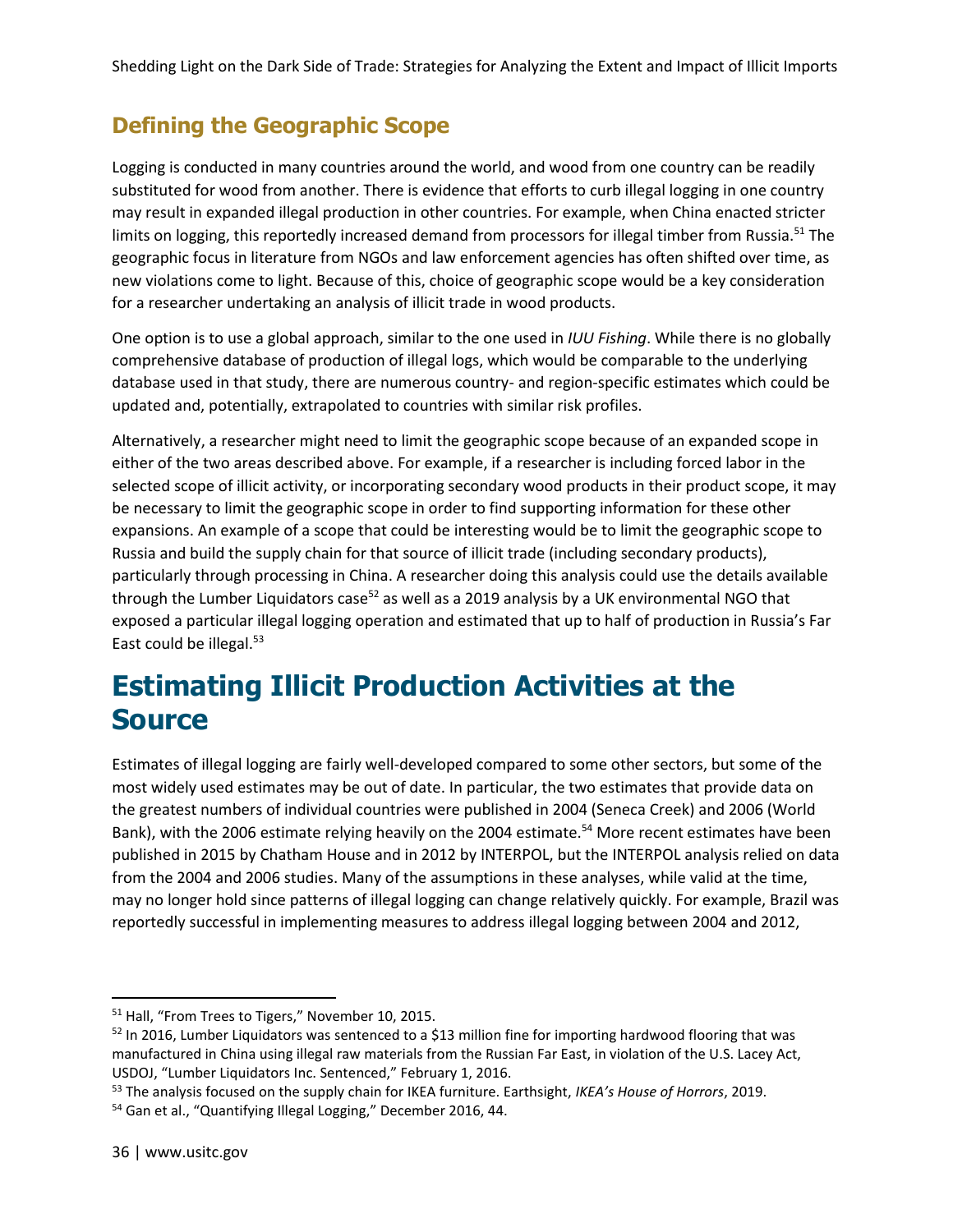rendering older analyses less useful, but illegal logging increased dramatically again in 2019 and 2020.<sup>55</sup> Meanwhile, illegal logging has reportedly increased in a group of countries that includes Laos, Cambodia, Burma, and Russia.<sup>56</sup> As a result, any data used to estimate illicit production may require updating, given how quickly wood product supply chains can shift.

Existing estimates have tended to combine both "top down" and "bottom up" approaches. For example, Chatham House combines analysis of trade data discrepancies with field interviews.<sup>57</sup> Trade data discrepancies alone are often unreliable because of data inconsistencies, for example between official production statistics and trade data.<sup>58</sup>

In evaluating existing production estimates, a researcher would also need to consider that much of the illegally harvested wood in some countries may not be exported. Informal logging, which may reach export supply chains but is often for domestic use, can be very common in some countries.<sup>59</sup> Because it is difficult to observe and measure production in the informal sector, it has been excluded from most of the past estimates of illegal production, even though informal logging often violates local laws. A bigger challenge, particularly for major processing countries like China, might be separating domestic "consumption" of raw materials by downstream processors (e.g., furniture manufacturers) into production for the domestic market and for the export market. These additional steps to separate domestic and export markets are part of the supply chain analysis described below. However, it is important to note that, due to the opacity of the supply chain for some secondary products such as furniture, some of the foundational estimates of illegal wood production (e.g., Seneca Creek) have excluded these downstream products from their analysis.

# **Mapping Illicit Supply Chains to U.S. Imports**

In mapping the supply chain for illicit trade in wood products, it would be necessary to account for the greatly expanded role of third-country processors, namely China. Since 2000, China has quickly increased its wood processing activity, and just as with seafood in *IUU Fishing*, large-scale, exportoriented processing can obscure the illegal origins of raw materials. China is by far the largest importer of tropical hardwood logs, and its share of global imports of these rose from 25 percent in 2000 to 78 percent in 2020.<sup>60</sup> There are three primary reasons for this shift, all of which are potentially relevant in constructing the supply chain analysis: growing domestic demand for wood products in China as consumer incomes rise, limited supply of raw materials for the processing sector due to restrictions on domestic logging, and diversion of raw materials away from countries with strict regulations in place to address illicit trade (e.g., the United States and the European Union (EU)).<sup>61</sup> At the same time, however, there is some information suggesting that while China has expanded and consolidated its role as a wood

<sup>&</sup>lt;sup>55</sup> Tacconi, Rodrigues and Maryudi "Law Enforcement and Deforestation," November 2019; Escobar, "Illegal Deforestation in Brazil Soars," August 5, 2020.

<sup>56</sup> Gan et al., "Quantifying Illegal Logging," December 2016, 51.

<sup>57</sup> Hoare, *Tackling Illegal Logging*, July 2015, 59–60.

<sup>58</sup> Gan et al., "Quantifying Illegal Logging," December 2016, 53.

 $59$  Lippe, Cui, and Schweinle "Estimating Global Forest-Based Employment," September 2021, 1.

 $60$  IHS Markit, Global Trade Atlas database (global import data for tropical species classified under Harmonized System heading 4403 (wood in the rough)), accessed November 5, 2021.

<sup>61</sup> Gan et al., "Quantifying Illegal Logging," December 2016, 42.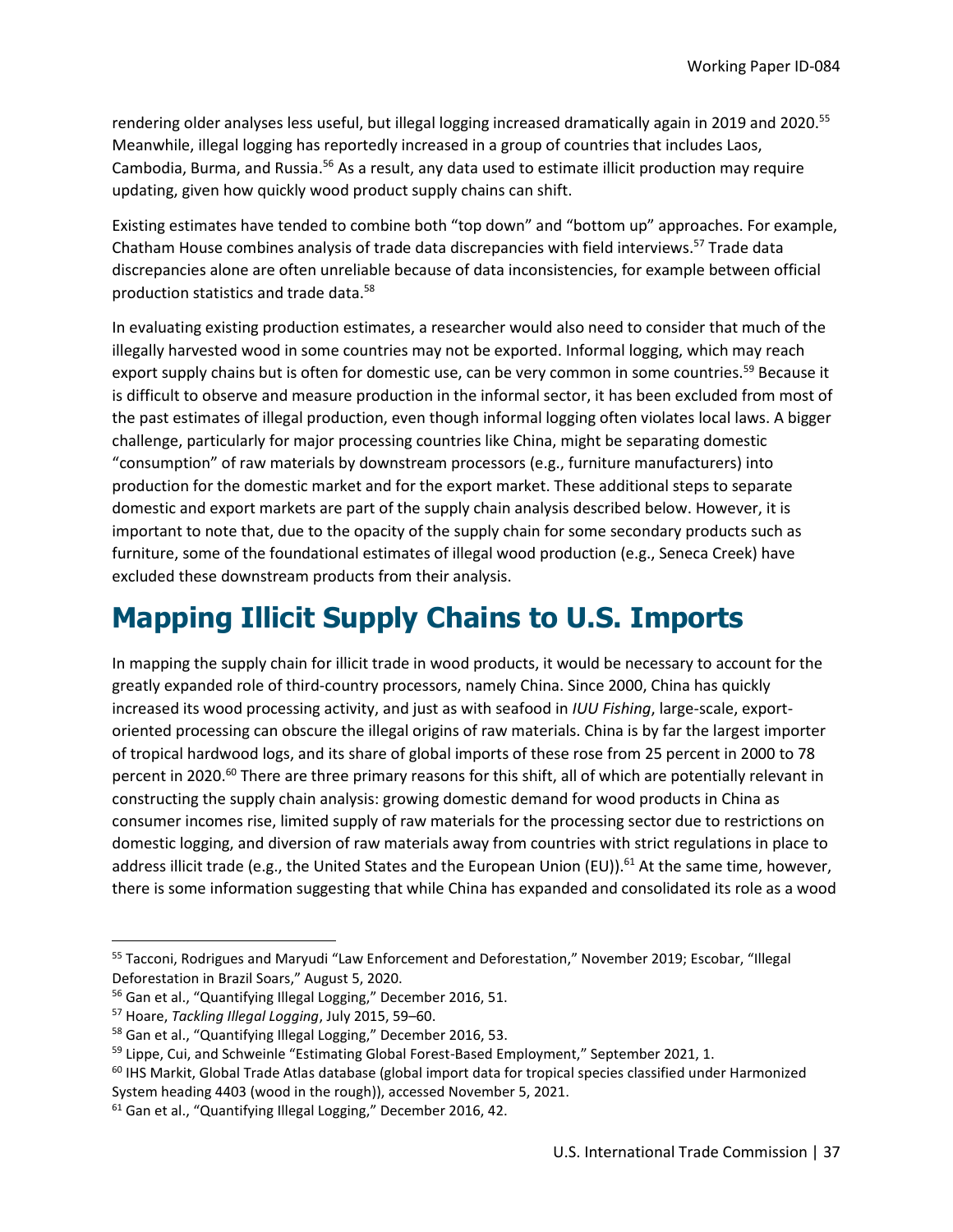processor, it has also increasingly sourced its raw materials from lower risk supplier countries, which in turn decreases the likelihood of U.S. wood product imports from China being of illegal origin.<sup>62</sup>

In general, trade diversion away from countries that have border measures is a challenge that complicates supply chain mapping for illicit wood products and makes estimates of illicit trade more likely to become outdated over time. For example, Chatham House estimates that between 2006 and 2013, exports of illegally harvested wood to China, India, and Vietnam increased 50 percent, while exports to the EU decreased by 50 percent and exports to the United States decreased by 30 percent.<sup>63</sup> An analysis of the Vietnamese supply chain would be particularly useful because the UCS analysis suggests that Vietnam has increasingly become a destination for illegal raw materials from throughout the southeast Asian region (particularly Laos), and Vietnam is an important producer of wood products, particularly furniture, shipped to the United States.<sup>64</sup> In some instances, it may be replacing China as a destination for illegal raw materials that are then further processed.<sup>65</sup> This type of continual trade diversion away from countries with border measures to address illicit wood products trade makes an upto-date supply chain analysis critical to further research in this area. It also underscores the importance of choosing a product scope that will permit accurate supply chain mapping.

## **Modeling the Economic Impact of Illicit Trade**

If estimates for illicit imports of wood products are produced using steps similar to those described above, a further step could involve quantifying the impact of estimated illicit imports on a domestic industry. The first step in this process would involve defining which domestic markets to model, based on a consideration of the types of illicit imports and domestic industries that exist. In the wood products sector, the United States both imports and produces wood products at various stages of processing, including further upstream products like sawn lumber or further downstream products including hardwood plywood, paper and paperboard, and furniture.<sup>66</sup>

Because wood products are produced and imported in the U.S. market at multiple stages of the supply chain, certain product categories (such as hardwood plywood and furniture) might lend themselves toward a model that is extended to allow for both intermediate and final goods. Another consideration involves the extent to which domestic products are substitutable for imported goods: despite being of similar product types, wood products made from tropical species are not always directly substitutable for similar products made from temperate species. Another step involves identifying whether domestic or imported products face capacity or natural resource constraints, such as the availability of sawmill and pulp manufacturing capacity and any significant environmental constraints that limit the ability to scale up harvesting of timber.

Finally, the modeling approach presented earlier estimates the economic effects of illicit imports on domestic producers by simulating a hypothetical scenario where illicit imports are removed from total imports. The researcher should consider what hypothetical policy change would be most realistic to

 $62$  UCS, "The Lacey Act's Effectiveness in Reducing Illegal Wood Imports," October 2015, 8.

<sup>63</sup> Gan et al., "Quantifying Illegal Logging," December 2016, 46.

 $64$  UCS, "The Lacey Act's Effectiveness in Reducing Illegal Wood Imports," October 2015, 9.

<sup>65</sup> Recently, this shift has also been affected by U.S. tariffs. See, e.g., Turton, "Vietnam's Furniture Sector," June 28, 2021.

<sup>&</sup>lt;sup>66</sup> York Saw and Knife, "Sawmills in the USA," accessed January 3, 2022.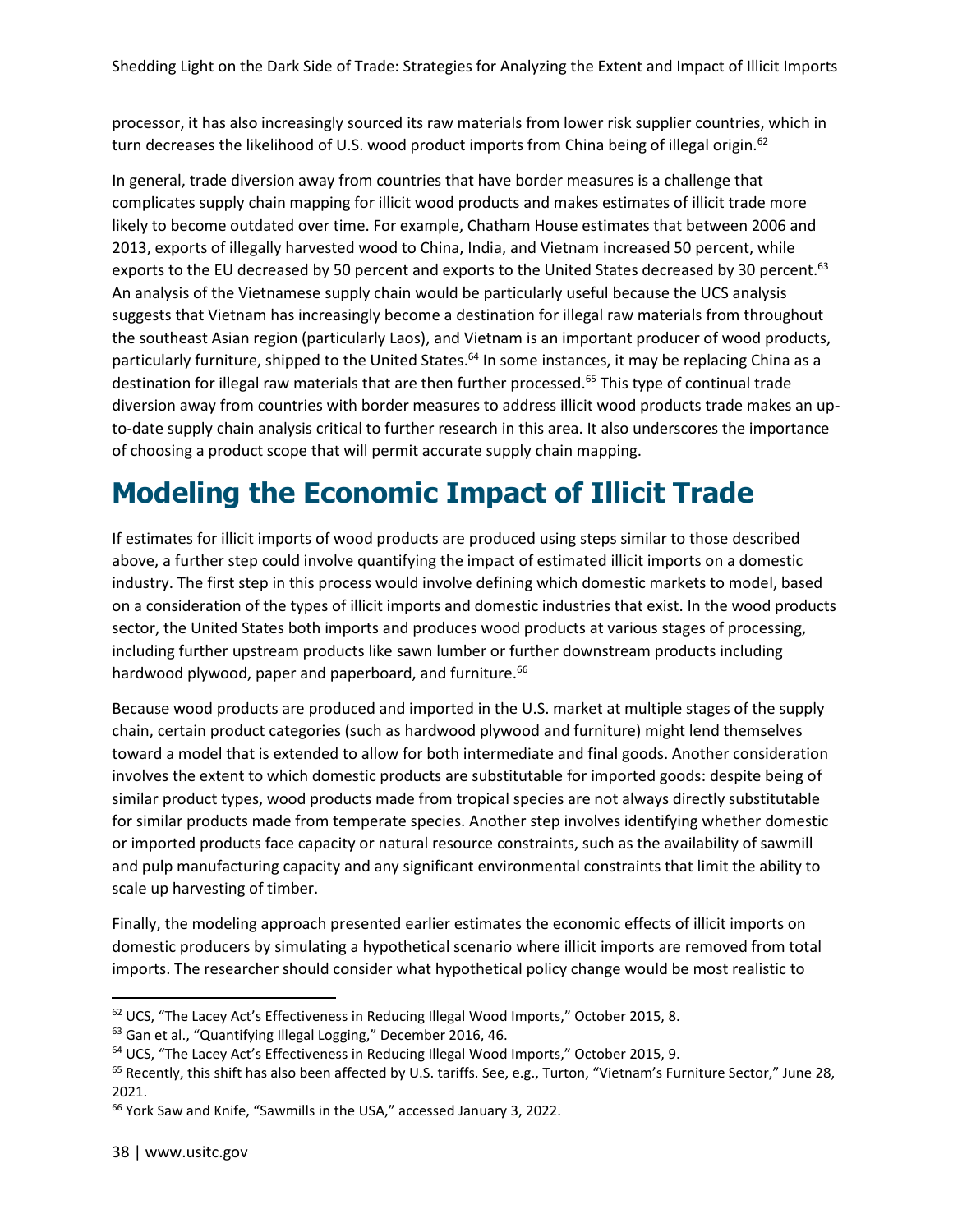remove illicit import flows in the forestry market. If the most realistic policy is to stop illegal logging from occurring in the respective source countries, such as through stronger enforcement of measures to curb illegal logging, then the global supply of illicit forestry products is eliminated. Along with the assumption that illegal logging would not be replaced with expanded legal logging, such a cessation of global illegal logging would imply a near zero replacement of illicit imports with non-illicit imports. If the more realistic policy is to block entry of imports from countries that are known suppliers of illegal timber, a non-zero replacement rate should be chosen because of trade diversion. As imports from illicit sources are reduced, consumers will substitute those products with non-illicit sources. This latter assumption (of a border measure rather than a curb on illicit production) may be more appropriate for many analyses, given that U.S. policymakers have been particularly focused on enforcement of the Lacey Act (a border measure).

# **Broad Estimate Approach Case Study: Cotton**

In this second case study, we consider cotton produced with illicit labor practices. This supply chain is likely better suited to use the broad estimate approach to quantify illicit imports entering the United States. Cotton is an upstream input of the complex (multi-stage) global fabric and apparel supply chain. Cotton itself is grown in more than 75 countries globally, although the majority of production is highly concentrated.<sup>67</sup>

There is a long and well-documented history of serious labor abuses in cotton production (i.e., the cultivation and harvesting of cotton).<sup>68</sup> The U.S. Department of Labor (USDOL) identified seventeen countries using forced labor and/or child labor in their cotton production in 2020.<sup>69</sup> For many years, Uzbekistan was a notorious example of forced labor and child labor problems in cotton production because of its government-mandated compulsory participation in the cotton harvest by students and many professionals (e.g., government workers, teachers, and doctors).<sup>70</sup> After years of international attention, the situation there has greatly improved to the point where child labor is no longer used and the use of forced labor has dropped dramatically and is no longer systemic.<sup>71</sup> However, as is the case with many products where illicit activities occur, new problems have appeared in other places. One such case to recently make headlines is China's use of forced labor, primarily using workers from the Uyghur ethnic group, in cotton production in Xinjiang province. $72$ 

<sup>67</sup> The top three growers–India, the United States, and China–accounted for about 63 percent of global cotton production during 2016/17–20/21: the top 10 for 88 percent. USDA, FAS, PSD Online: Cotton, accessed May 24, 2021.

<sup>68</sup> See e.g., USDOL, ILAB, *The Department of Labor's List of Goods Produced by Child Labor or Forced Labor*, September 10, 2009, 4–5, 23; ILO, *Child Labor in Cotton*, 2016.

 $69$  The USDOL, identified six of these countries used both child labor and forced labor: Benin, Burkina Faso, China, Kazakhstan, Tajikistan, and Turkmenistan. USDOL, "List of Goods Produced by Child Labor or Forced Labor," September 30, 2020; U.S. Department of Labor, *2020 List of Goods Produced by Child Labor or Forced Labor*, September 2020, 20–24.

 $^{70}$  See e.g., Human Rights Watch, "Uzbekistan," January 25, 2013; School of Oriental and African Studies (SOSA), *Invisible to the World?*, 2009.

<sup>71</sup> ILO, "Systemic Forced Labour and Child Labour Has Come to an End in Uzbek Cotton," January 29, 2021. <sup>72</sup> U.S. Customs and Border Protection (CBP), January 13, 2021; U.S. Department of Labor, *2020 List of Goods Produced by Child Labor or Forced Labor*, September 2020.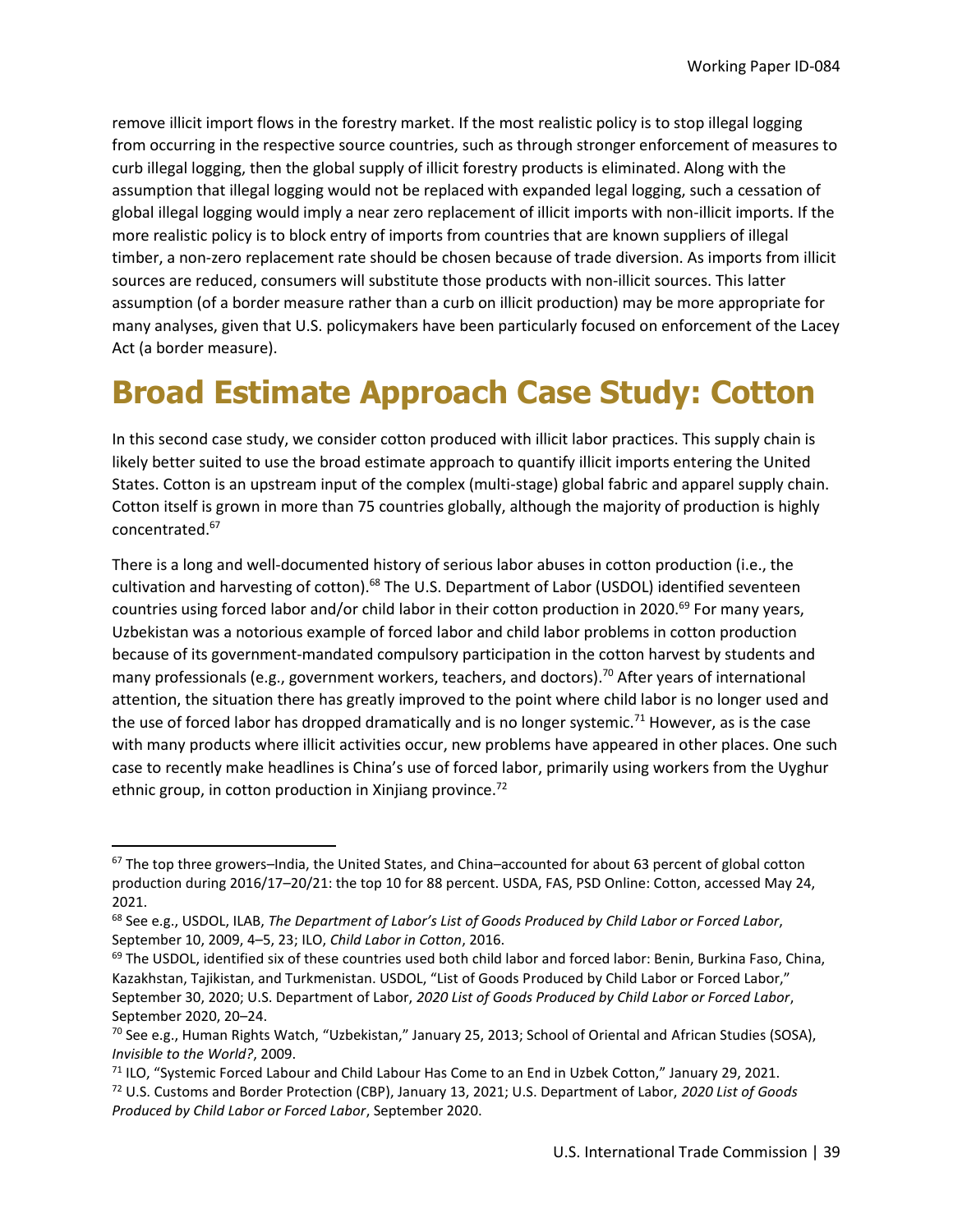### **Introducing the Complexity of the Supply Chain**

Cotton textile and apparel supply chains are generally complex, involving many stages of production. A simplified supply chain involves five major processing steps (often referred to as tiers by the industry) (figure 4). Each step of the supply chain can involve products crossing borders, and there are often intermediaries involved between major processing steps. For example, product manufacturers may have subcontractors doing certain processes or suppliers for certain pieces.<sup>73</sup> There are other factors which could complicate the supply chain and, as a result, estimation attempts. These include the use of cotton of different staple length and quality in different fabrics.<sup>74</sup> For example, as of 2012, Uzbekistan primarily produced upper medium-length high quality cotton primarily used in fabrics such as knits, twills, towels, denim, and corduroy.<sup>75</sup> The practice of blending different types of fibers (e.g., cotton and polyester) to create fabric is also widespread in the industry, complicating analysis.<sup>76</sup> The origin of cotton is usually tracked by yarn spinners (who produce yarn and thread). However, after that step, cotton origin is not systematically tracked through conventional supply chains, making it challenging to trace the original harvesting country.<sup>77</sup> In addition, cotton and its intermediary products like yarn and textiles are durable goods which can be held in stock, which could potentially complicate efforts to track cotton through the supply chain.



Sources: Compiled by authors based on EJF, Somebody Knows Where Your Cotton Comes From, 2009, 6; Fair Labor Association, "From Field to Consumer," no date; USITC, Textiles and Apparel, January 2004, G-40-44.; NCTO, The Textile Journey of a Pair of Pants, accessed August 27, 2021.

### **Scope of Analysis**

Considerations of the scope of illicit activity, products, and producing countries to cover in an analysis would likely be made in tandem and be iterative. Key issues to consider in each of these scope choices are outlined below.

<sup>73</sup> See e.g., EJF, *Somebody Knows Where Your Cotton Comes From*, 2009, 6; Donaldson, "Cambodia Faces Alarming Threat of Garment Sector Subcontracting," May 30, 2017; ILO, "Garment Sector in Cambodia," May 30, 2017. <sup>74</sup> Staple lengths categories for cotton are short, medium, and long.

<sup>75</sup> Responsible Sourcing Network, *From the Field: Travels of Uzbek Cotton Through the Value Chain*, 2012, 11.

<sup>&</sup>lt;sup>76</sup> See e.g., Textile School, "Blended Fabrics," March 17, 2018; Smeader, "Cotton and Poly Cotton Fabric," June 2010.

<sup>77</sup> EJF, *Somebody Knows Where Your Cotton Comes From*, 2009, 7. Fair Labor Association, "From Field to Consumer: Cotton Production and Supply Chain in Turkey," no date.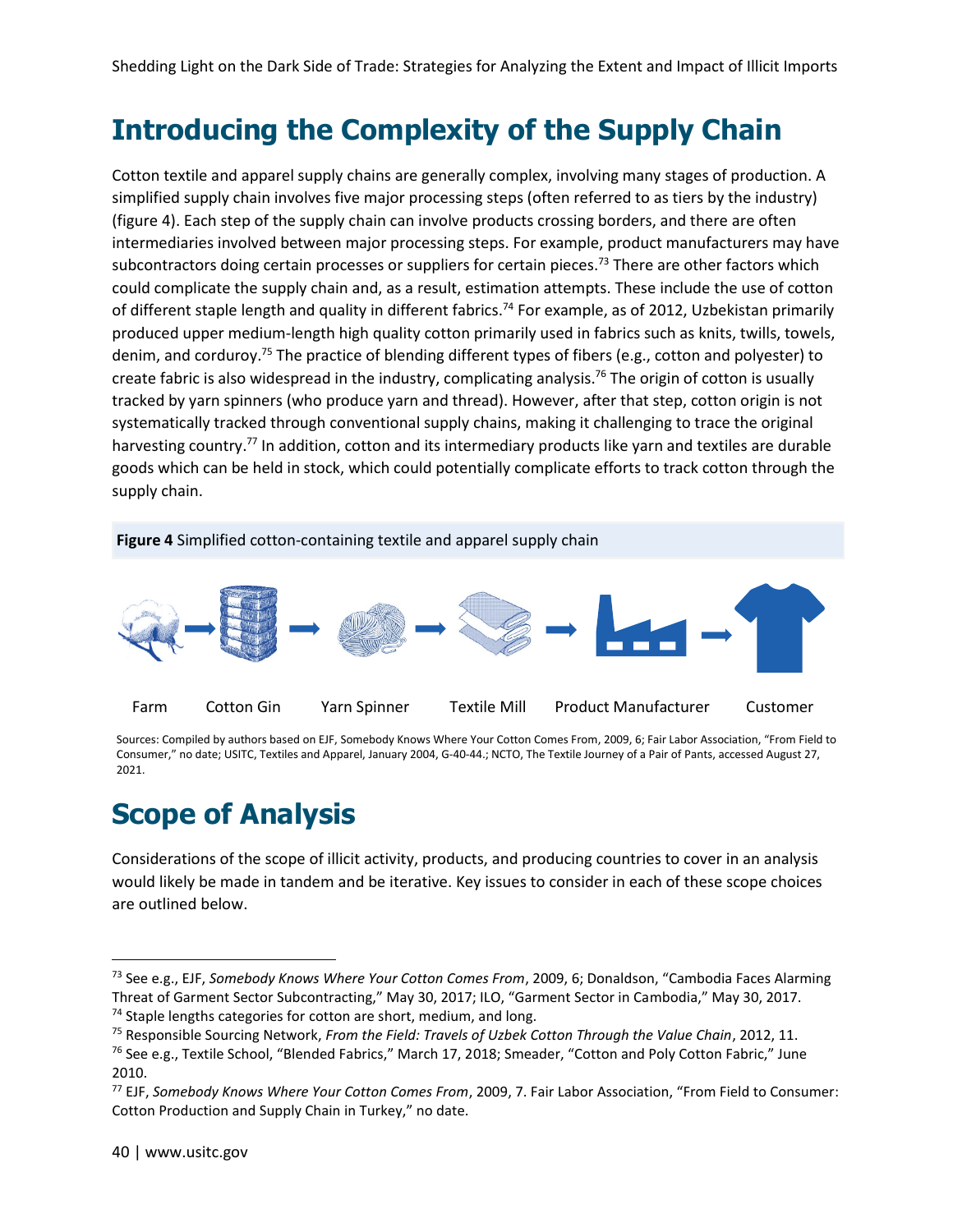### **Defining the Scope of Illicit Activity**

Defining the scope of illicit activities covered by the estimate as well as where along the supply chain to focus is a key initial step. Activities that violate U.S. and international labor standards and norms can be found throughout the textile and apparel supply chain, from the cotton field to manufacturing facilities and are the focal illicit activities in this case study.<sup>78</sup> For example, there is evidence from 2020 and 2021 of Uyghurs being forced to work in manufacturing plants, including those related to garment production, both inside and outside of their home province of Xinjiang.<sup>79</sup> A researcher could take an expansive approach and try to estimate illicit labor activities at each stage of the supply chain, or have a more narrow focus on one point in the supply chain such as illicit labor activities in cotton production (i.e., during the cultivation and harvesting of cotton). In making this decision, the researcher will want to consider the availability of comprehensive information on illicit labor activities and the ability to use that information to develop an estimate of illicit activity for each major step in the supply chain. Due to the complexities of the cotton supply chain, assessing illicit activity only at a single stage of production rather than in multiple tiers may be the most practical approach. For the sake of simplicity, the remainder of this case study focuses on labor violations within cotton production rather than in downstream operations (e.g., in apparel factories).

In addition to a decision about which stages of the supply chain to focus on, a researcher would also need to determine which types of labor violations to analyze. The availability of information to estimate the extent of these illicit activities within production would be an important factor to consider. Illicit labor practices are a broad concept that can encompass a range of issues from serious ones, such forced labor and child labor, to arguably less serious labor violations, such as a single company's one-off violation of local labor laws. In the cotton sector, there are reliable resources that comprehensively track certain types of illicit labor practices across countries based on clear definitions, providing a reasonable and relatively systematic basis for establishing where certain types of illicit labor practices are occurring globally. For instance, annual reports by the U.S. Department of Labor (USDOL) provide a strong basis for determining whether forced labor and/or child labor exist by country across many years within the cotton sector. In its 2020 list, USDOL identified 17 countries using forced labor and/or child labor in their cotton production (table 8).<sup>80</sup> Similarly, the U.S. Department of State has globally focused annual reports on human rights violations, which may include labor violations, providing a systematic global assessment of such violations as well as on human trafficking.<sup>81</sup>

<sup>78</sup> See e.g., U.S. Department of Labor, *2020 List of Goods Produced by Child Labor or Forced Labor*, September 2020; Xu et al., *Uyghurs for Sale*, March 1, 2020. 78 FR 39949; ILO, Working Conditions in Bangladesh, accessed June 11, 2021.

<sup>79</sup> Xu et al., *Uyghurs for Sale*, March 1, 2020; Chua, "'Every Supplier,' 'Every Tier,'" May 27, 2021, 9.

<sup>80</sup> USDOL, identified six of these countries used both child labor and forced labor: Benin, Burkina Faso, China, Kazakhstan, Tajikistan, and Turkmenistan. U.S. Department of Labor, September 30, 2020; U.S. Department of Labor, *2020 List of Goods Produced by Child Labor or Forced Labor*, September 2020, 20–24.

<sup>81</sup> See e.g., USDOS, *2020 Country Reports on Human Rights Practices*, March 31, 2021; USDOS, *2021 Trafficking in Persons Report*, June 2021.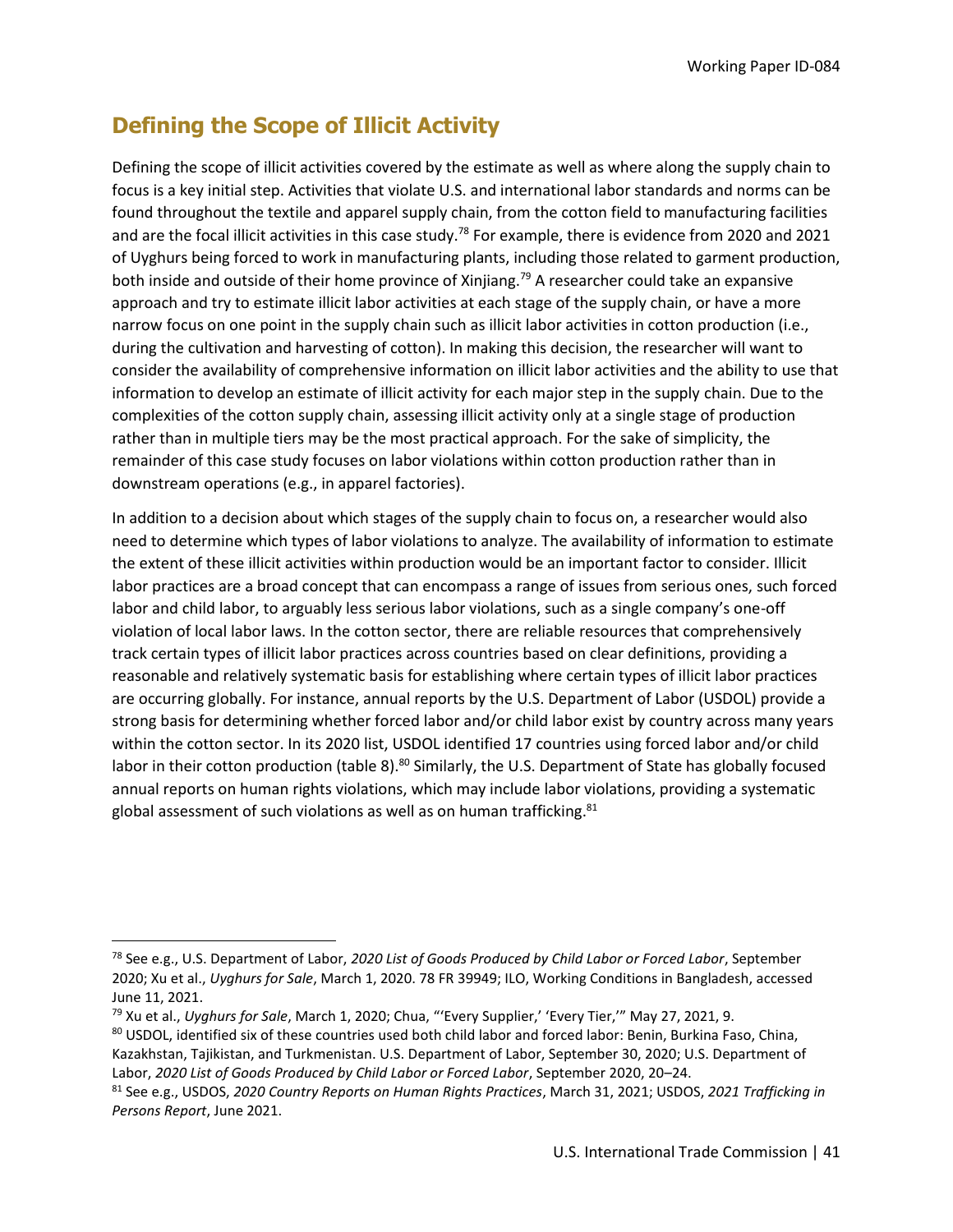|                      |                               | Cotton production (1,000 480 | Share of global |
|----------------------|-------------------------------|------------------------------|-----------------|
| Source country       | <b>USDOL identified FL/CL</b> | lb. bales)                   | production (%)  |
| China                | <b>Yes</b>                    | 29,500                       | 26.4            |
| India                | <b>Yes</b>                    | 27,600                       | 24.7            |
| <b>United States</b> | <b>No</b>                     | 14,608                       | 13.1            |
| <b>Brazil</b>        | Yes                           | 10,820                       | 9.7             |
| Pakistan             | <b>Yes</b>                    | 4,500                        | 4.0             |
| Uzbekistan           | Yes                           | 3,500                        | 3.1             |
| Turkey               | <b>Yes</b>                    | 2,900                        | 2.6             |
| Australia            | No                            | 2,800                        | 2.5             |
| Benin                | <b>Yes</b>                    | 1,450                        | 1.3             |
| Greece               | No                            | 1,400                        | 1.3             |
| All other            | <b>Yes</b>                    | 12,626                       | 11.3            |
| <b>Global Total</b>  | a                             | 111,704                      | 100.0           |

|  |  | Table 8 Top 10 cotton sources: Total production and percent (%) share of MY 2020-21 |
|--|--|-------------------------------------------------------------------------------------|
|--|--|-------------------------------------------------------------------------------------|

Sources: USDA, PSD Online, Cotton, accessed January 28, 2022 USDOL, 2020 List of Goods Produced by Child Labor or Forced Labor, September 2020, 2024.

Notes: Production for local marketing years for 2020/2021. FL=forced labor, CL =Child Labor.

Identifying other types of illicit practices across countries outside of such systematic reports can be challenging. Other comprehensively available information may provide an indication of whether certain labor conditions exist, although establishing these as illicit activities may be more subjective. For example, the International Labour Organization (ILO) has a wealth of information on working conditions and labor rights (e.g., freedom of association, collective bargaining rights, etc.).<sup>82</sup> However, opinions may vary as to whether low reported rates of certain labor rights equate to "illicit" activity.<sup>83</sup> Industry groups, non-profits including labor advocacy groups, or other resources may provide knowledge of illicit activities occurring based on ad hoc reporting. However, it can be challenging to use ad hoc information to determine how widespread an illicit activity is across all countries and therefore if it should be included in the scope of illicit activities. Some such information may be better suited to qualitative discussion but deemed outside of the scope of illicit activities established for purposes of the estimate. Ultimately, a researcher needs to clearly present the activities they have deemed illicit for purposes of their estimate as well as the information they used to identify these activities across countries, and acknowledge the impact that these scope choices may have on their analysis.<sup>84</sup> For purposes of simplicity in this example, the scope of illicit activities is cotton produced using forced labor and/or child labor.

### **Defining the Product Scope**

At the outset, a researcher would also need to establish what traded products their analysis will cover. A simple analysis could look only at cotton. However, such an analysis would not be particularly useful as

<sup>82</sup> ILO, Home, accessed June 11, 2021; ILO, Statistics and databases, accessed June 11, 2021.

<sup>83</sup> For instance, low collective bargaining levels does not necessarily mean there are labor law violations or other illicit actions impacting workers. ILO, ILOSTAT: Statistics on Collective Bargaining, accessed September 28, 2021. <sup>84</sup> For instance, if, as this example does, a researcher chooses not to estimate illicit labor activity occurring downstream and there are known downstream illicit labor activities (as there are in apparel manufacturing), they should acknowledge that their calculations underestimate the amount of illicit activities in imported finished products.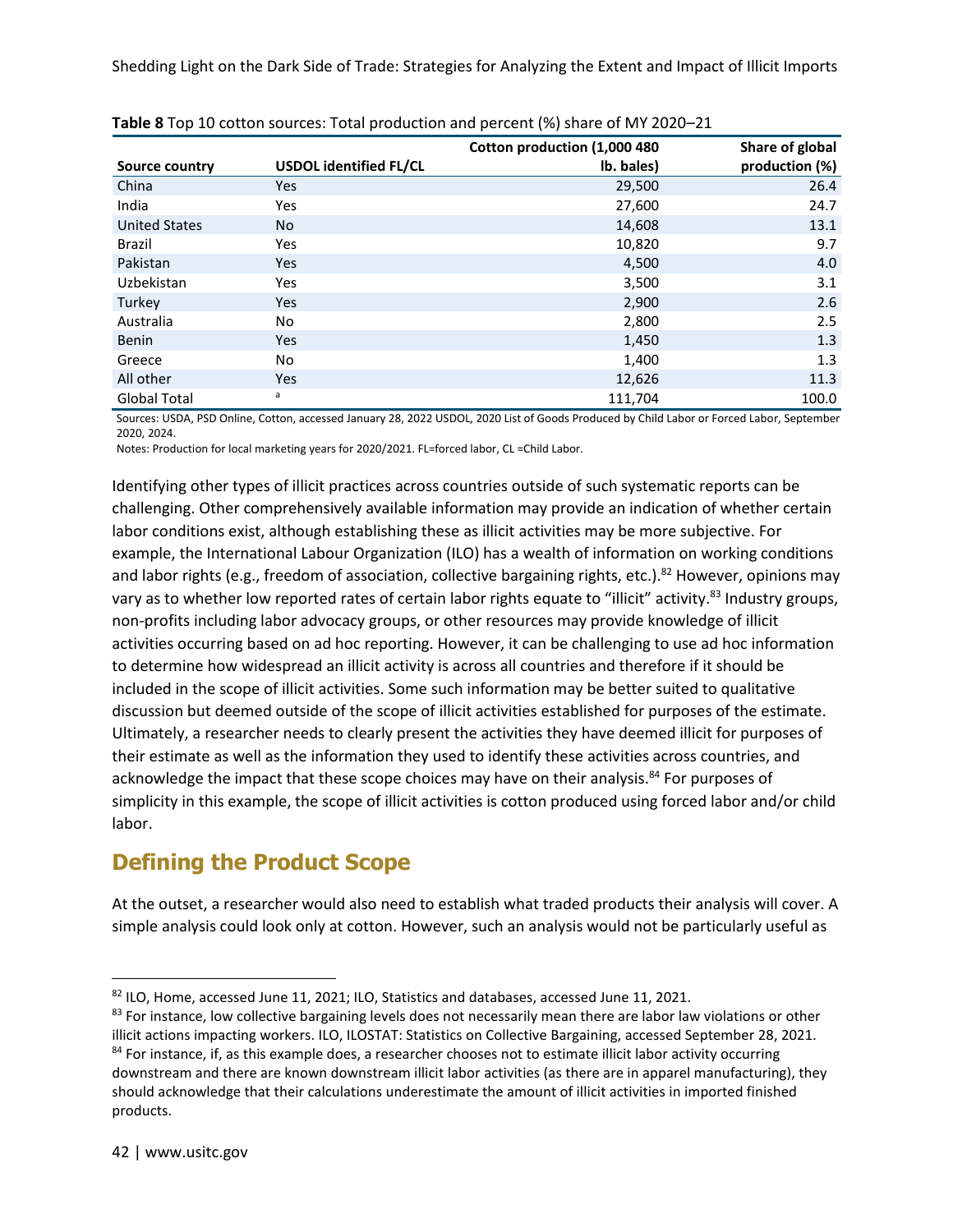the United States, the largest global exporter of cotton, has minimal imports of cotton (table 9).<sup>85</sup> Examining imports of cotton yarn and thread would also be of limited interest because the United States is not a major importer of these products. A more interesting analysis could focus on U.S. imports of cotton-containing textiles and/or apparel. During 2016–20, the United States was one of the top five importers of woven cotton fabric and was the world's largest importer of apparel, accounting for roughly one-fifth of all imports during 2016-20.<sup>86</sup> For purposes of simplicity, this example will treat apparel (HS chapters 61 and 62) as the scope of finished goods under consideration.<sup>87</sup>

|                  |                                 | Share of |                       |                         |
|------------------|---------------------------------|----------|-----------------------|-------------------------|
| Cotton           | Share of global Cotton yarn and |          | global Cotton fabrics |                         |
| importers        | imports thread importers        |          | imports importers     | Share of global imports |
| China            | 27.8 China                      |          | 46.4 China            | 6.4                     |
| Turkey           | 15.3 Hong Kong                  |          | 5.0 Indonesia         | 6.4                     |
| Indonesia        | 11.2 Turkey                     |          | 5.0 United States     | 6.1                     |
| Pakistan         | 8.8 South Korea                 |          | 4.0 Italy             | 5.6                     |
| India            | 8.2 Portugal                    |          | 3.1 Sri Lanka         | 4.3                     |
| Total of top 5   | 71.4 Total of top 5             |          | 63.5 Total of top 5   | 28.7                    |
| <i>importers</i> | importers                       |          | importers             |                         |

**Table 9** Top 5 Global importers of cotton, cotton yarn and thread, and cotton fabrics, 201620 Percent (%) share of value of total global imports

Source: IHS Markit, Global Trade Atlas HS subheadings 5201-5212, accessed August 27, 2021.

Notes: Cotton (raw, carded and combed) = HS subheadings 5201-5203; Cotton thread and yarn = HS subheadings 5204-5207; Cotton fabric (including cotton blends) = HS subheadings 5208-5212.

### **Defining the Geographic Scope**

As noted in the forestry example, a researcher must also decide the geographic scope of their analysis taking into account a range of factors such as where the illicit activities being examined are occurring, availability of data, and policy interest. A global geographic scope would attempt to capture all in-scope illicit activity across the world, which could be useful for a product like cotton produced all over the world. For cotton, this would be facilitated by the availability of production data for all countries and the existence of labor violations in this sector across many regions. However, a researcher may choose to limit their geographic scope to focus only on the illicit activities occurring in one or several countries, such as those five countries that account for a global majority of cotton production (table 8). Even among the major producers, certain countries may be of more interest to policymakers than others. For example, currently China is of particular interest for its the high-profile use of forced labor and a 2021 law prohibits U.S. imports made with forced labor from Xinjiang effective June 21, 2022.<sup>88</sup> It is also the

<sup>85</sup> USDA, FAS, PSD Online: Cotton, accessed September 27, 2021.

<sup>86</sup> IHS Markit, Global Trade Atlas HS chapters 61 and 62, accessed September 27, 2021.

<sup>&</sup>lt;sup>87</sup> Imports under HS subheadings 61 and 62 cover all apparel including apparel which contains no cotton, which are outside of the scope of this example. IHS Market Kit GTA, accessed September 27, 2021. In addition to woven cotton containing fabrics in HS subheading 52, a range of non-woven fabric, some containing cotton, are covered under HS woven cotton containing fabrics in HS subheading 58-60. In addition, there are non-apparel cotton-fabric contacting products including certain footwear, rugs and carpets, and furniture. If an in-depth analysis on cotton to be executed, researchers would be encouraged to capture as many these cotton-containing products as feasible. 88 See e.g., Barrett and McGregor, "Reports of Forced Labor Are Driving Brands to Abandon Chinese Cotton," July 18, 2021; CBP, "CBP Issues Region-Wide Withhold Release Order on Products Made by Slave Labor in Xinjiang," January 13, 2021; Public L. N. 117-78, 135 Stat. 1525 (2021); Uyghur Forced Labor Prevention Act of 2021 (UFLPA),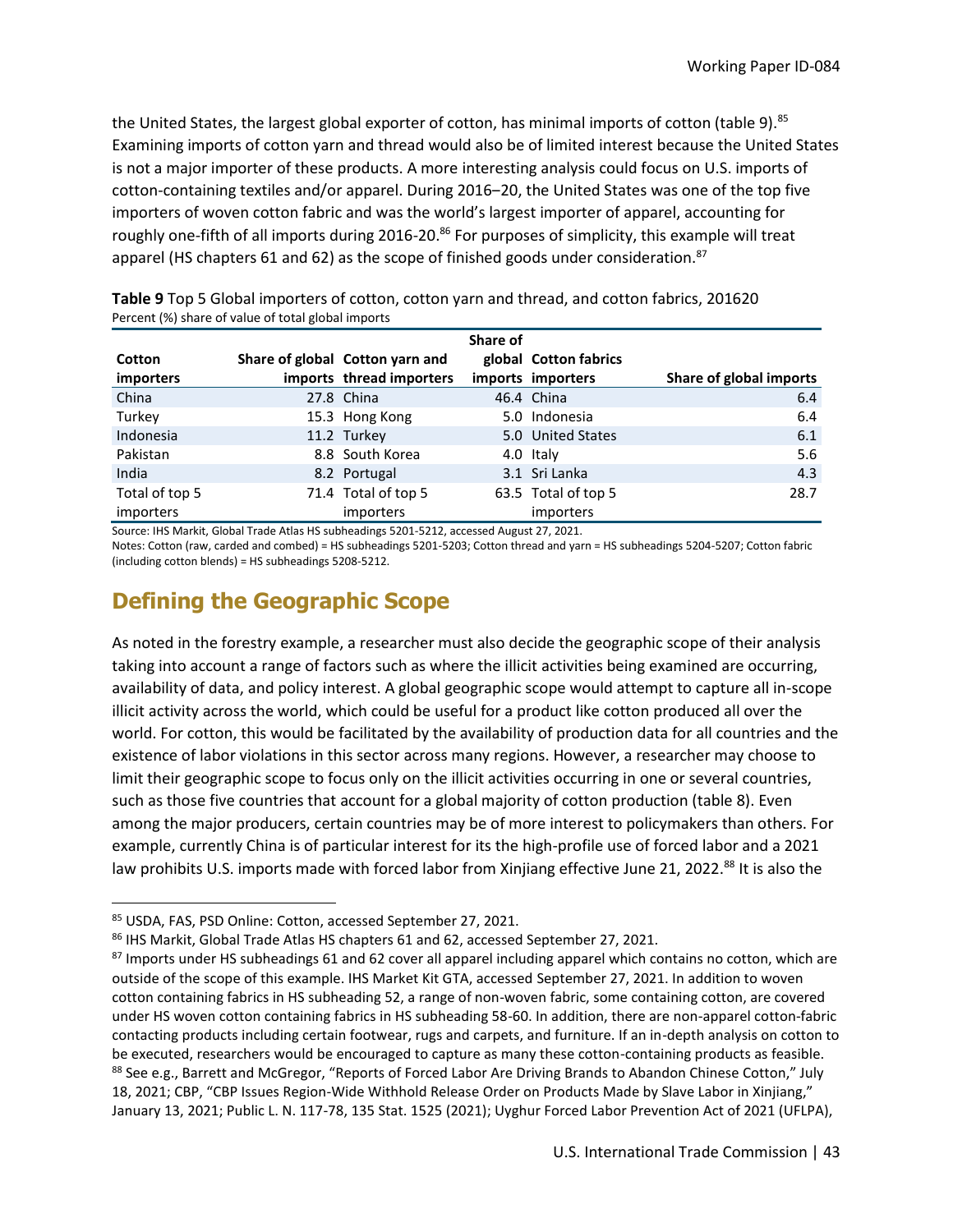largest producer of cotton globally, potentially exposing major import markets such as the United States to cotton products made with forced labor. A researcher could decide to focus their research on estimating the amount of Xinjiang cotton entering the United States since this would likely be of particular interest to policymakers and industry. In addition, using a narrow geographic scope may allow a researcher to use the specific estimate approach rather than the broad estimate approach. Although the supply chain analysis would remain complex, assessing global exposure to product originating in one country would lessen some of these challenges.

### **Estimating Illicit Production at the Source**

The first step in creating the illicit production database is to identify the stage of production where the illicit activity is occurring. In this example, the illicit activity is labor violations (forced labor and child labor) on cotton farms. Data on cotton production by country are readily available, including from the U.S. Department of Agriculture (USDA) and the Food and Agricultural Organization (FAO) of the United Nations.<sup>89</sup> Unlike forestry or fisheries, there does not appear to be a question about the overall quantity of cotton in the market.<sup>90</sup> As such, there is not a need to adjust official data for levels of unknown production. However, a researcher still needs to determine the share of cotton produced with the illicit labor activities in order to divide those total production quantities into illicit vs. non-illicit production subtotals. For this example, these are estimates of the prevalence of forced labor and/or child labor (PFL/CL) in cotton production. In this case, ad hoc information can be useful and provide a sound basis for an estimate of illicit production at the source for individual trading partners. One approach to populating these PFL/CL estimates for each country could be to combine reputable existing studies, adjusting as necessary. For example, the ILO has estimates on the prevalence of forced labor in Uzbek cotton harvest: 4 percent in 2020, down from about 14 percent in 2015.<sup>91</sup> As noted above, the ILO has determined that Uzbekistan no longer systemically uses child labor.

Estimates derived from reputable studies, however, are not available for most cotton source countries, requiring the use of other techniques to populate estimates for those countries. One reasonable approach is to use inferences to estimate the PFL/CL. For example, a jumping off point for China would be the share of cotton produced in Xinjiang (87 percent of China's total, as of marketing year (MY) 2020/21).<sup>92</sup> A researcher would then want to decide whether to use 87 percent as a proxy for the PFL/CL estimate for China, or attempt to refine this estimate by identifying the share of the cotton production in Xinjiang that was deemed to be produced with forced labor using qualitative information or riskrelated data to determine how substantial this problem is in that region. In the case of cotton produced in China, the former approach may be preferable given that all Xinjiang cotton is subject to a withhold

Pub. L. No. 117-78, 135 Stat. 1525; USDOS et al.," Risks and Considerations for Businesses and Individuals," July 13, 2021.

<sup>89</sup> USDA, FAS, PSD Online; FAO, FAOSTAT, The International Cotton Advisory Committee (ICAC) also maintains data on, among other things, cotton production, some of which is free and some available for purchase. International Cotton Advisory Committee (ICAC), "About ICAC," accessed June 3, 2021; International Cotton Advisory Committee (ICAC), "Data Portal," accessed June 3, 2021.

 $90$  The statistics of some countries are more reliable than others and estimates are used for some countries' production, however, this is not an issue specific to cotton.

<sup>&</sup>lt;sup>91</sup> ILO, "Systemic Forced Labour and Child Labour Has Come to an End in Uzbek Cotton," January 29, 2021.

<sup>92</sup> USDA and FAS, *Cotton and Products Annual*, April 1, 2021, 3.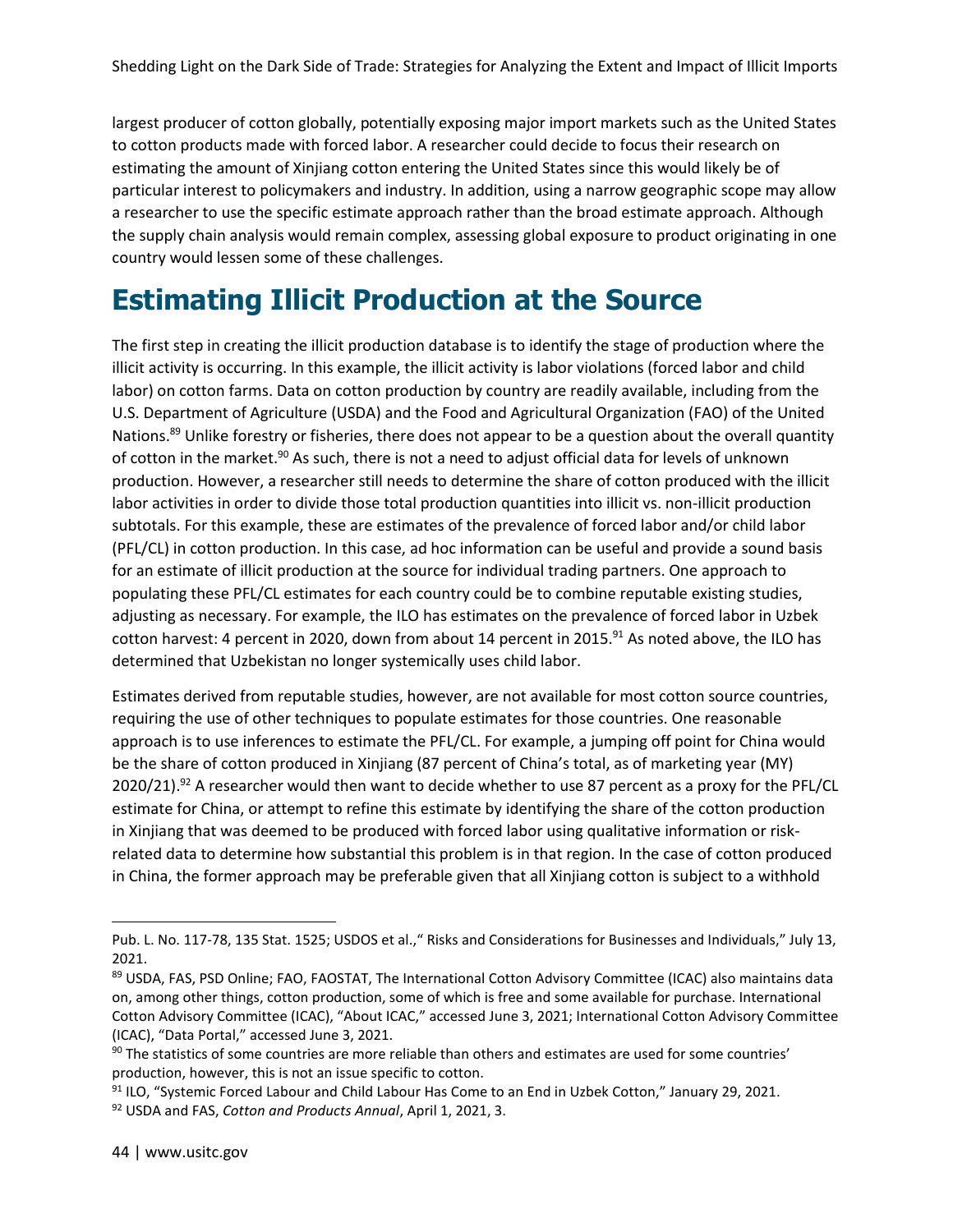release order (WRO) by U.S. Customs and Border Patrol (CBP).<sup>93</sup> For other countries, the latter approach of refining the estimate may be more precise. For countries without available study-based estimates of PFL/CL or other bases for making inferences, the use of risk-related metrics would have to be evaluated as a foundation for estimating PFL/CL, with reasonable estimates associated within specific markers of risk (such as listing within the USDOL report, etc.).

One challenge that researchers may face in estimating illicit production is accounting for any overlap between types of illicit activities (e.g., forced child labor). Overlap may, to a certain extent, be expected: those engaging in one type of illicit behavior may be more like to engage in others. For example, IUU fishing and illicit labor practices are known to overlap, although the extent of the overlap is unknown.<sup>94</sup> As a result of this overlap, a researcher may need to adjust certain estimates to prevent double counting. For example, there may be instances of reputable sources providing separate estimates of the rate of different illicit activities (e.g., separate estimates for forced labor and child labor). In such cases, a researcher would want to try to ascertain if such estimates were capturing overlapping groups of workers and, if so, adjust the estimates downward to account for that overlap. There may also be situations where it is possible to estimate one type of illicit activity (e.g., forced labor) but harder to obtain information on another activity (e.g., child labor). In such cases, one option is to adjust existing estimates (such as those available for forced labor) upward using a standard adjustment based on an assessment of the extent of the additional illicit behavior likely to not be captured (e.g., child labor).<sup>95</sup> Alternatively, another option is to adjust the scope of illicit activity being estimated in order to focus on one activity (e.g., forced labor) rather than multiple illicit activities. Creating illicit trade estimates is an iterative process, where the availability (or lack of) information will impact the refinement of the scope of a project and the related estimates.

### **Mapping Illicit Supply Chains to U.S. Imports**

Cotton is a product where the broad estimate approach is likely more suitable than the specific estimate approach described above. In addition to the highly complex supply chain for cotton described above, the United States imports apparel (HS 61 and 62) from over 200 trading partners.<sup>96</sup> To use the specific estimate approach, a researcher would need substantial resources and information to trace cotton from the field through the apparel supply chain for all these trading partners.

Under the broad estimate approach, supply chain mapping simply involves finding a reasonable method for linking a worldwide estimate of illicit production (described above) to U.S. imports. For cotton, a general estimate (based on assumptions that U.S. imports are representative of global supply) is facilitated by the availability of data on the share of the types of fiber being produced globally. For

<sup>93</sup> U.S. Customs and Border Protection (CBP), January 13, 2021; U.S. Customs and Border Protection (CBP), "Xinjiang Uyghur Autonomous Region WRO Frequently Asked Questions," October 20, 2021.

<sup>94</sup> USITC, *Seafood Obtained via IUU Fishing*, February 2021, 100–102.

<sup>&</sup>lt;sup>95</sup> This would be similar to the Commission's adjustment of IUU marine capture estimates based on evidence of labor violations. USITC, *Seafood Obtained via IUU Fishing*, February 2021, 100–102. A researcher may want to employ a sensitivity analysis to check the robustness of these types of estimates.

<sup>&</sup>lt;sup>96</sup> Based on imports during 2016–20. During that period, two countries—China and Vietnam—supplied for about 47 percent of U.S. imports in that period: 20 countries supplied another 46 percent of U.S. imports. The remaining imports were supplied by roughly 200 trading partners. USITC Dataweb/Census, HS subheading 61 and 61, accessed September 28, 2021.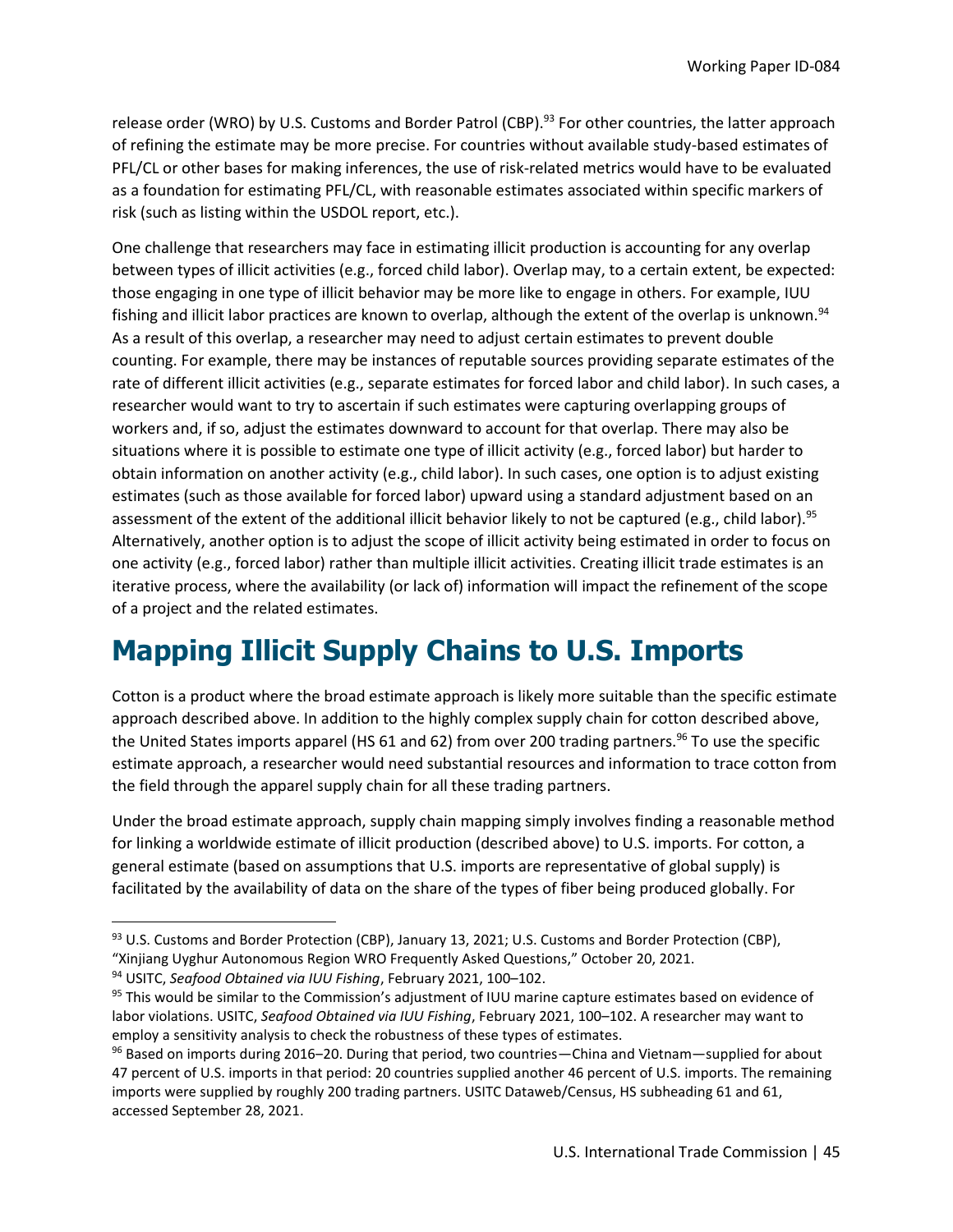example, in 2019, the total fiber market was about 111 million mt, of which cotton accounted for 23 percent (about 26 million mt).<sup>97</sup> Illicit U.S. imports of apparel under this approach could then be estimated by multiplying the worldwide illicit production estimate for cotton by the share of cotton in the world fiber market. Alternatively, a more refined analysis could be used to better reflect the content of illicit cotton content within U.S. textile and apparel imports. This would involve calculating the share of cotton as an input within imports based on the trade data itself. One way of doing this would be to utilize the designation of fiber type within the Harmonized System's six-digit subheading level for most textile and apparel products.

### **Modeling the Economic Impact of Illicit Trade**

Estimates of the extent of illicit cotton within U.S. imports can be used to quantify the impact of those imports on a domestic industry. It is important to first define what industries to model and at what point of the supply chain the illicit products cross the U.S. border. As described above, U.S. cotton production is substantial while U.S. imports of cotton and cotton yarn and thread are minimal, suggesting that a model focused on imports of these intermediate goods in addition to final goods would be unnecessary. By contrast, U.S. imports of textile and apparel derived from cotton are substantial and are the focus of the hypothetical import estimates in this case study. Determining how to structure within the model the small U.S. domestic industry that competes with these imports is an important step: if the researcher thinks that imported apparel varieties are not directly substitutable with domestic production, the researcher could either use a low substitution elasticity in the model or leave out domestic production all together.<sup>98</sup> If the domestic industry could not easily ramp up production, to gain market share after eliminating imports generated from illicit activities, the researcher could use a low supply elasticity to capture that attribute.

Finally, the modeling approach presented earlier estimates the economic effects of illicit imports on domestic producers by simulating a hypothetical scenario where illicit imports are removed from total imports. The researcher should consider what hypothetical policy change would be most realistic to remove illicit import flows in the apparel market. If the most realistic policy is to stop forced and child labor from occurring in the respective source countries, by stronger policing or by international measures to curb labor violations, then the global supply of cotton produced by forced labor is eliminated. Under this approach, a researcher would have to determine the likelihood of suppliers to switch from forced labor to employment that complies with labor laws and standards. If the more realistic policy is to block entry of imports from countries that are known violators of labor laws, then trade diversion should be considered. Imports from the violating country will be reduced, and consumers will substitute those products with countries that do not produce illicit products. If the researcher has information about supply elasticities for imports that come from countries without labor

 $97$  Synthetic fibers accounted for 63 percent of production (about 70 million mt), and other natural fibers (e.g., silk, wool) accounted for the remainder of fibers. Textile Exchange, *Preferred Fiber & Material: Market Report 2020*, 2020, 6.

<sup>98</sup> U.S. apparel production accounted for only 2.8 percent of the U.S. apparel market in 2016, according to the American Apparel and Footwear Association. Danziger, "Fashion Industry's Dependence on Imports,*"* August 31, 2017.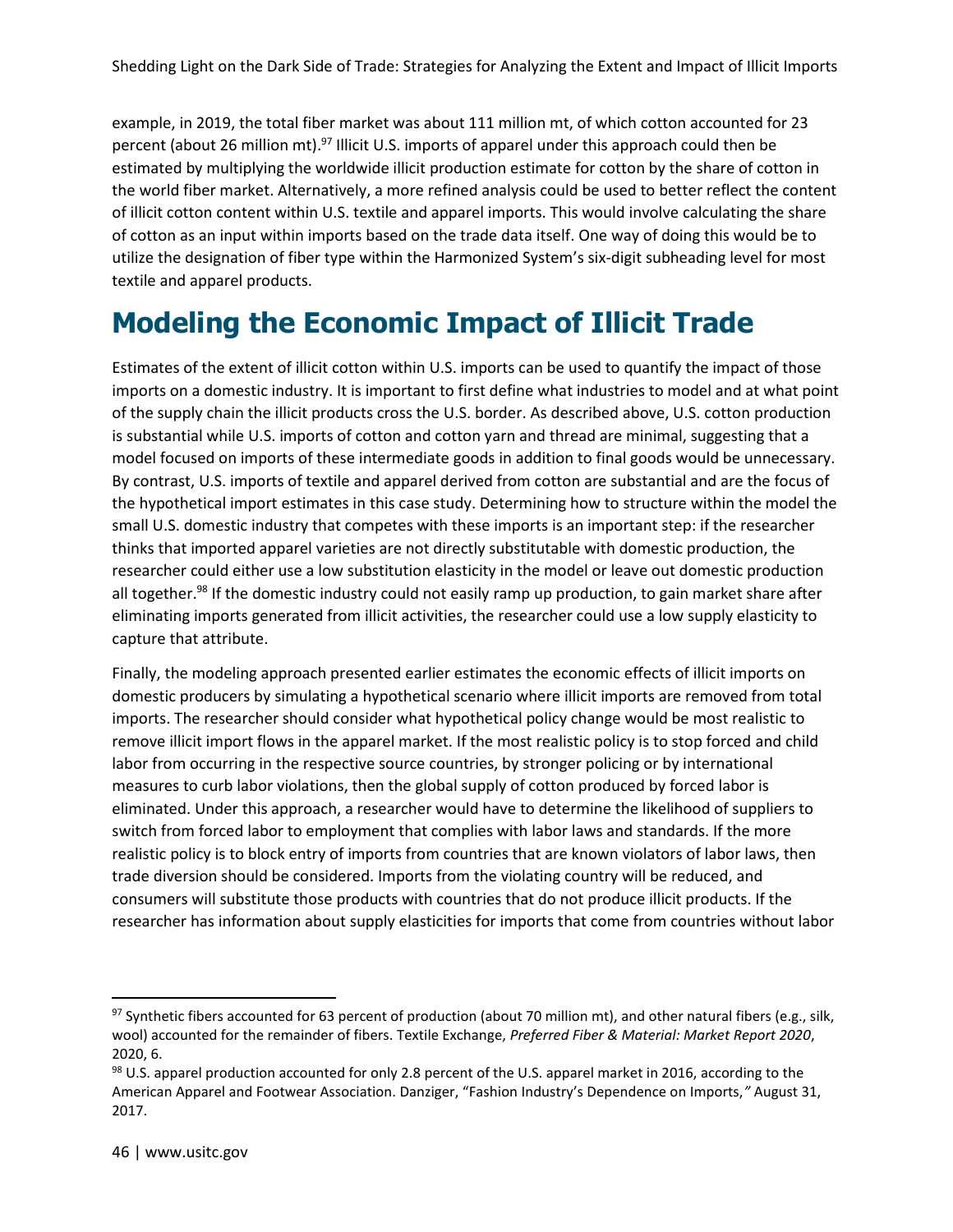violations, they could use a supply elasticity instead of a replacement rate to understand the sourcing changes.

# **Conclusion**

Policymakers and market participants are increasingly eager to ensure that commonly imported products—like coffee, t-shirts, and furniture—are derived from production practices that they consider ethical, legal, and/or sustainable. When illegal and unethical practices in foreign countries are uncovered by journalists, NGOs, or government enforcement actions, a wide range of stakeholders have an interest in understanding the extent to which those products enter import supply chains. Although there is unlikely to be clear data providing distinctions between illicit and non-illicit products within trade data, researchers can still produce reasonable estimates of illicit imports using the toolbox of strategies and techniques detailed within this paper. Such estimates are subject to uncertainty, but they can show where risk of market exposure to illicit practices is most concentrated. When estimates of illicit imports are incorporated within a modeling framework, they can also be used to analyze how competition from foreign goods produced with illicit practices can undermine U.S. industries.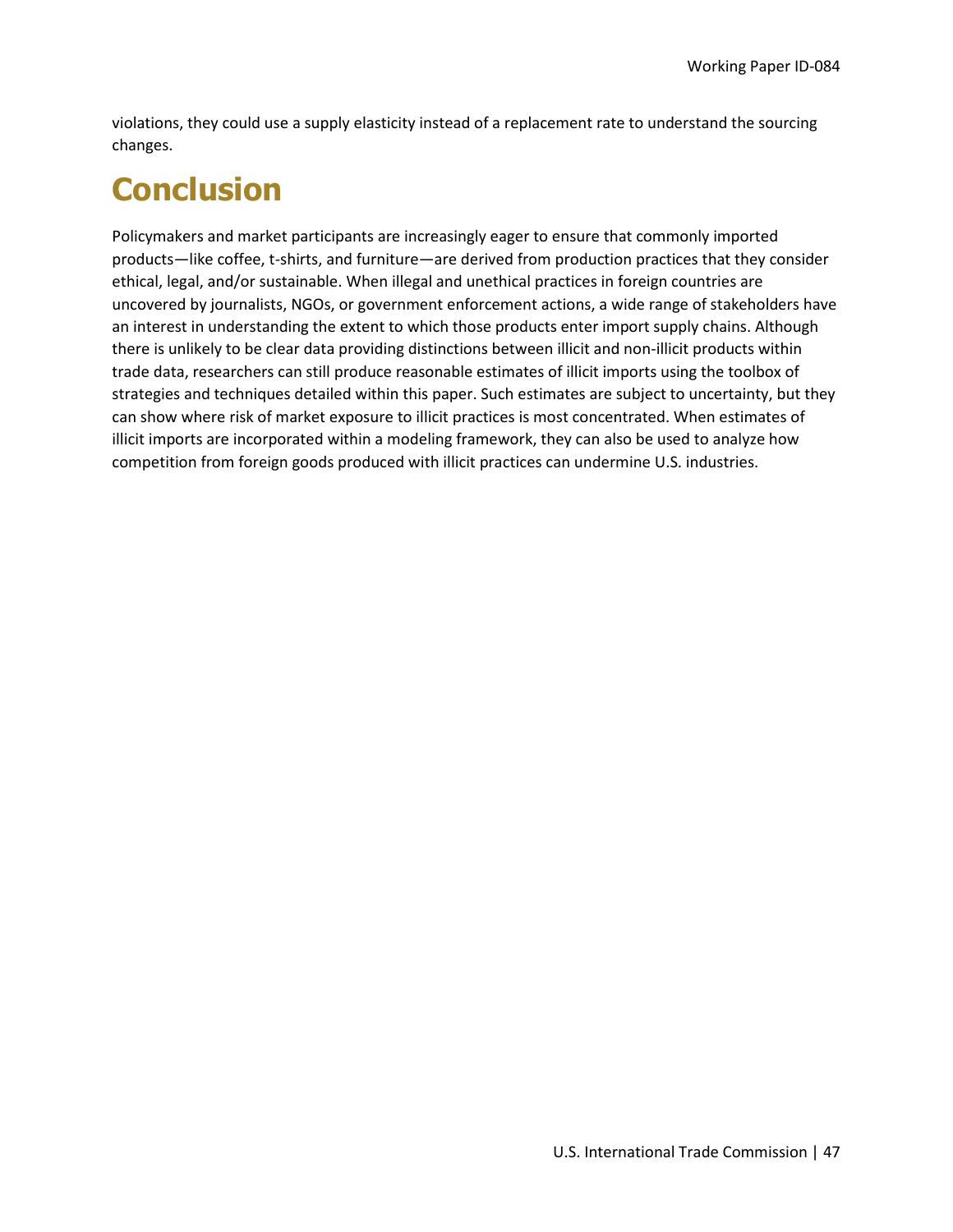# **Bibliography**

- Agnew, David J., John Pearce, Ganapathiraju Pramod, Tom Peatman, Reg Watson, John R. Beddington, and Tony J. Pitcher. "Estimating the Worldwide Extent of Illegal Fishing." *PLoS ONE* 4, no. 2 (2009). [https://journals.plos.org/plosone/article?id=10.1371/journal.pone.0004570.](https://journals.plos.org/plosone/article?id=10.1371/journal.pone.0004570)
- Ainsworth, C.H., and T.J. Pitcher. "Estimating Illegal, Unreported and Unregulated Catch in British Columbia's Marine Fisheries." *Fisheries Research* 75, no. 1–3 (September 2005). [https://doi.org/10.1016/j.fishres.2005.05.003.](https://doi.org/10.1016/j.fishres.2005.05.003)
- Barrett, Eamon, and Grady McGregor. "Reports of Forced Labor Are Driving Brands to Abandon Chinese Cotton." *Fortune*, July 18, 2021[. https://fortune.com/2021/07/18/china-cotton-forced-labor](https://fortune.com/2021/07/18/china-cotton-forced-labor-xinjiang/)[xinjiang/.](https://fortune.com/2021/07/18/china-cotton-forced-labor-xinjiang/)
- Chua, Jasmin Malik. "'Every Supplier,' 'Every Tier': What Uniqlo's Xinjiang Links and Lapses Mean for Your Brand." *Sourcing Journal*, May 27, 2021[. https://lgi.laufer.com/news/every-supplier-every](https://lgi.laufer.com/news/every-supplier-every-tier-what-uniqlos-xinjiang-links-and-lapses-mean-for-your-brand/)[tier-what-uniqlos-xinjiang-links-and-lapses-mean-for-your-brand/.](https://lgi.laufer.com/news/every-supplier-every-tier-what-uniqlos-xinjiang-links-and-lapses-mean-for-your-brand/)
- Comolli, Virginia, ed. *Organized Crime and Illicit Trade*. London, UK: Springer International Publishing, 2018[. https://doi.org/10.1007/978-3-319-72968-8.](https://doi.org/10.1007/978-3-319-72968-8)
- Danziger, Pamela N. "Fashion Industry's Dependence on Imports: Good or Bad for the U.S. Economy?" *Forbes*, August 31, 2017[. https://www.forbes.com/sites/pamdanziger/2017/08/31/fashion](https://www.forbes.com/sites/pamdanziger/2017/08/31/fashion-industrys-dependent-on-imports-good-or-bad-for-economy/)[industrys-dependent-on-imports-good-or-bad-for-economy/.](https://www.forbes.com/sites/pamdanziger/2017/08/31/fashion-industrys-dependent-on-imports-good-or-bad-for-economy/)
- Donaldson, Tara. "Cambodia Faces Alarming Threat of Garment Sector Subcontracting." *Sourcing Journal*, May 30, 2017[. https://sourcingjournal.com/topics/labor/cambodia-faces-alarming](https://sourcingjournal.com/topics/labor/cambodia-faces-alarming-threat-garment-sector-subcontracting-67269/)[threat-garment-sector-subcontracting-67269/.](https://sourcingjournal.com/topics/labor/cambodia-faces-alarming-threat-garment-sector-subcontracting-67269/)
- Earthsight. *IKEA's House of Horrors*. 2019 (updated July 2021). [https://www.earthsight.org.uk/news/investigations/ikea-house-of-horrors.](https://www.earthsight.org.uk/news/investigations/ikea-house-of-horrors)
- Environmental Investigation Agency (EIA). *Moment of Truth: Promise or Peril for the Amazon as Peru Confronts its Illegal Timber Trade*, February 2018. [https://content.eia](https://content.eia-global.org/posts/documents/000/000/694/original/MomentofTruth.pdf?1520443534)[global.org/posts/documents/000/000/694/original/MomentofTruth.pdf?1520443534.](https://content.eia-global.org/posts/documents/000/000/694/original/MomentofTruth.pdf?1520443534)
- Environmental Justice Foundation (EJF). *Somebody Knows Where Your Cotton Comes From*, 2009. [https://ejfoundation.org/resources/downloads/track\\_and\\_trace\\_web.pdf.](https://ejfoundation.org/resources/downloads/track_and_trace_web.pdf)
- Escobar, Herton. "Illegal Deforestation in Brazil Soars amid Climate of Impunity." *Science*, August 5, 2020[. https://www.science.org/content/article/illegal-deforestation-brazil-soars-amid-climate](https://www.science.org/content/article/illegal-deforestation-brazil-soars-amid-climate-impunity)[impunity.](https://www.science.org/content/article/illegal-deforestation-brazil-soars-amid-climate-impunity)
- Espresso International. "Coffee Cultivation." Accessed November 8, 2021. [https://www.espresso](https://www.espresso-international.com/coffee-cultivation/)[international.com/coffee-cultivation/.](https://www.espresso-international.com/coffee-cultivation/)
- Fair Labor Association. "From Field to Consumer: Cotton Production and Supply Chain in Turkey." No date, accessed August 27, 2021. [https://www.fairlabor.org/sites/default/files/turkey\\_cotton\\_supply\\_chain\\_map.pdf.](https://www.fairlabor.org/sites/default/files/turkey_cotton_supply_chain_map.pdf)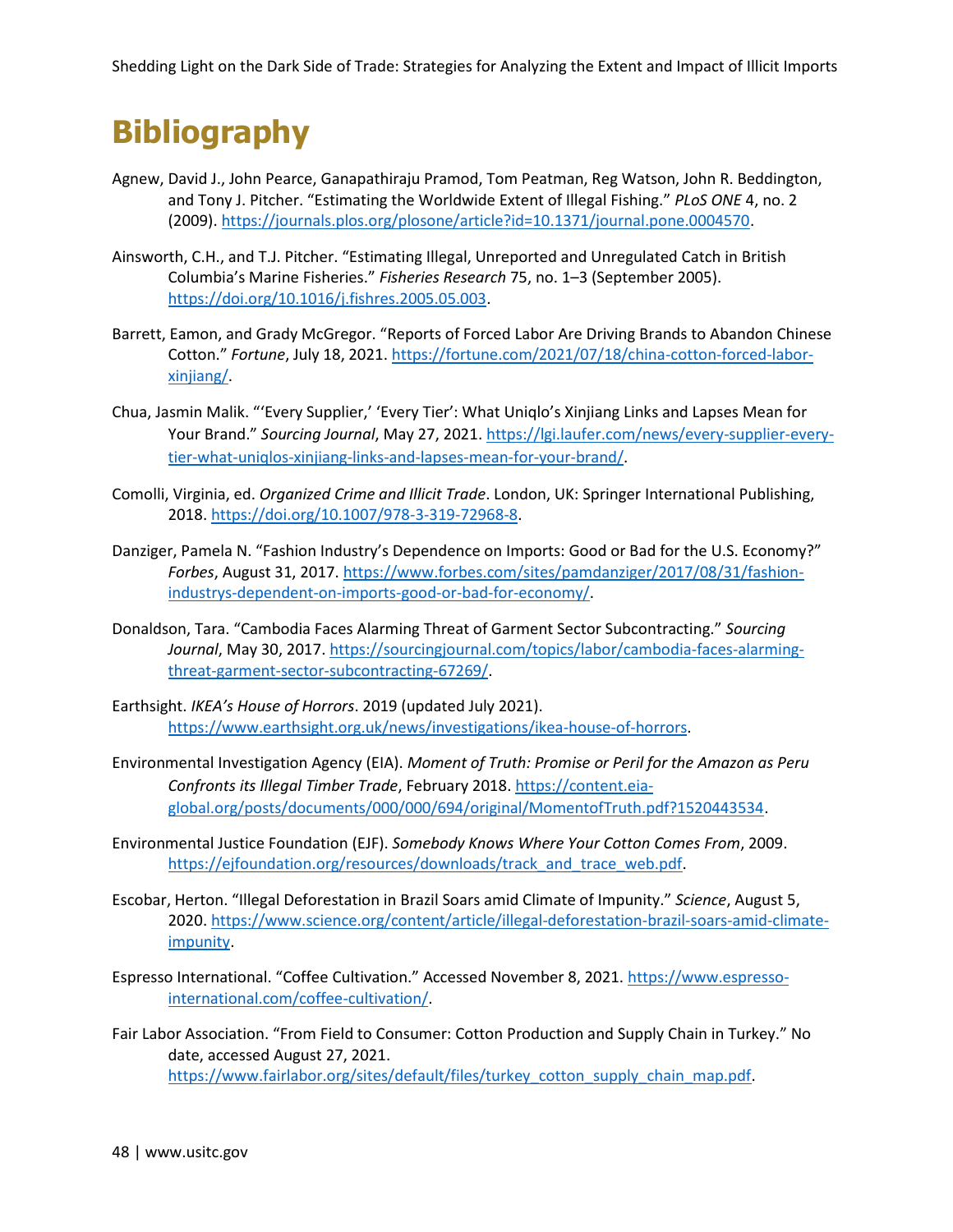- Food and Agriculture Organization of the United Nations (FAO). "What Is IUU Fishing?" Accessed December 2, 2020. [http://www.fao.org/iuu-fishing/background/what-is-iuu-fishing/en/.](http://www.fao.org/iuu-fishing/background/what-is-iuu-fishing/en/)
- Food and Agriculture Organization of the United Nations (FAO). FAOSTAT Database. Accessed November 5, 2021[. https://www.fao.org/faostat/en/#home.](https://www.fao.org/faostat/en/)
- Food Empowerment Project. "Child Labor and Slavery in the Chocolate Industry," October 28, 2021. [https://foodispower.org/human-labor-slavery/slavery-chocolate/.](https://foodispower.org/human-labor-slavery/slavery-chocolate/)
- Gan, Jianbang, Paolo Omar Cerutti, Mauro Masiero, Davide Pettenella, Nicola Andrighetto, and Tim Dawson. "Quantifying Illegal Logging and Related Timber Trade" in *Illegal Logging and Related Timber Trade: Dimensions, Drivers, Impacts and Responses*. International Union of Forest Research Organizations: December 2016.
- Hall, Jani. "From Trees to Tigers, Case Shows Cost of Illegal Logging." *National Geographic*, November 10, 2015. [https://www.nationalgeographic.com/animals/article/151110-timber-russian-far-east](https://www.nationalgeographic.com/animals/article/151110-timber-russian-far-east-illegal-logging-siberia)[illegal-logging-siberia.](https://www.nationalgeographic.com/animals/article/151110-timber-russian-far-east-illegal-logging-siberia)
- Hoare, Alison. *Tackling Illegal Logging and the Related Trade*. Chatham House, July 2015. [https://www.chathamhouse.org/2015/07/tackling-illegal-logging-and-related-trade-what](https://www.chathamhouse.org/2015/07/tackling-illegal-logging-and-related-trade-what-progress-and-where-next)[progress-and-where-next.](https://www.chathamhouse.org/2015/07/tackling-illegal-logging-and-related-trade-what-progress-and-where-next)
- Human Rights Watch. "Uzbekistan: Forced Labor Widespread in Cotton Harvest." January 25, 2013. [https://www.hrw.org/news/2013/01/25/uzbekistan-forced-labor-widespread-cotton-harvest.](https://www.hrw.org/news/2013/01/25/uzbekistan-forced-labor-widespread-cotton-harvest)
- International Cotton Advisory Committee (ICAC). "About ICAC," accessed June 3, 2021. [https://icac.org/About/AboutICAC?MenuId=2.](https://icac.org/About/AboutICAC?MenuId=2)
- International Cotton Advisory Committee (ICAC). "Data Portal," accessed June 3, 2021. [https://icac.org/DataPortal/DataPortal.](https://icac.org/DataPortal/DataPortal)
- International Labour Organization (ILO). "Garment Sector in Cambodia: Declining Employment despite Rising Exports," May 30, 2017. [http://www.ilo.org/asia/media](http://www.ilo.org/asia/media-centre/news/WCMS_555470/lang--en/index.htm)[centre/news/WCMS\\_555470/lang--en/index.htm.](http://www.ilo.org/asia/media-centre/news/WCMS_555470/lang--en/index.htm)
- International Labour Organization (ILO). "Systemic Forced Labour and Child Labour Has Come to an End in Uzbek Cotton." Press release, January 29, 2021. [http://www.ilo.org/washington/news/WCMS\\_767753/lang--en/index.htm.](http://www.ilo.org/washington/news/WCMS_767753/lang--en/index.htm)
- International Labour Organization (ILO). *Child Labour in Cotton: A Briefing*. Geneva, Switzerland: ILO, 2016[. https://www.ilo.org/ipecinfo/product/download.do?type=document&id=29655.](https://www.ilo.org/ipecinfo/product/download.do?type=document&id=29655)
- International Labour Organization (ILO). Home, accessed June 11, 2021, [https://www.ilo.org/global/lang--en/index.htm.](https://www.ilo.org/global/lang--en/index.htm)
- International Labour Organization (ILO). Statistics and databases, accessed June 11, 2021, [https://www.ilo.org/global/statistics-and-databases/lang--en/index.htm.](https://www.ilo.org/global/statistics-and-databases/lang--en/index.htm)

International Labour Organization (ILO). ILOSTAT: Statistics on Collective Bargaining, accessed September 28, 2021. [https://ilostat.ilo.org/topics/collective-bargaining/.](https://ilostat.ilo.org/topics/collective-bargaining/)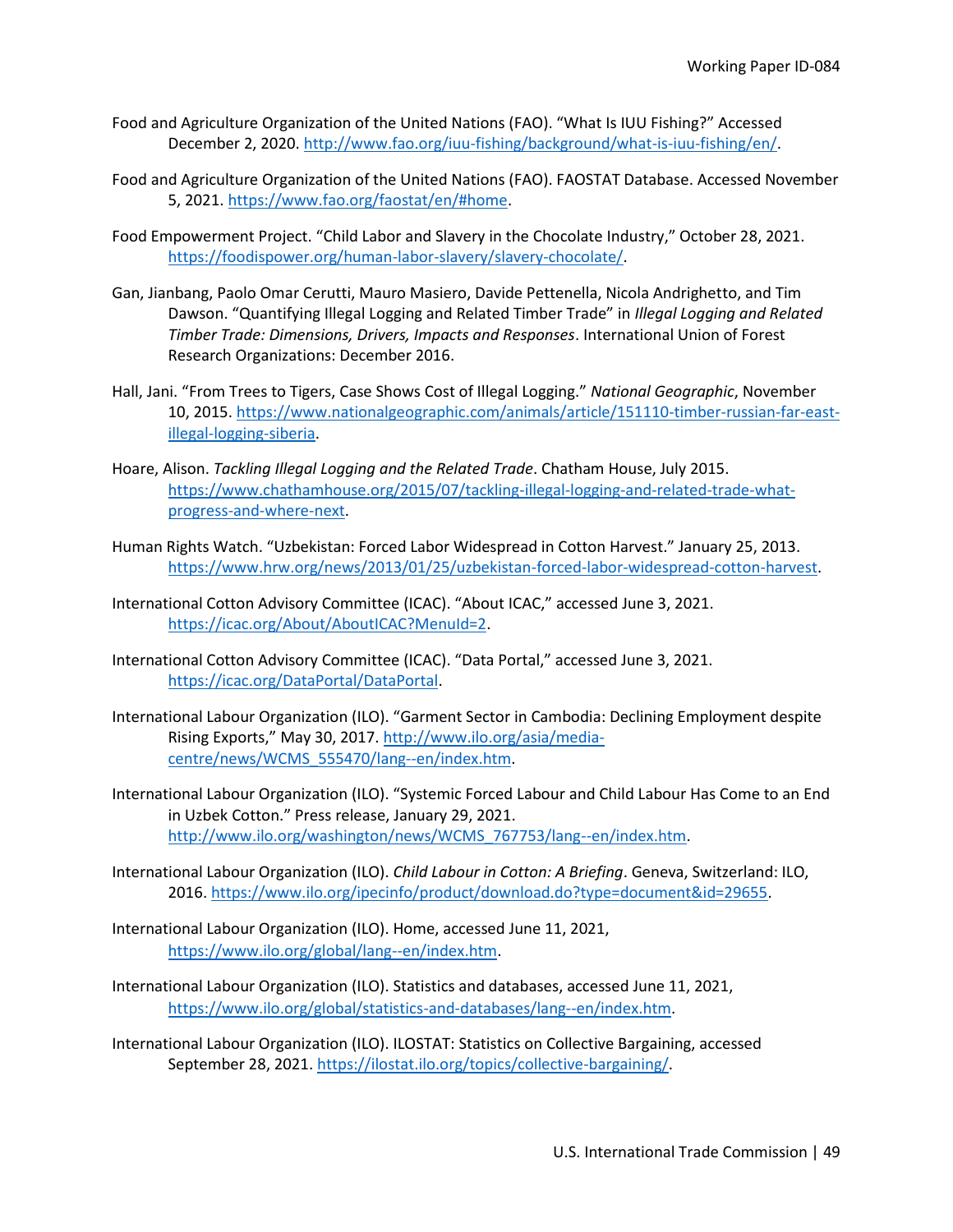- International Labour Organization (ILO). Working Conditions in Bangladesh, accessed June 11, 2021 [https://www.ilo.org/dhaka/Areasofwork/working-conditions/lang--en/index.htm.](https://www.ilo.org/dhaka/Areasofwork/working-conditions/lang--en/index.htm)
- International Trade Centre. *The Coffee Guide*. Geneva, Switzerland: International Trade Centre, October 2021.

[https://www.intracen.org/uploadedFiles/intracenorg/Content/Publications/ITC\\_Coffee\\_4th\\_Re](https://www.intracen.org/uploadedFiles/intracenorg/Content/Publications/ITC_Coffee_4th_Report_20210930_web_pages.pdf) port 20210930 web pages.pdf.

- INTERPOL. "Project ENACT Strategic Assessment: Illegal Gold Mining in Central Africa," May 2021. [https://enactafrica.org/research/interpol-reports/illegal-gold-mining-in-central-africa.](https://enactafrica.org/research/interpol-reports/illegal-gold-mining-in-central-africa)
- Jones, Lin, Meryem Demirkaya, and Erika Bethmann. "Global Value Chain Analysis: Concepts and Approaches," April 2019. [https://www.usitc.gov/publications/332/journals/concepts\\_approaches\\_in\\_gvc\\_research\\_final\\_](https://www.usitc.gov/publications/332/journals/concepts_approaches_in_gvc_research_final_april_18.pdf) [april\\_18.pdf.](https://www.usitc.gov/publications/332/journals/concepts_approaches_in_gvc_research_final_april_18.pdf)
- KnowtheChain. "Investor Snapshot: Forced Labor in Forestry." Business and Human Rights Resource Centre, November 2019[. https://www.business-humanrights.org/en/from](https://www.business-humanrights.org/en/from-us/briefings/knowthechain-investor-snapshot-forced-labor-in-forestry-incl-paper-forest-products/)[us/briefings/knowthechain-investor-snapshot-forced-labor-in-forestry-incl-paper-forest](https://www.business-humanrights.org/en/from-us/briefings/knowthechain-investor-snapshot-forced-labor-in-forestry-incl-paper-forest-products/)[products/.](https://www.business-humanrights.org/en/from-us/briefings/knowthechain-investor-snapshot-forced-labor-in-forestry-incl-paper-forest-products/)
- Lawson, Sam, and Larry MacFaul. *Illegal Logging and Related Trade: Indicators of the Global Response*. London: Chatham House, 2010. [http://awsassets.panda.org/downloads/chatham\\_house\\_illegallogging\\_2010.pdf.](http://awsassets.panda.org/downloads/chatham_house_illegallogging_2010.pdf)
- Lippe, Rattiya Suddeephong, Shannon Cui, and Jörg Schweinle. "Estimating Global Forest-Based Employment." *Forests* 12, September 2021. [file://s1p-fsc-](file://///s1p-fsc-01/Home/renee.berry/Downloads/forests-12-01219-v2.pdf)[01/Home/renee.berry/Downloads/forests-12-01219-v2.pdf.](file://///s1p-fsc-01/Home/renee.berry/Downloads/forests-12-01219-v2.pdf)
- National Council of Textile Organizations (NCTO). The Textile Journey of a Pair of Pants, accessed August 27, 2021. [file:///C:/Users/Marin.Weaver/Zotero/storage/VP22VEYZ/NCTO-textile-final.html.](file:///C:/Users/Marin.Weaver/Zotero/storage/VP22VEYZ/NCTO-textile-final.html)
- Pauly, Daniel, and Dirk Zeller. "Catch Reconstruction: Concepts, Methods, and Data Sources." Sea Around Us, 2015. [http://www.seaaroundus.org/catch-reconstruction-and-allocation-methods/.](http://www.seaaroundus.org/catch-reconstruction-and-allocation-methods/)
- Pearce, Fred. "The Real Price of a Chocolate Bar: West Africa's Rainforests." *Yale E360*, February 21, 2019[. https://e360.yale.edu/features/the-real-price-of-a-chocolate-bar-west-africas-rainforests.](https://e360.yale.edu/features/the-real-price-of-a-chocolate-bar-west-africas-rainforests)
- Pietsch, Bryan. "E.U. Seeks to Block Import of Commodities that Drive Deforestation." *Washington Post*, November 17, 2021[. https://www.washingtonpost.com/world/2021/11/17/eu-commodity](https://www.washingtonpost.com/world/2021/11/17/eu-commodity-imports-deforestation/)[imports-deforestation/.](https://www.washingtonpost.com/world/2021/11/17/eu-commodity-imports-deforestation/)
- Pitcher, Tony J, Reg Watson, Robyn Forrest, Hreidar Por Valtysson, and Sylvie Guenette. "Estimating Illegal and Unreported Catches from Marine Ecosystems: A Basis for Change." *Fish and Fisheries* 3, no. 4 (December 2002)[. https://doi.org/10.1046/j.1467-2979.2002.00093.x.](https://doi.org/10.1046/j.1467-2979.2002.00093.x)
- Pramod, Ganapathiraju, Katrina Nakamura, Tony Pitcher, and Leslie Delagran. "Estimates of Illegal and Unreported Fish in Seafood Imports to the USA." *Marine Policy* 48, September 2014. [https://doi.org/10.1016/j.marpol.2014.03.019.](https://doi.org/10.1016/j.marpol.2014.03.019)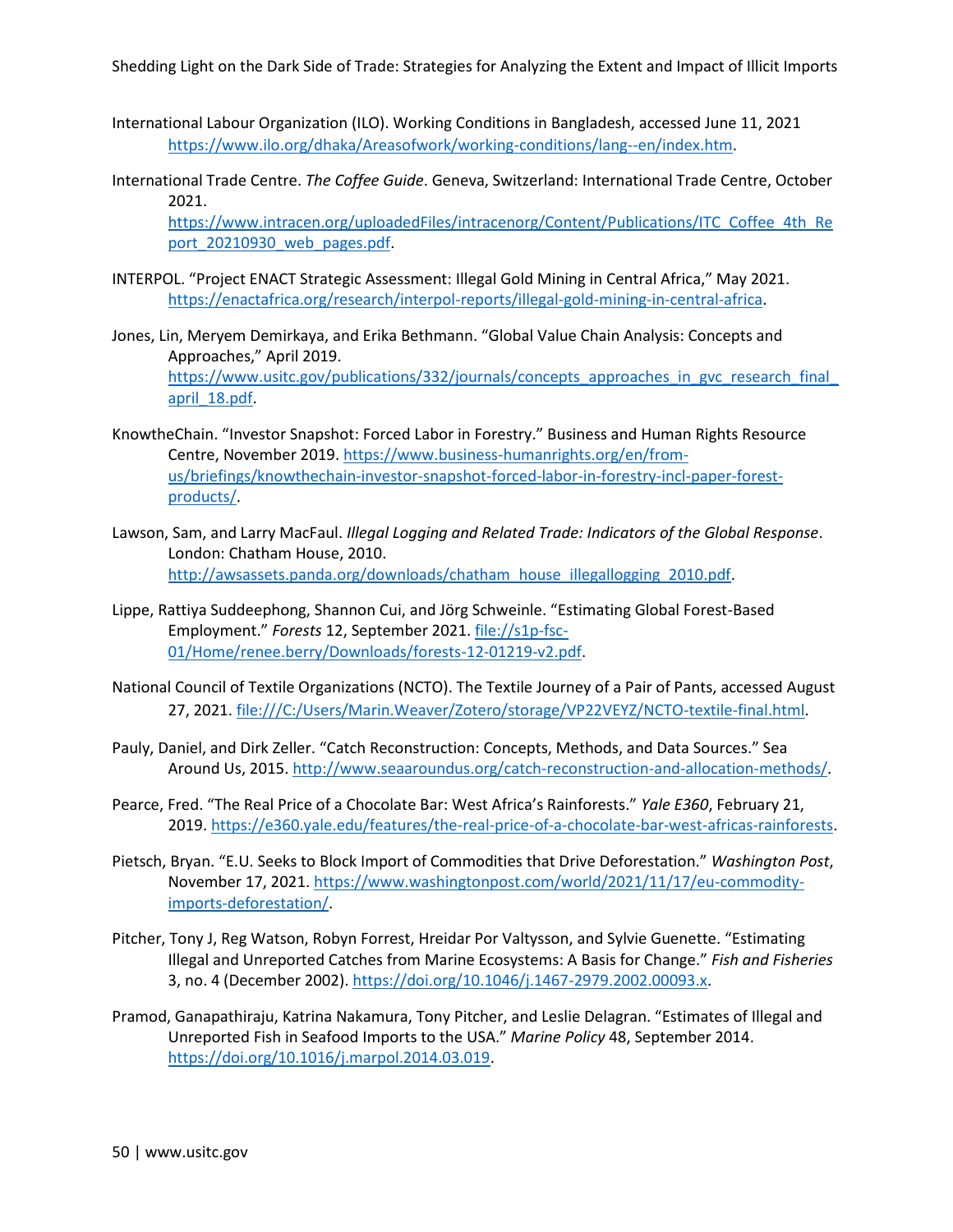- Pramod, Ganapathiraju, Tony J. Pitcher, and Gopikrishna Mantha. "Estimates of Illegal and Unreported Seafood Imports to Japan." *Marine Policy* 108 (October 2019). [https://doi.org/10.1016/j.marpol.2019.02.011.](https://doi.org/10.1016/j.marpol.2019.02.011)
- Prestemon, Jeffrey P. "The Impacts of the Lacey Act Amendment of 2008 on U.S. Hardwood Lumber and Hardwood Plywood Imports." *Forest Policy and Economics* 50, January 2015. [https://doi.org/10.1016/j.forpol.2014.10.002.](https://doi.org/10.1016/j.forpol.2014.10.002)
- Responsible Sourcing Network. *From the Field: Travels of Uzbek Cotton Through the Value Chain*. San Franscisco, CA: RSN, 2012. [http://www.cottoncampaign.org/uploads/3/9/4/7/39474145/fromthefieldpublic.pdf.](http://www.cottoncampaign.org/uploads/3/9/4/7/39474145/fromthefieldpublic.pdf)
- School of Oriental and African Studies (SOSA). *Invisible to the World? The Dynamics of Forced Child Labour in the Cotton Sector of Uzbekistan*. University of London. London, United Kingdom: SOSA, 2009[. https://www.soas.ac.uk/cccac/events/cotton-sector-in-central-asia-2005/file49842.pdf.](https://www.soas.ac.uk/cccac/events/cotton-sector-in-central-asia-2005/file49842.pdf)
- Seneca Creek Associates LLC, and Wood Resources International, LLC. "'Illegal' Logging and Global Wood Markets: The Competitive Impacts on the U.S. Wood Products Industry," October 2004. [http://www.unece.lsu.edu/responsible\\_trade/documents/2003-2006/rt03\\_036.pdf.](http://www.unece.lsu.edu/responsible_trade/documents/2003-2006/rt03_036.pdf)
- Smeader, Terry. "Cotton and Poly Cotton Fabric: Know Everything." *Fibre2fashion.com*, June 2010. [http://www.fibre2fashion.com/industry-article/5001/cotton-or-poly-cotton-fabric.](http://www.fibre2fashion.com/industry-article/5001/cotton-or-poly-cotton-fabric)
- Tacconi, Luca, Rafael J. Rodriguez, and Ahmad Maryudi. "Law Enforcement and Deforestation: Lessons for Indonesia from Brazil." *Forest Policy and Economics* 108 (November 2019). [https://www.sciencedirect.com/science/article/pii/S1389934118304623.](https://www.sciencedirect.com/science/article/pii/S1389934118304623)
- Textile Exchange. *Preferred Fiber & Material: Market Report 2020*. Textile Exchange, 2020. [https://textileexchange.org/wp-content/uploads/2020/06/Textile-Exchange\\_Preferred-Fiber-](https://textileexchange.org/wp-content/uploads/2020/06/Textile-Exchange_Preferred-Fiber-Material-Market-Report_2020.pdf)[Material-Market-Report\\_2020.pdf.](https://textileexchange.org/wp-content/uploads/2020/06/Textile-Exchange_Preferred-Fiber-Material-Market-Report_2020.pdf)
- Textile School. "Blended Fabrics," March 17, 2018. [https://www.textileschool.com/265/blended-fabrics](https://www.textileschool.com/265/blended-fabrics-textile-composites/)[textile-composites/.](https://www.textileschool.com/265/blended-fabrics-textile-composites/)
- Turton, Shaun. "Vietnam's Furniture Sector 'Nervous' over U.S. Logging Probe." *Nikkei Asia*, June 28, 2021[. https://asia.nikkei.com/Economy/Vietnam-s-furniture-sector-nervous-over-US-logging](https://asia.nikkei.com/Economy/Vietnam-s-furniture-sector-nervous-over-US-logging-probe)[probe.](https://asia.nikkei.com/Economy/Vietnam-s-furniture-sector-nervous-over-US-logging-probe)
- The White House. *The National Action Plan to Combat Human Trafficking*, December 2021. [https://www.whitehouse.gov/wp-content/uploads/2021/12/National-Action-Plan-to-Combat-](https://www.whitehouse.gov/wp-content/uploads/2021/12/National-Action-Plan-to-Combat-Human-Trafficking.pdf)[Human-Trafficking.pdf.](https://www.whitehouse.gov/wp-content/uploads/2021/12/National-Action-Plan-to-Combat-Human-Trafficking.pdf)
- U.S. Customs and Border Protection (CBP). "CBP Issues Region-Wide Withhold Release Order on Products Made by Slave Labor in Xinjiang," January 13, 2021. [https://www.cbp.gov/newsroom/national-media-release/cbp-issues-region-wide-withhold](https://www.cbp.gov/newsroom/national-media-release/cbp-issues-region-wide-withhold-release-order-products-made-slave)[release-order-products-made-slave.](https://www.cbp.gov/newsroom/national-media-release/cbp-issues-region-wide-withhold-release-order-products-made-slave)
- U.S. Customs and Border Protection (CBP). "Forced Labor." U.S. Customs and Border Protection. Accessed December 14, 2021. [https://www.cbp.gov/trade/forced-labor.](https://www.cbp.gov/trade/forced-labor)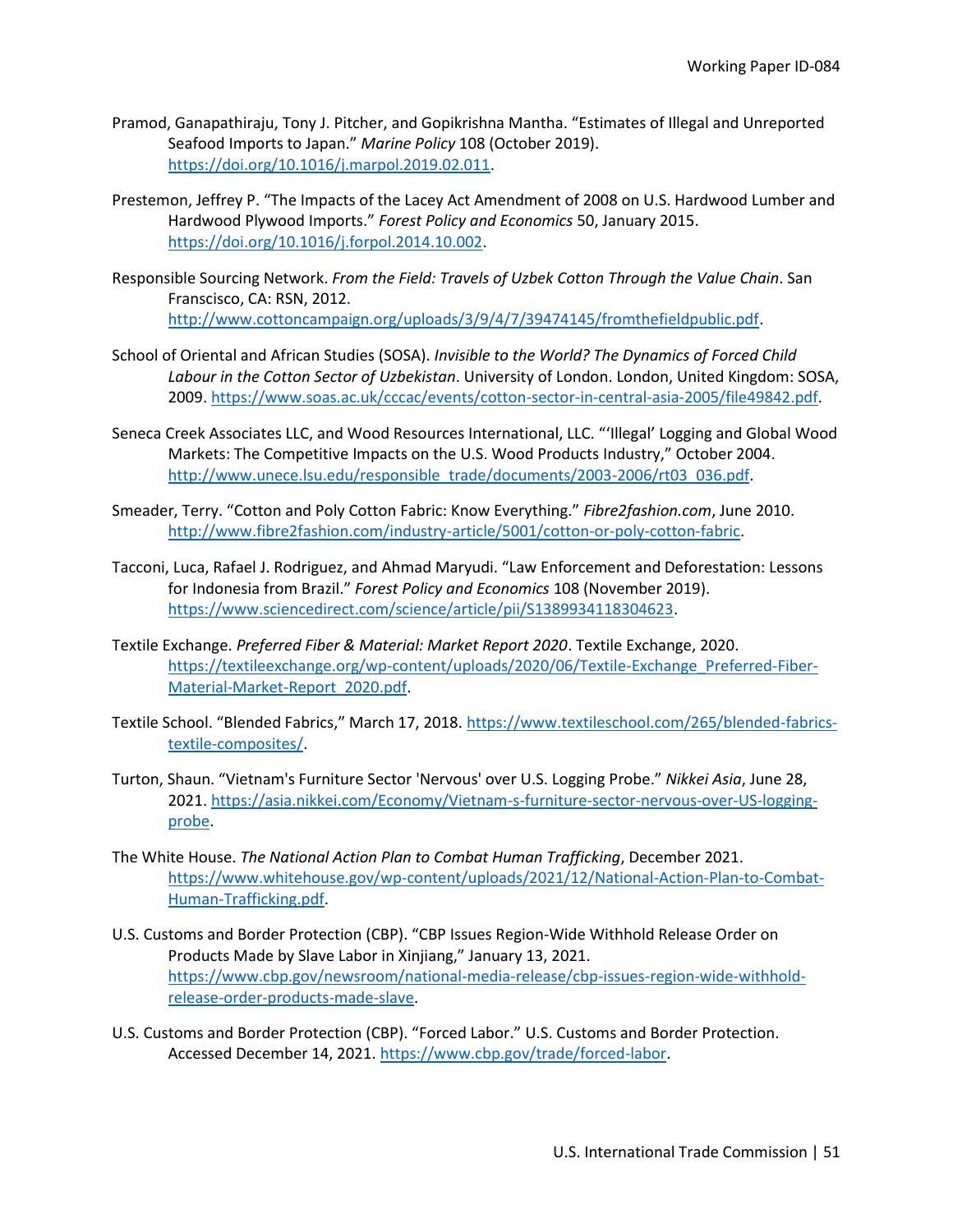- U.S. Customs and Border Protection (CBP). "Xinjiang Uyghur Autonomous Region WRO Frequently Asked Questions," October 20, 2021. [https://www.cbp.gov/trade/programs-administration/forced](https://www.cbp.gov/trade/programs-administration/forced-labor/xinjiang-uyghur-autonomous-region-wro-frequently-asked-questions)[labor/xinjiang-uyghur-autonomous-region-wro-frequently-asked-questions.](https://www.cbp.gov/trade/programs-administration/forced-labor/xinjiang-uyghur-autonomous-region-wro-frequently-asked-questions)
- U.S. Department of Agriculture (USDA). Foreign Agriculture Service (FAS). *Cotton and Products Annual*. GAIN report. Ch2021-0039. China: Cotton and Products. Beijing, China: USDA, April 1, 2021. [https://apps.fas.usda.gov/newgainapi/api/Report/DownloadReportByFileName?fileName=Cotto](https://apps.fas.usda.gov/newgainapi/api/Report/DownloadReportByFileName?fileName=Cotton%20and%20Products%20Annual_Beijing_China%20-%20People%27s%20Republic%20of_04-01-2021) [n%20and%20Products%20Annual\\_Beijing\\_China%20-%20People%27s%20Republic%20of\\_04-](https://apps.fas.usda.gov/newgainapi/api/Report/DownloadReportByFileName?fileName=Cotton%20and%20Products%20Annual_Beijing_China%20-%20People%27s%20Republic%20of_04-01-2021) [01-2021.](https://apps.fas.usda.gov/newgainapi/api/Report/DownloadReportByFileName?fileName=Cotton%20and%20Products%20Annual_Beijing_China%20-%20People%27s%20Republic%20of_04-01-2021)
- U.S. Department of Agriculture (USDA). Foreign Agriculture Service (FAS). Production, Supply and Distribution (PSD) Online. Accessed various dates. [https://apps.fas.usda.gov/psdonline/app/index.html#/app/home.](https://apps.fas.usda.gov/psdonline/app/index.html)
- U.S. Department of Justice (USDOJ). "Lumber Liquidators, Inc. Sentenced for Illegal Importation of Hardwood and Related Environmental Crimes." February 1, 2016. [https://www.justice.gov/opa/pr/lumber-liquidators-inc-sentenced-illegal-importation](https://www.justice.gov/opa/pr/lumber-liquidators-inc-sentenced-illegal-importation-hardwood-and-related-environmental)[hardwood-and-related-environmental.](https://www.justice.gov/opa/pr/lumber-liquidators-inc-sentenced-illegal-importation-hardwood-and-related-environmental)
- U.S. Department of Labor (USDOL). "List of Goods Produced by Child Labor or Forced Labor," September 30, 2020. [https://www.dol.gov/agencies/ilab/reports/child-labor/list-of-goods.](https://www.dol.gov/agencies/ilab/reports/child-labor/list-of-goods)
- U.S. Department of Labor (USDOL). *2020 List of Goods Produced by Child Labor or Forced Labor*. Washington D.C.: USDOL, ILAB, September 2020. [https://www.dol.gov/sites/dolgov/files/ILAB/child\\_labor\\_reports/tda2019/2020\\_TVPRA\\_List\\_O](https://www.dol.gov/sites/dolgov/files/ILAB/child_labor_reports/tda2019/2020_TVPRA_List_Online_Final.pdf) [nline\\_Final.pdf.](https://www.dol.gov/sites/dolgov/files/ILAB/child_labor_reports/tda2019/2020_TVPRA_List_Online_Final.pdf)
- U.S. Department of Labor (USDOL). Bureau of International Labor Affairs (ILAB). *The Department of Labor's List of Goods Produced by Child Labor or Forced Labor*. Washington D.C.: USDOL: ILAB, Office of Child Labor, Forced Labor, and Human Trafficking, September 10, 2009. [https://www.dol.gov/sites/dolgov/files/ILAB/reports/TVPRA%202009\\_WEB\\_.pdf.](https://www.dol.gov/sites/dolgov/files/ILAB/reports/TVPRA%202009_WEB_.pdf)
- U.S. Department of State (USDOS). *2020 Country Reports on Human Rights Practices*. Washington DC: DOS, Bureau of Democracy, Human Rights, and Labor, March 31, 2021. [https://www.state.gov/reports/2020-country-reports-on-human-rights-practices/.](https://www.state.gov/reports/2020-country-reports-on-human-rights-practices/)
- U.S. Department of State (USDOS). *2021 Trafficking in Persons Report*. Washington D.C.: USDOS, June 2021[. https://www.state.gov/reports/2021-trafficking-in-persons-report/.](https://www.state.gov/reports/2021-trafficking-in-persons-report/)
- U.S. Department of State (USDOS), U.S. Department of Treasury, U.S. Department of Commerce, U.S. Department of Homeland Security, Office of the U.S. Trade Representative, and U.S. Department of Labor. "Risks and Considerations for Businesses and Individuals with Exposure to Entities Engaged in Forced Labor and other Human Rights Abuses linked to Xinjiang, China." Xinjiang Supply Chain Business Advisory, updated July 13, 2021. [https://home.treasury.gov/system/files/126/20210713\\_xinjiang\\_advisory\\_0.pdf.](https://home.treasury.gov/system/files/126/20210713_xinjiang_advisory_0.pdf)
- U.S. Geological Survey (USGS). "International Minerals Statistics and Information." Accessed November 5, 2021[. https://www.usgs.gov/centers/nmic/international-minerals-statistics-and-information.](https://www.usgs.gov/centers/nmic/international-minerals-statistics-and-information)